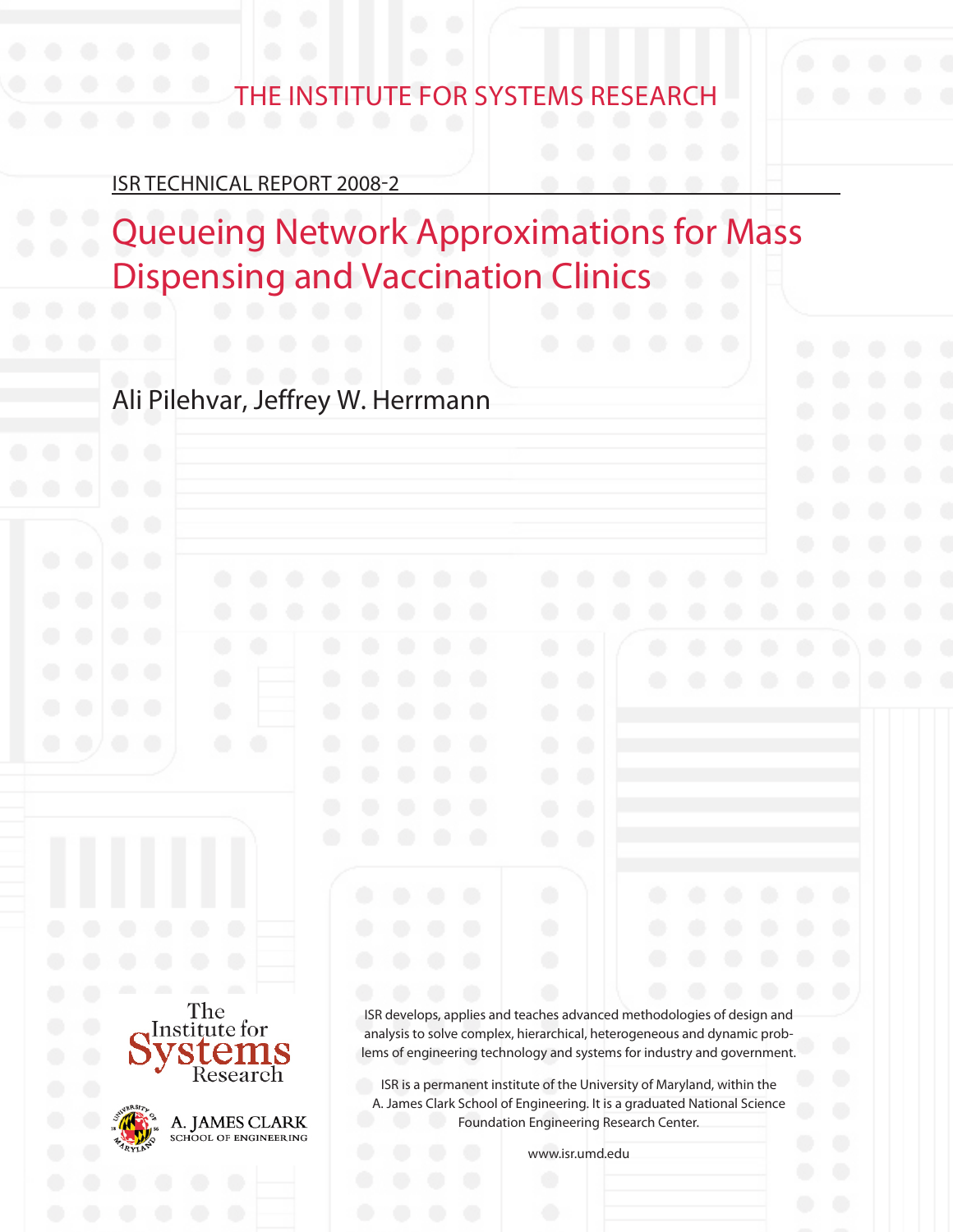# **QUEUEING NETWORK APPROXIMATIONS FOR MASS DISPENSING AND VACCINATION CLINICS**

Ali Pilehvar Robert H. Smith School of Business University of Maryland College Park, MD 20742

Jeffrey W. Herrmann Department of Mechanical Engineering and Institute for Systems Research University of Maryland College Park, MD 20742 Phone: (301) 405-5433 jwh2@umd.edu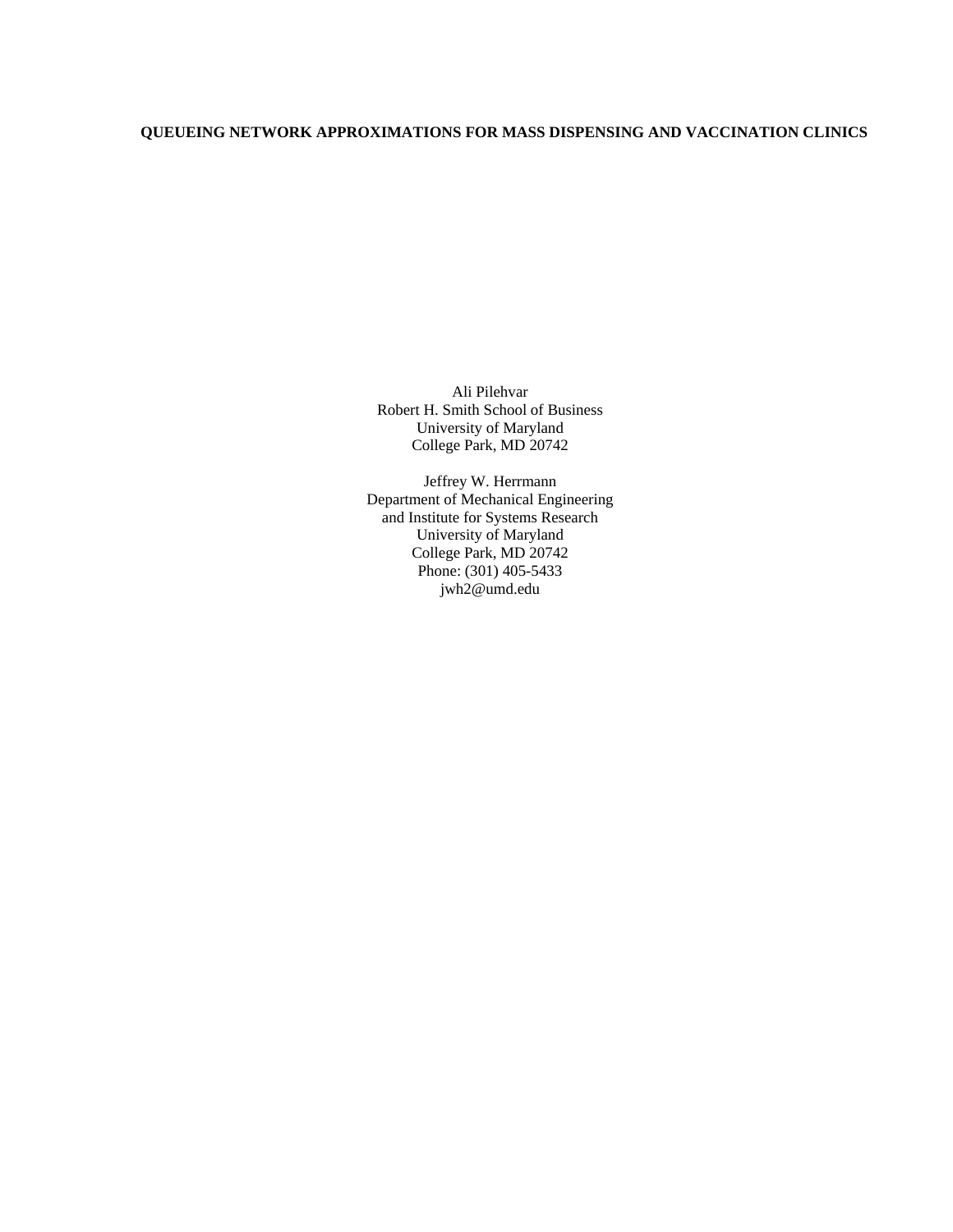#### **ABSTRACT**

To respond to bioterrorism events or to curb outbreaks of contagious diseases, county health departments must set up and operate clinics to dispense medications or vaccines. Planning these clinics in advance of such an event requires determining clinic capacity and estimating the queueing that may occur in such facilities. We construct a queueing network model for mass dispensing and vaccination clinics and estimate the time that residents will spend at each workstation in such facilities. A key contribution is the development of useful approximations for queueing systems that have batch arrival, multiple-server batch processes and self-service stations. We compared the model's estimates to those from simulation experiments of realistic clinics using data collected from emergency preparedness exercises. Although this research was motivated by this specific application, the model should be applicable to the design and analysis of other similar queueing networks, including manufacturing systems with batch processes.

#### **1 INTRODUCTION**

This paper presents a model for estimating the performance of a queueing network. This work is motivated by research into methods for planning mass dispensing and vaccination clinics. However, because queueing networks are found in many different settings, the model presented here should be applicable to design and analysis problems in other domains as well.

The threat of an outbreak of contagious disease in the United States, caused by a terrorist act or a natural occurrence, has prompted public health departments to update and enhance their plans for responding to such events. Especially in regions that are densely populated or strategically important, such as the nation's capital, public health officials must plan for potential disasters. In the worst-case scenario, terrorists could release a lethal virus, such as smallpox, into the general population. Although different responses are available, mass vaccination should be an effective policy. Kaplan et al. (2002) compare vaccination policies for responding to a smallpox attack and show that mass vaccination results in many fewer deaths than other tactics in the most likely attack scenarios. The spread of a pandemic flu could also trigger mass vaccinations.

In the case of smallpox, every person in the affected area would have to be vaccinated within a few days. For example, Montgomery County, Maryland, would need to vaccinate nearly one million people. To vaccinate so many people in a short period, officials would have to set up mass dispensing and vaccination clinics, also known as points of dispensing (PODs). Counties across the United States are creating plans for this type of response.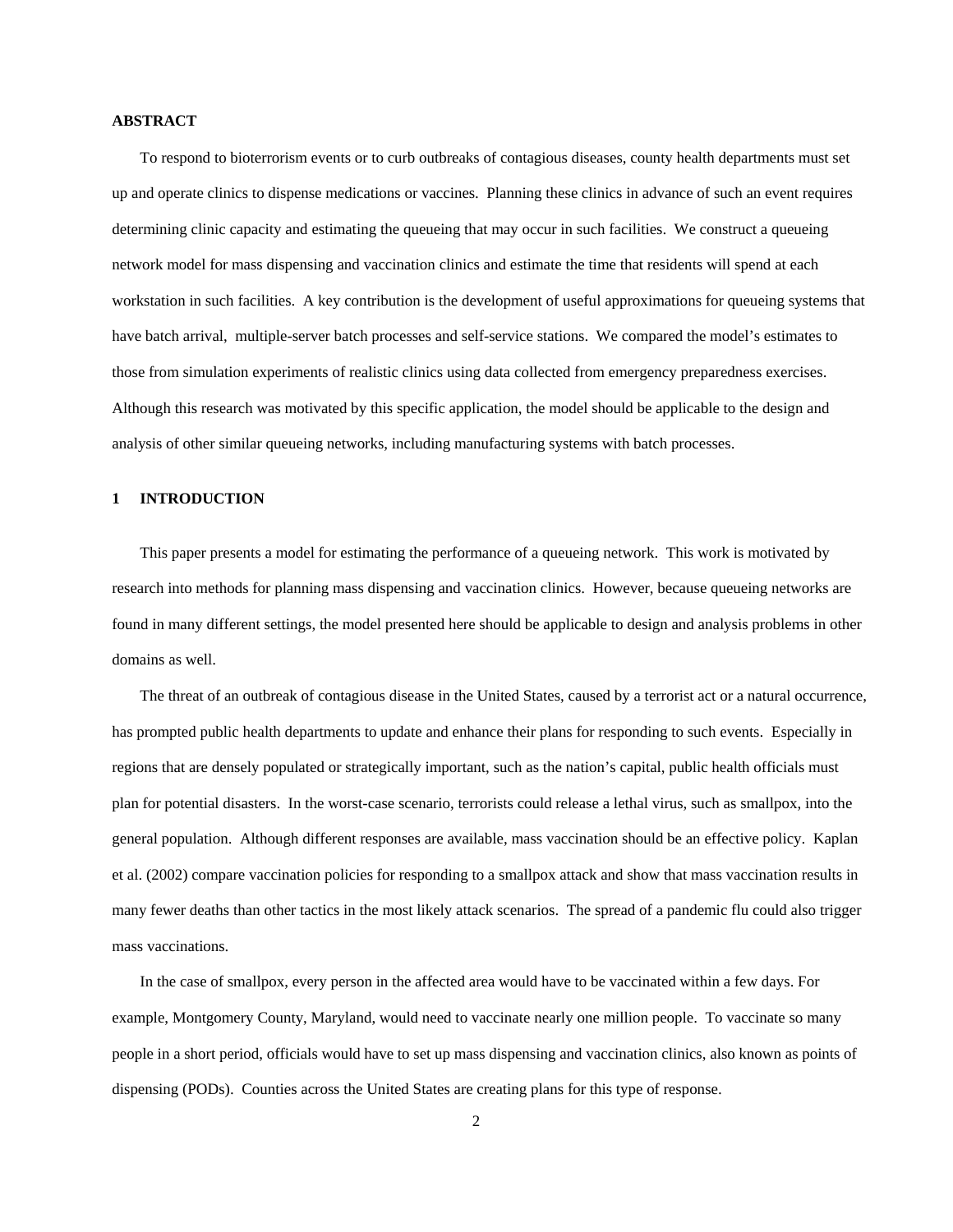In case of an emergency, county residents will visit clinics to receive treatment. The buildings housing these clinics will be schools, recreation centers, concert halls, and other facilities that can handle a large number of people. Clinics are not located in medical facilities because those facilities will be extremely busy during an event. There are various alternatives for transporting residents to clinics. In some plans, residents will gather at staging areas and then travel on buses to the clinics. In other plans, residents will walk to the closest clinic. For example, in the case of anthrax, a county may setup clinics at every elementary school. Mass vaccination would require every resident to visit a clinic. In other cases, such as the rapid delivery of antibiotics for anthrax, each family needs to send only one representative to obtain medication for the entire family.

Figure 1 shows the patient flow in a smallpox vaccination clinic design that is based upon federal guidelines. Each box in Figure 1 represents a station where residents receive service. The arrows show the movement of residents from one station to another. Note that not all residents follow the same path through the clinic. This is only one example of the type of clinic that our model is designed to evaluate. As described below, the model is very general and can be used for a wide range of clinic designs, which is essential because each county has its own plans for setting up and operating different types of clinics for different scenarios.



Figure 1. Flowchart of resident flow (dashed lines show residents who exit without receiving vaccinations).

Based on our experience with clinic planning, we have identified different types of stations that might be setup in a clinic. Many workstations will have multiple, parallel servers that treat one resident at a time. For example, a vaccination workstation may have a dozen nurses, and each nurse vaccinates one resident at a time. However, some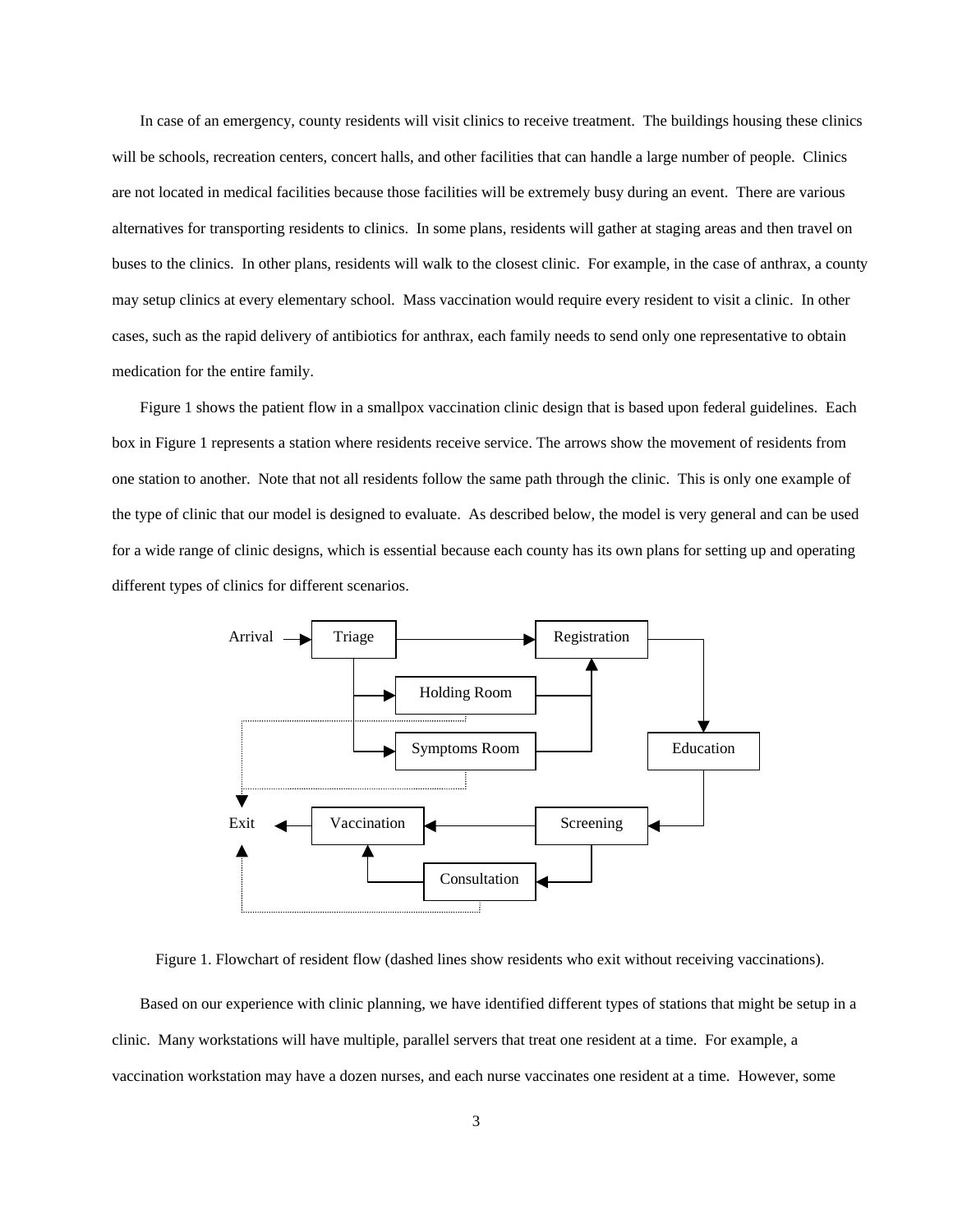workstations will have batch processes that serve multiple residents simultaneously as a group. Moreover, there may be multiple servers so that multiple batches can be processed in parallel. For instance, at an education station, residents sit in classrooms in which they watch an informational video about the smallpox vaccine (under the direction of a staff member). Because there are multiple classrooms, different groups begin and end the process at different times.

There will also be self-service stations where residents complete paperwork (typically, medical history questionnaires) on their own. Staff may be present to answer questions, but they are not the critical resource, and modeling the process by which residents ask for and receive assistance is not essential to estimate clinic performance. One could also model the time that residents spend walking from one station to another as a self-service station.

Models of clinics are useful during the planning process. Two key clinic performance measures are the clinic capacity and the average time that a customer spends in the clinic (from arrival to departure), which we call cycle time (also known as flow time or throughput time). Clinic capacity is important for verifying that the clinic can treat the affected population in the required time. Estimating cycle time is necessary to determine how much space to allow in the clinic for queues. From the clinic planning perspective, reducing queueing is important to reduce the number of residents in the clinic, since large numbers of people increase crowding, confusion, and the chance of chaos.

In collaboration with the Montgomery County, Maryland Department of Health and Human Services (DHHS), we first developed simulation models to model resident flow through such clinics (Aaby *et al*., 2005). Then, we created software for constructing customizable spreadsheet models based on queueing network approximations, which provide a similar functionality for users without access to sophisticated simulation packages (Aaby *et al*., 2006a, b).

The fundamental problem is to evaluate the capacity and congestion of a clinic, given information about the arrival of residents to the clinic, the flow of residents through the clinic, and the processing at each workstation in the clinic. Our goal is to develop a set of approximations that require a modest amount of information about the clinic design and that can be implemented easily using common spreadsheet software. For more about the role of spreadsheets in emergency preparedness planning, see Herrmann (2008).

Good introductions to queueing theory include Gross and Harris (1974) and Hall (1991). Hopp and Spearman (2001) and Buzacott and Shanthikumar (1993) cover relevant manufacturing applications. While the study of queueing networks has resulted in numerous results, the need to develop approximations that can estimate the performance of a wide variety of clinics, including those with batch processes an self-service stations, let us to combine existing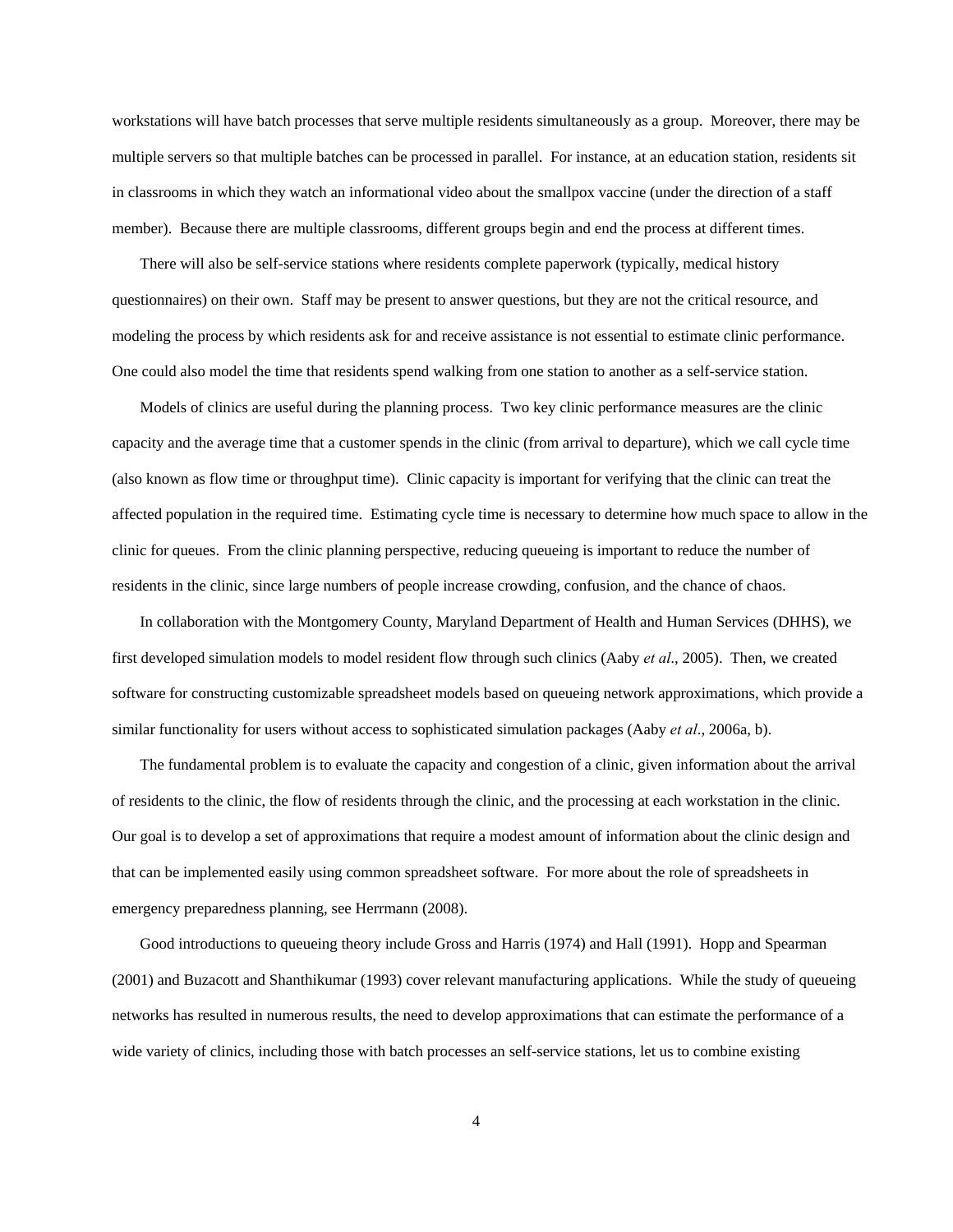approximations with new models for types of stations that are less common but still needed for this application (and may occur in other domains as well).

General purpose queueing software packages are available. Two examples are Rapid Analysis of Queueing Systems (RAQS), a Windows application developed at Oklahoma State's Center for Computer Integrated Manufacturing (Kamath et al, 1995), and Queueing Theory Software Plus (QTS-Plus), an Excel-based package authored by James Thompson, Carl Harris, and Donald Gross. RAQS uses the parametric decomposition approach to solving queueing networks (Segal and Whitt, 1989 and Whitt, 1983), while QTS-Plus is based around equations from Gross and Harris (1974). Unfortunately these packages have limited usefulness to the clinic planning problem for two reasons: the assumptions regarding batch processes are too restrictive for modeling clinics, and public health emergency preparedness planners do not have the necessary background to use them without substantial training.

Certain types of stations, motivated by clinic designs, make approximating the queueing network an interesting problem. We were unable to find previously proposed models that apply to these situations, including batch processes performed by multiple parallel servers and batch arrivals with batch size variability and a batch service process whose batch size is bigger than the arrival batches. Moreover, although there has been extensive research on queueing systems with an infinite number of servers (to represent a self service station), we are not aware of any work on equations that can be used to estimate interdeparture time variability .

The queueing network model presented here builds on existing models and includes novel contributions that were developed from analysis, intuition, and experimental results. Treadwell (2006) presented an early version of this model. The results in this paper are largely based on work that is described in detail in Pilehvar (2007). As described later in this paper, we compared the model's estimates to those from simulation experiments of realistic clinics using data collected from emergency preparedness exercises.

The key contributions of this model are the new approximations for workstations with batch arrivals having batch size variability, for workstations with batch service processes and multiple parallel servers, and for self service workstations. Another important contribution is the integration of a variety of approximations into a complete queueing network model.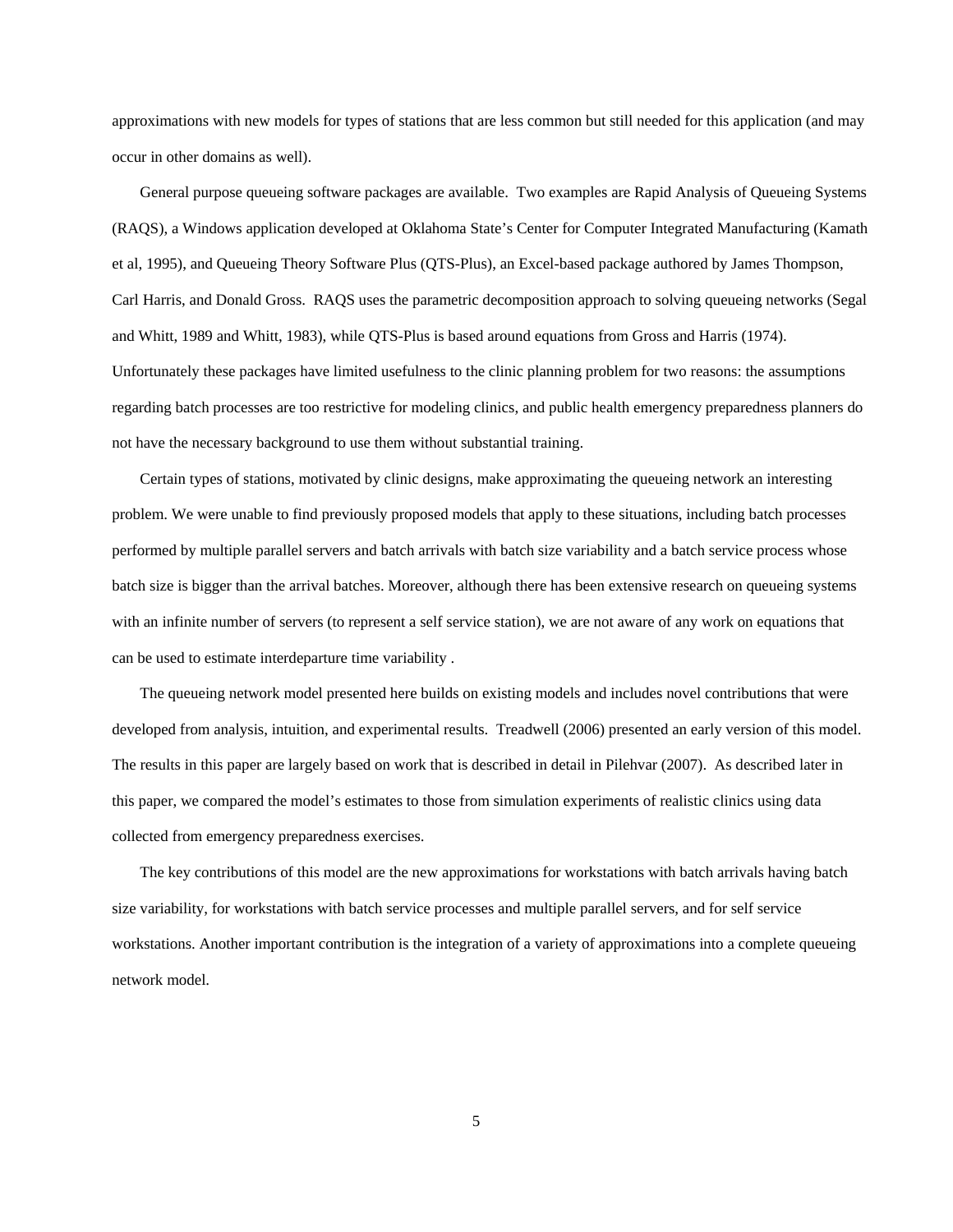#### **2 MODEL**

Due to the nature of these facilities, we model a clinic as an open queueing network. In the clinic queueing model, county residents are the customers, and the servers are the clinic staff, who are the critical resource. Residents arrive according to an external (not necessarily Poisson) arrival process. When buses are used to transport residents to a clinic, arrivals will be batches of residents. Motivated by the setup of typical clinics, we assume that there is no re-entrant flow.

We decompose the queueing network by estimating the performance of each workstation using a combination of exact and approximate models. We characterize each workstation as a *G/G/m* queueing system, but some workstations have batch arrivals, some have batch processing, and some are self-service stations, which can be modeled as *G/G/∞* queueing systems.

We use "i" throughout to denote a station, with 0 referring to the arrival process, 1 through "I" referring to the stations in the clinic, and "I+1" referring to the exit. The abbreviation "SCV" refers to the squared coefficient of variation. The SCV of a random variable equals its variance divided by the square of its mean.

#### **Inputs**

 $P =$  Number of residents to be treated at the clinic (residents)

 $H =$  Length of time interval that clinic will be providing treatment (hours)

 $m_i$  = Number of staff at station *i* 

 $k_i$  = Processing batch size at station *i* 

 $t_i$  = Mean process time at station *i* (minutes) for processing  $k_i$  entities

 $\sigma_i^2$  = Process time variance at station *i* (minutes<sup>2</sup>)

 $d_{ij}$  = Distance from station *i* to station *j* (feet)

 $v =$  Average walking speed (feet per second)

 $p_{ij}$  = Routing probability from station *i* to station *j* 

 $k_0$  = Initial arrival batch size

 $c_{B01}^2$  =Batch interarrival time SCV at station 1

 $\overline{C}_{\text{rot}}^2$  = SCV of the batch size of batches arriving to station 1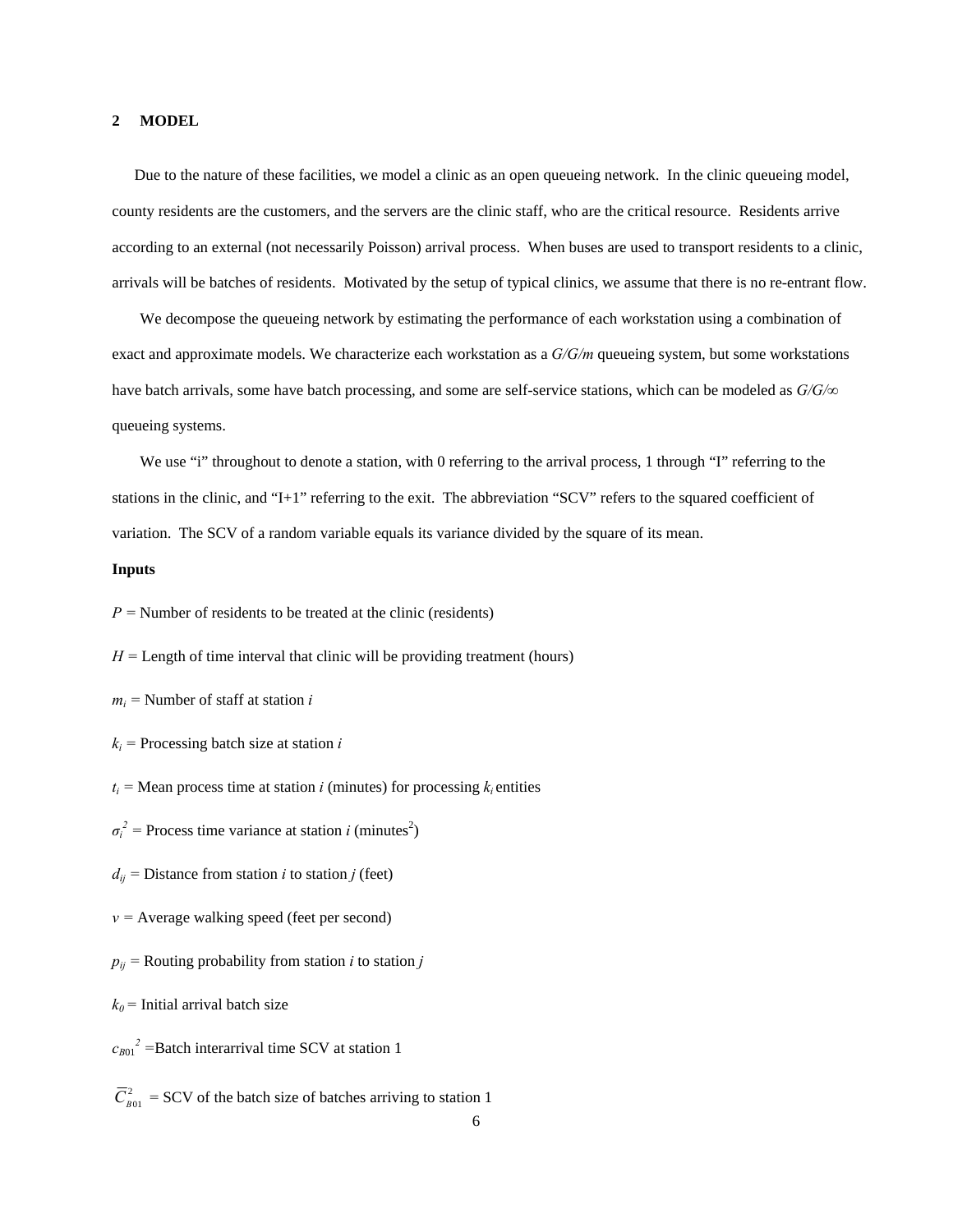#### **Calculated quantities**

- $S_i$  = Set of stations that send residents to station *i*
- $r_i$  = Arrival rate at station *i* (residents per minute)
- $\lambda_{Bji}$  = Batch flow rate from station *j* to station *i* (batches per minute)
- $\lambda_{Ai}$  = Batch arrival rate at station *i* (batches per minute)
- $\overline{K}_{\text{Bij}}$  = Average batch size of batches that come to station *i* from station *j*
- $\overline{C}_{Bii}^2$  = SCV of the batch size of batches that come to station *i* from station *j*
- $\overline{K}_{Ai}$  = Average batch size of all batches that come to station *i*
- $\overline{C}_{Ai}^2$  = SCV of the batch size of all batches that come to station *i*
- $c_{ai}^2$  = Aggregate batch interarrival time SCV at station *i*
- $c_{bi}^2$  = interarrival time SCV for process batches at station *i* (after being formed)
- $c_{ei}^2$  = Process time SCV at station *i* for  $k_i$  entities
- $c_{di}^2$  = Interdeparture time SCV at station *i* for process batches
- $c_{Bji}^2$  = Interarrival times SCV for batches that come to station *i* from station *j*
- $m_i'$  = Minimum number of staff at station *i* to meet required throughput.
- *ui =* Utilization at station *i*
- *WTBT*  $i$  = Wait time to form a batch size of  $k_i$  at station *i* (minutes)
- *WIBT*  $i$  = Wait in batch time at station *i* (minutes)
- $CTq_i$  = Average queue time at station *i* (minutes)
- $W_i$  = Average time spent traveling to the next station after station *i* (minutes)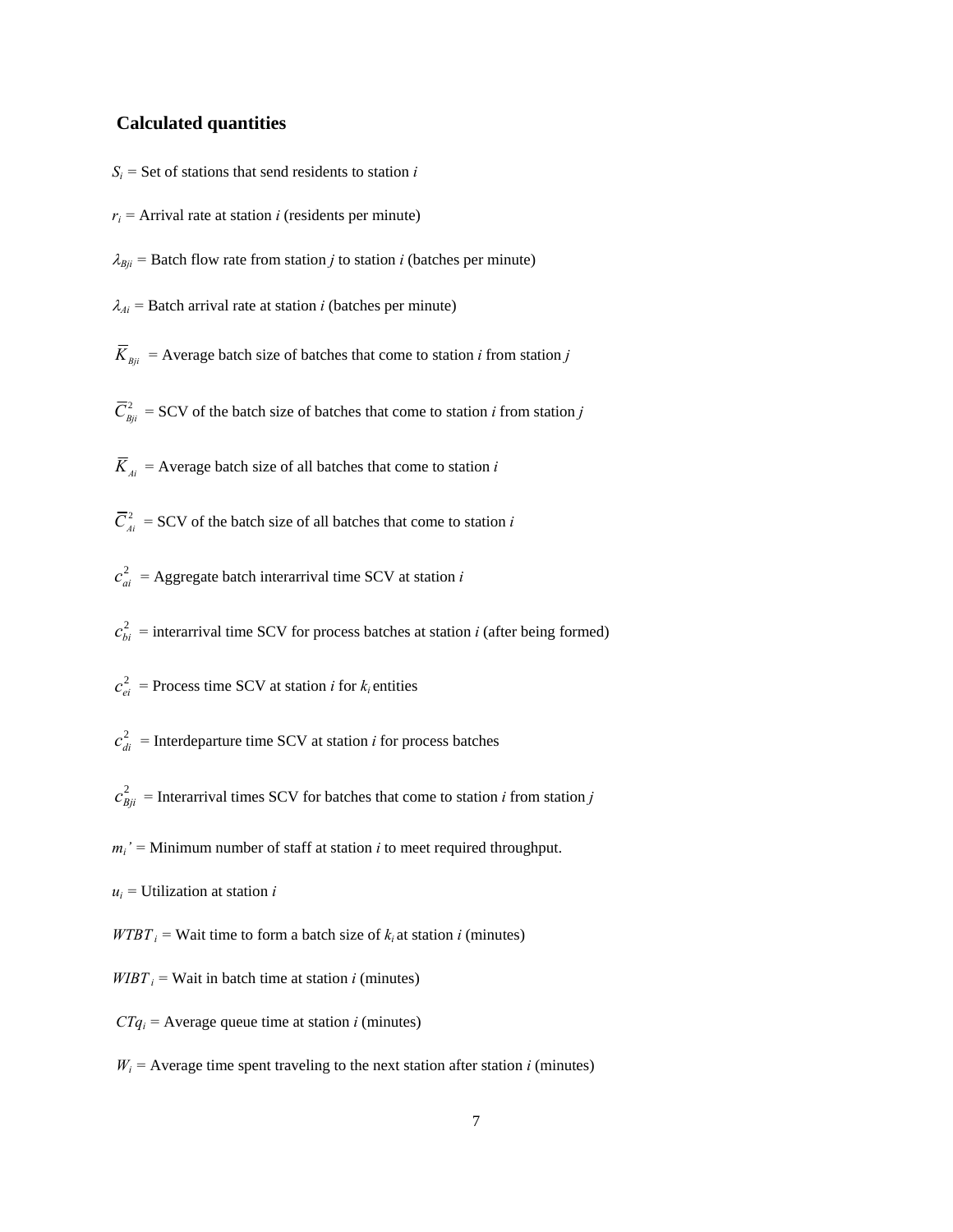# **Outputs**

*TH' =* Required throughput (residents per minute)

- $CT_i$  = Cycle time at station *i* (minutes)
- *TCT =* Total cycle time in clinic (minutes)

*WIP =* Average number of residents in clinic

 $R =$  Clinic capacity (residents per minute)

The throughput required to treat the population in the given time is  $TH' = \frac{P}{60H}$ .

A key concept in the queueing network model is the flow of batches from one workstation to another. An external arrival process and the departure of process batches from workstations may create move batches. The flow of batches from one workstation to another is characterized by the following: the rate at which batches flow, the variability of that flow (specifically, the SCV of the inter-arrival times), the mean batch size, and the SCV of the batch size.

*S<sub>i</sub>* is the set of stations that send residents to station *i*:  $S_i = \{j : j < i, P_{ji} > 0\}$ .

For the first station,  $S_1 = \{0\}$ , representing the source from residents arrive. We assume that all arriving customers go to the first station. Therefore,  $P_{01} = 1$ , while  $P_{0i} = 0$  and  $\lambda_{B0i} = 0$  for all  $i > 1$ .

$$
r_1 = TH'
$$
  

$$
\lambda_{A1} = \lambda_{B01} = TH'/k_0
$$
  

$$
\overline{K}_{A1} = k_0
$$
  

$$
\overline{C}_{A1}^2 = \overline{C}_{B01}^2
$$

We calculate the arrival rates for the other stations based on the routing probabilities:

$$
r_i = \sum_{j=1}^{i-1} \lambda_{Bji} \overline{K}_{Bji} = \sum_{j=1}^{i-1} r_j P_{ji}
$$
 (1)

$$
\lambda_{Ai} = \sum_{j \in S_i} \lambda_{Bji} \tag{2}
$$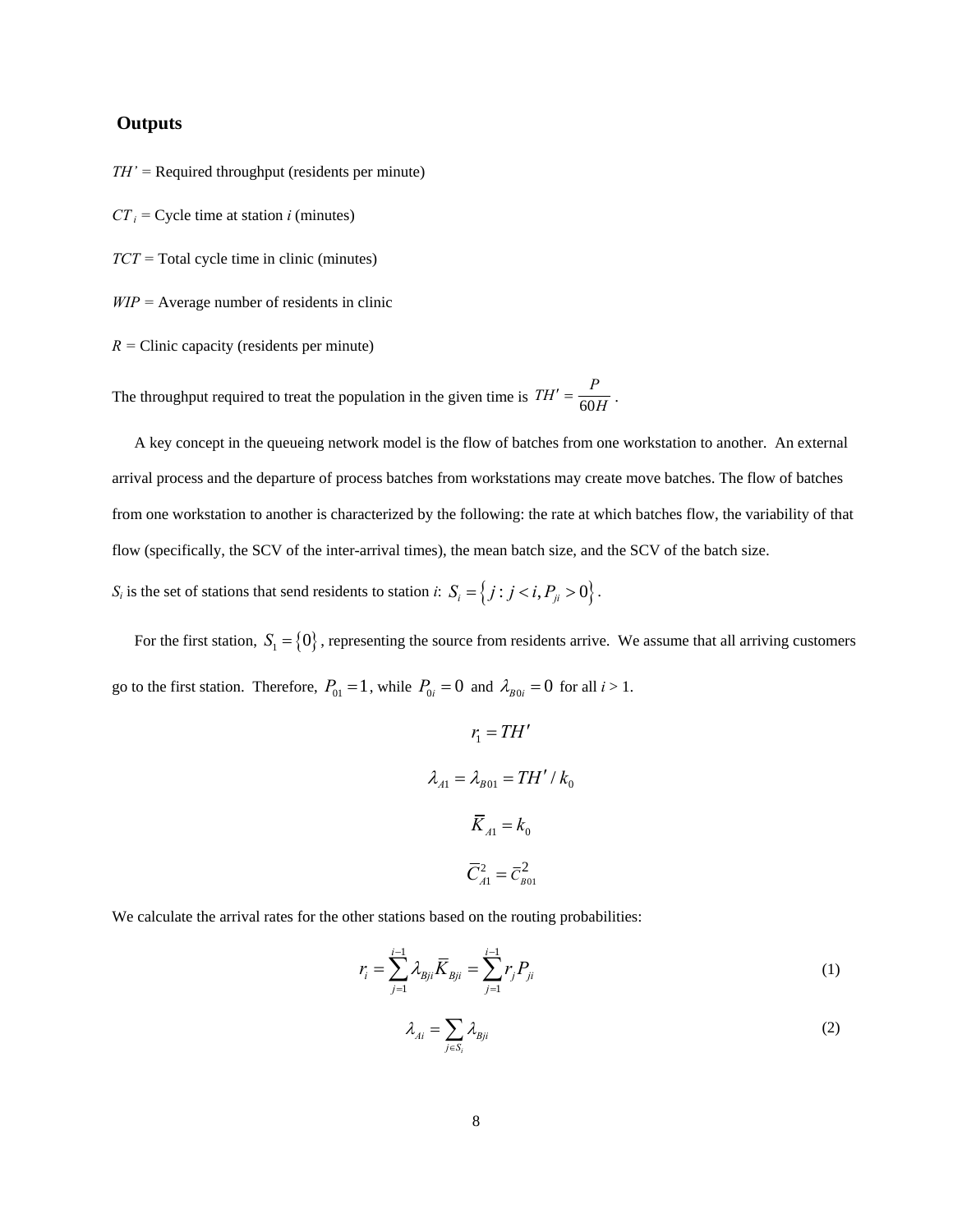$$
\overline{K}_{Ai} = \frac{1}{\lambda_{Ai}} \sum_{j \in S_i} \lambda_{Bji} \overline{K}_{Bji}
$$
\n(3)

Following Whitt (1983) and Fowler et al. (2002), we estimate the SCV of the batch interarrival times at each station as follows:

$$
c_{ai}^{2} = 1 - w_{i} + \frac{w_{i}}{\lambda_{Ai}} \sum_{j \in S_{i}} \lambda_{Bji} c_{Bji}^{2}
$$
  

$$
w_{i} = \frac{1}{1 + 4(1 - u_{i})^{2} (v_{i} - 1)}
$$
  

$$
v_{i} = \left(\sum_{j \in S_{i}} \left(\frac{\lambda_{Bji}}{\lambda_{Ai}}\right)^{2}\right)^{-1} = \frac{\lambda_{Ai}^{2}}{\sum_{j \in S_{i}} \lambda_{Bji}^{2}}
$$
  
(4)

We use station arrival rates to determine the minimum staff at each station:  $m'_i = \frac{r_i - r_i}{l}$ *i*  $m'_i = \frac{r_i \cdot t}{r_i}$ *k*  $\frac{r_i}{i} = \frac{r_i}{i}$ 

We then use user-selected staff levels  $m_i$  to calculate station utilization:  $u_i = \frac{r_i - r_i}{m_i - 1}$ *i i*  $u_i = \frac{r_i \cdot t}{\cdot}$  $=\frac{r_i \cdot t_i}{m_i \cdot k_i}$ .

The process SCV at each workstation can determined immediately:  $\sigma_i^2$ 2  $\frac{2}{ei} = \frac{U_i}{2}$ *i c t*  $=\frac{\sigma}{\sigma}$ 

The average time spent traveling to the next station after station *i* depends upon the routing probabilities and the average walking speed:

$$
W_i = \frac{1}{60v} \sum_{n=i+1}^{I+1} P_{in} d_{in}
$$

To present the remainder of the model, we will discuss six cases that are distinguished by the arrival process and the service type (individual processing, batch processing or self service). For more information about these cases, see Pilehvar (2007).

- 1. Individual arrivals, individual processing
- 2. Individual arrivals, batch processing
- 3. Individual arrivals, self-service
- 4. Mixed arrivals, individual processing
- 5. Mixed arrivals, batch processing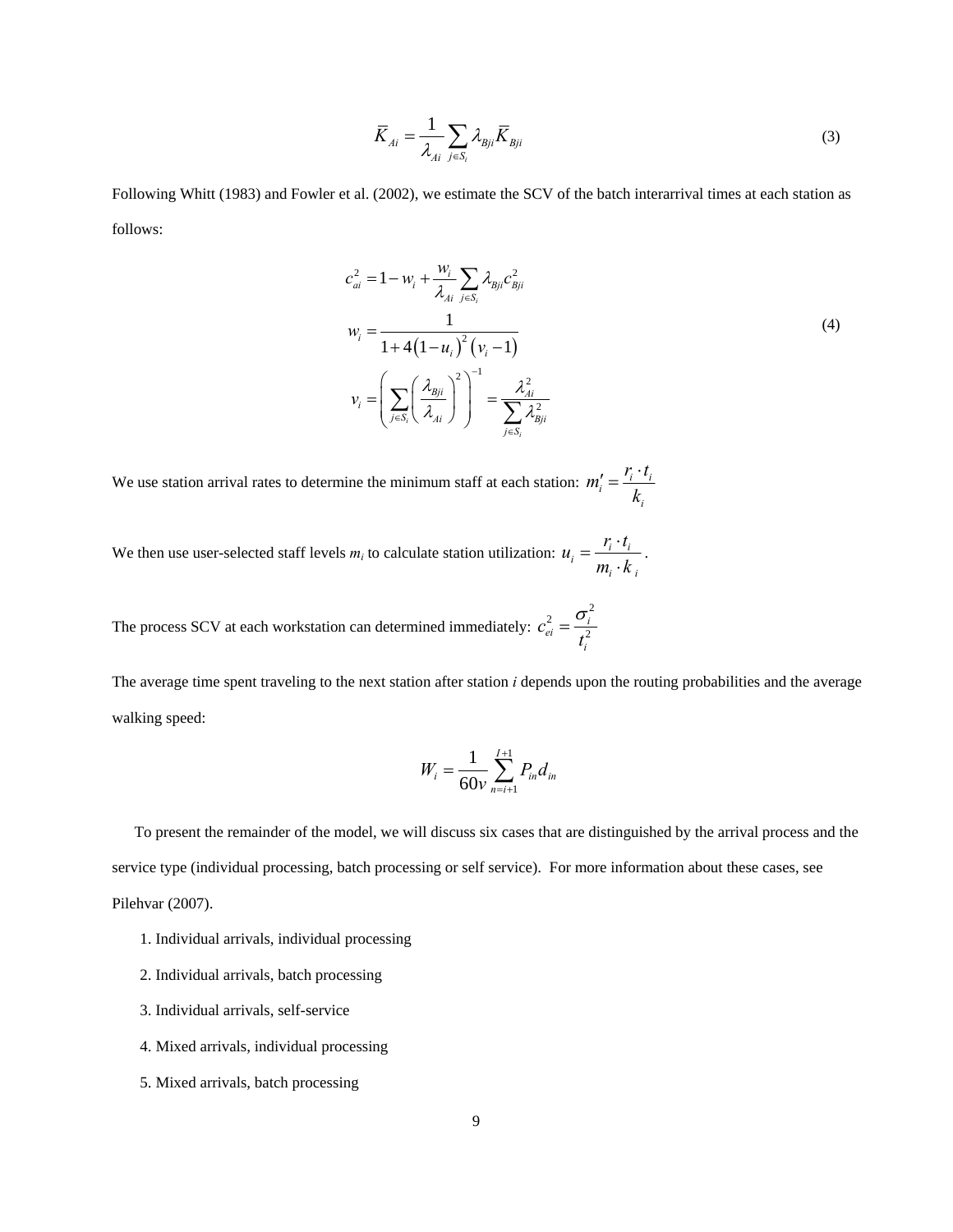#### 6. Mixed arrivals, self-service

#### **2.1 Individual arrivals, individual processing**

In this case, residents arrive individually to the workstation. The workstation has multiple, parallel servers that serve residents individually. Thus, the workstation can be modeled as a *G/G/m* queueing system and we can use wellknown results for this case.

The arrival rate  $r_i$  and arrival variability  $c_{ai}^2$  can be determined as discussed above. In this case,  $\overline{K}_{Bji} = 1$  and

 $C_{Bji}^2 = 0$  for all the upstream workstations *j* that send residents to workstation *i*. Moreover, it's obvious that  $\lambda_{Ai} = r_i$ . The following approximation estimates the time that residents spend waiting for service:

$$
CT_{qi} = \left(\frac{c_{ai}^2 + c_{ei}^2}{2}\right) \left(\frac{u_i^{\sqrt{2m_i + 2} - 1}t_i}{m_i\left(1 - u_i\right)}\right).g_i
$$
\n
$$
(5)
$$

Where the parameter  $g_i$ , suggested by Whitt (1984) and Bitran et al. (1989), equals 1 if the batch interarrival time variability  $c_{bi}^2 \ge 1$ . However, if  $c_{bi}^2 < 1$ , then

$$
g_i = e^{-2(1-u_i)(1-c_{ai}^2)^2/(3u_i(c_{ai}^2+c_{ei}^2))}
$$

As discussed in Pilehvar (2007), when the utilization is higher than 90%, the waiting time for service can be estimated by following term:

$$
CT_{qi} = \frac{c_{ai}^2 / \lambda_{Ai} + c_{ei}^2 t_i^2 \lambda_{Ai} / m_i}{2(1 - u_i)}
$$
(6)

The cycle time at station *i* is  $CT_i = CT_{qi} + t_i + W_i$ .

For the interdeparture variability, we use the interdeparture time SCV estimate from Hopp and Spearman (2001) and adopt results from Whitt (1983a). The batch flow from workstation *i* to a downstream workstation *n* is characterized as follows:

$$
\lambda_{\text{Bin}} = r_i P_{\text{in}} \tag{7}
$$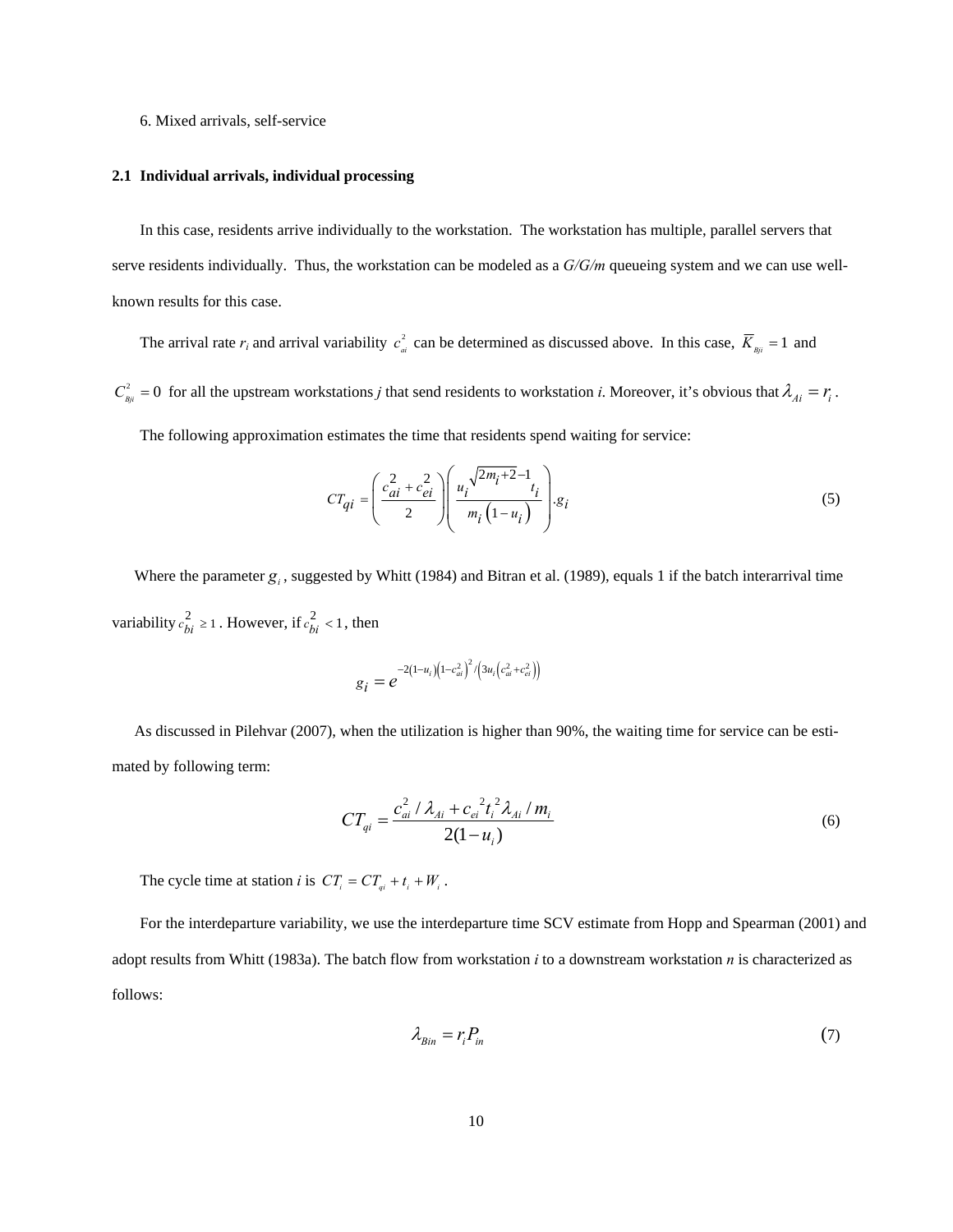$$
c_{di}^{2} = 1 + \left(1 - u_{i}^{2}\right)\left(c_{ai}^{2} - 1\right) + \frac{u_{i}^{2}}{\sqrt{m_{i}}}\left(Max(0.2, c_{ei}^{2}) - 1\right)
$$
\n(8)

$$
c_{Bin}^2 = P_{in}c_{di}^2 + (1 - P_{in})P_{in}c_{ai}^2 + \frac{(1 - P_{in})^2}{\lambda_{Ai}} \sum_{j=1}^{i-1} \lambda_{Bji}c_{Bji}^2
$$
  
\n
$$
\overline{K}_{Bin} = 1
$$
  
\n
$$
\overline{C}_{Bin}^2 = 0
$$
\n(9)

#### **2.2 Individual arrivals, batch processing**

In this case, residents arrive individually to the workstation. The workstation has multiple, parallel servers. Each server processes a group of residents simultaneously (thus, it is a parallel process batch). We assume that the server process only full batches. The most common example in this domain is an education station in a mass smallpox vaccination clinic. Each server is a staff person running video equipment in a classroom where residents watch a video about the smallpox vaccine.

In this case, arriving residents form process batches of a fixed size, and then each batch waits for a server to process it. After processing, the batch leaves the workstation.

As before, the arrival rate  $r_i$  and interarrival variability  $c_{ai}^2$  can be determined as discussed above. In this case,

 $\overline{K}_{Bji} = 1$  and  $\overline{C}_{Bji}^2 = 0$  for all upstream workstations *j* that send residents to workstation *i*.

*WTBT<sub>i</sub>* is the average time that residents spend waiting for to form a process batch:

$$
WTBT_i = \frac{k_i - 1}{2r_i} \tag{10}
$$

The "arrival" of process batches (after they are formed) has less variability than the arrival of individual residents due to variability pooling.

As shown in Pilehvar (2007), experimental results show that the best formula to calculate  $c_{bi}^2$  in which  $\bar{K}_{Bji} = 1$ , is:

$$
c_{bi}^2 = \frac{c_{ai}^2}{k_i}
$$
 (11)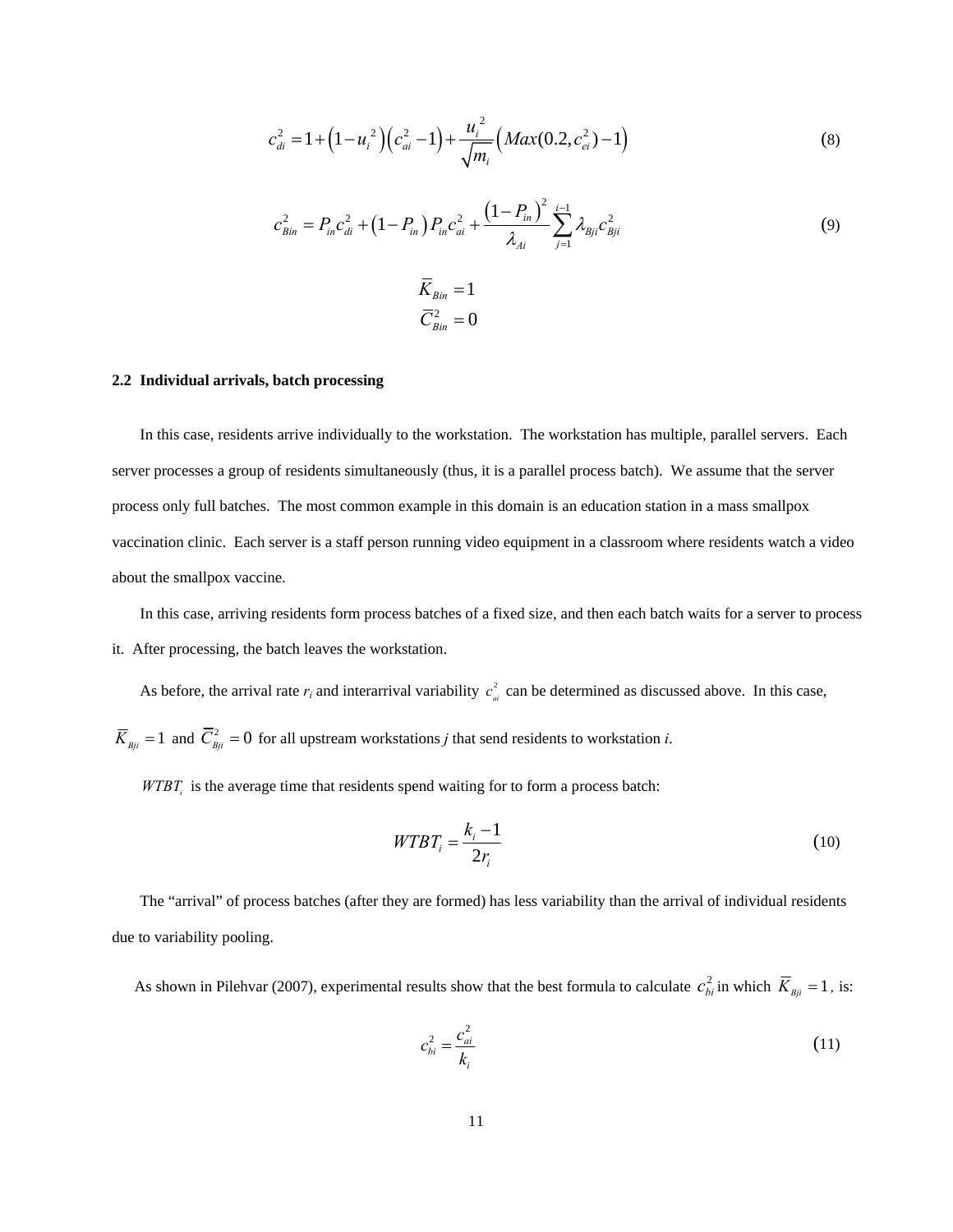Once batches are formed, the queueing system is essentially a *G/G/m* system, so we use the same approximations as before. The following approximation estimates the time that process batches spend waiting for service:

$$
CT_{qi} = \left(\frac{c_{bi}^2 + c_{ei}^2}{2}\right) \left(\frac{u_i^{\sqrt{2m_i+2}-1}t_i}{m_i(1-u_i)}\right).g_i
$$
\n(12)

Where the parameter  $g_i$ , suggested by Whitt (1984) and Bitran et al. (1989), equals 1 if the batch interarrival time variability  $c_{bi}^2 \ge 1$ . However, if  $c_{bi}^2 < 1$ , then

$$
g_i = e^{-2(1-u_i)(1-c_{bi}^2)^2/(3u_i(c_{bi}^2+c_{ei}^2))}
$$

Similar to individual arrival-individual service process case, for the cases with utilization higher than 90% , waiting time for service can be yielded by the following equation (In this type of queueing system the arrival batch rate to the

station after being formed is  $\frac{\lambda A_i}{\lambda A_i}$  $k_i$ λ ):

$$
CT_{qi} = \frac{k_i c_{bi}^2 / \lambda_{Ai} + c_{ei}^2 t_i^2 \lambda_{Ai} / (k_i m_i)}{2(1 - u_i)}
$$
(13)

The cycle time at station *i* includes the wait-to-batch time, the queue time, the process time, and the walking time:

$$
CT_i = WTBT_i + CT_{qi} + t_i + W_i.
$$

Residents leave this type of station in batches. The move batch size varies due to the stochastic routing. Not all of the residents in a particular process batch go to the same station. As shown in Pilehvar (2007), the batch flow from workstation *i* to a downstream workstation *n* is characterized as follows:

$$
\lambda_{Bin} = \frac{r_i}{k_i} \left( 1 - \left( 1 - P_{in} \right)^{k_i} \right) \tag{14}
$$

$$
c_{di}^{2} = 1 + \left(1 - u_{i}^{2}\right)\left(c_{bi}^{2} - 1\right) + \frac{u_{i}^{2}}{\sqrt{m_{i}}}\left(Max(0.2, c_{ei}^{2}) - 1\right)
$$
\n(15)

$$
c_{\text{Bin}}^2 = (1 - (1 - P_{\text{in}})^{k_i})c_{\text{di}}^2 + (1 - P_{\text{in}})^{k_i}
$$
 (16)

$$
\overline{K}_{Bin} = \frac{k_i P_{in}}{1 - \left(1 - P_{in}\right)^{k_i}}
$$
\n(17)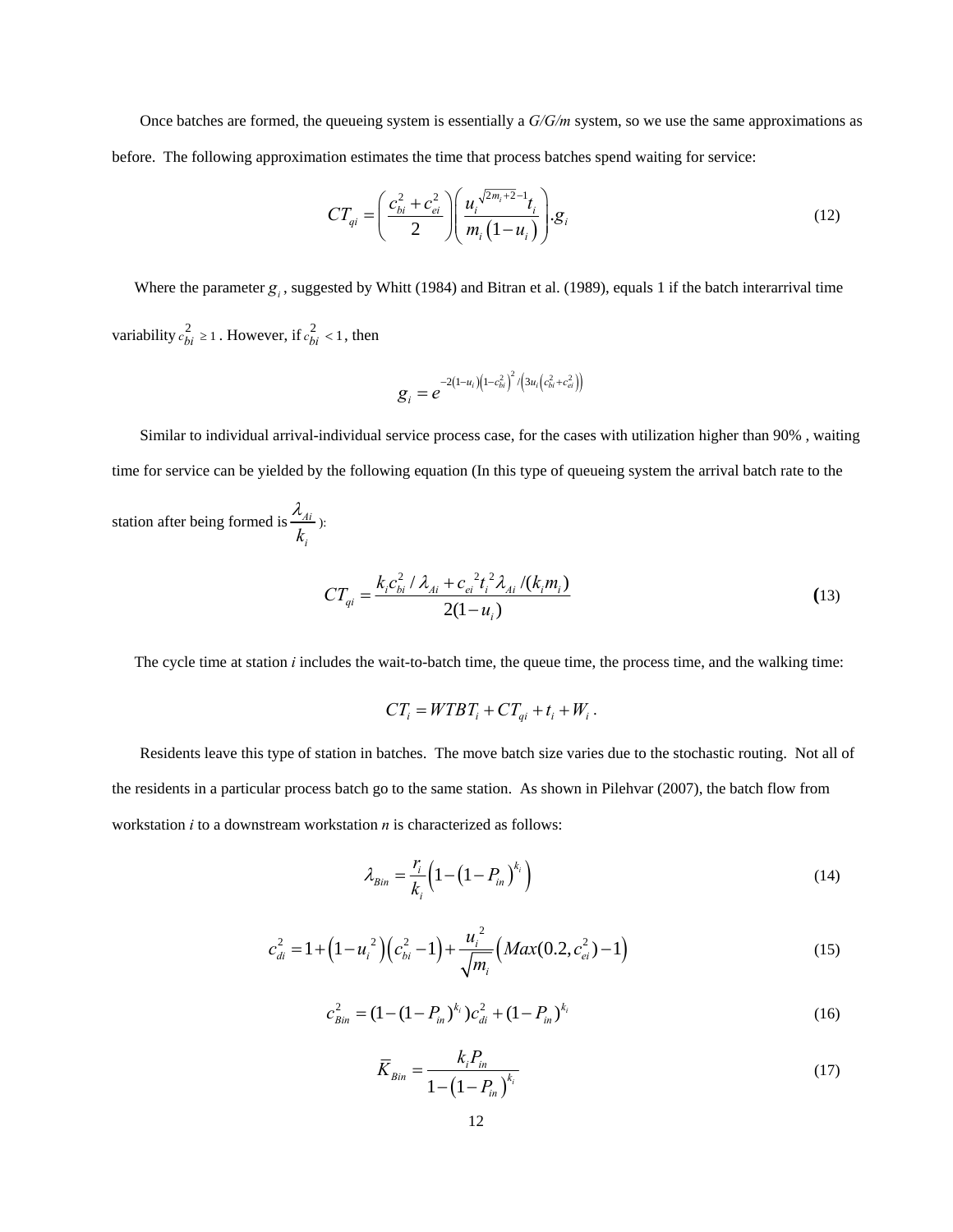$$
\overline{C}_{Bin}^2 = \frac{1 - P_{in} - \left(k_i P_{in} + 1 - P_{in}\right)\left(1 - P_{in}\right)^{k_i}}{k_i P_{in}}
$$
\n(18)

The last two equations follow from the definition of a binomial distribution that is conditional upon a non-zero batch size.

# **2.3 Individual arrivals, self-service in which**  $c_{ei}^2 \le 1$

In this case, residents arrive individually to the workstation. The residents perform the process themselves without any external resources (servers). In this domain, an example would be a workstation where each resident must complete a form. Thus, the workstation can be modeled as a *G/G/*∞ queueing system.

The only point is that to calculate  $c_{ai}^2$  for self service station,  $W_i$  in Equation 4 should be 1. Moreover,  $\overline{K}_{Bji} = 1$  and  $C_{Bji}^2 = 0$  for all the upstream workstations *j* that send residents to workstation *i*. The cycle time at station *i* is  $CT_i = t_i + W_i$ .

To estimate the interdeparture variability we first take into account the following facts. For a *G/D/*∞ system, the interdeparture variability equals the interarrival variability because the departure process is simply the arrival process shifted by a constant equal to the processing time. For a  $M/G/\infty$  system, the departure process is a Poisson process; thus the interdeparture variability equals 1. For a *G/G/*∞ system, Whitt (1983) suggests that the interdeparture variability approaches 1 as the load (the arrival rate divided by the service rate) goes to infinity. On the other hand, if the load is near 0, the service rate is relatively fast, implying that customers spend very little time in the system. Thus, we would expect the interdeparture variability to equal the interarrival variability. These imply that, in the general case (a *G/G/*<sup>∞</sup> system with moderate load), the interdeparture variability will be somewhere between the interarrival variability and one.

Therefore, we conducted experiments to characterize this relationship and to examine various weights for interpolating between the interarrival variability and one. Pilehvar and Herrmann (2008) found that the interdeparture variability should be a function of load, process time SCV and interarrival time variability. Therefore, from all of our experiments and analyses, we decided to use the following approximation:

$$
\rho_i = r_i t_i \tag{19}
$$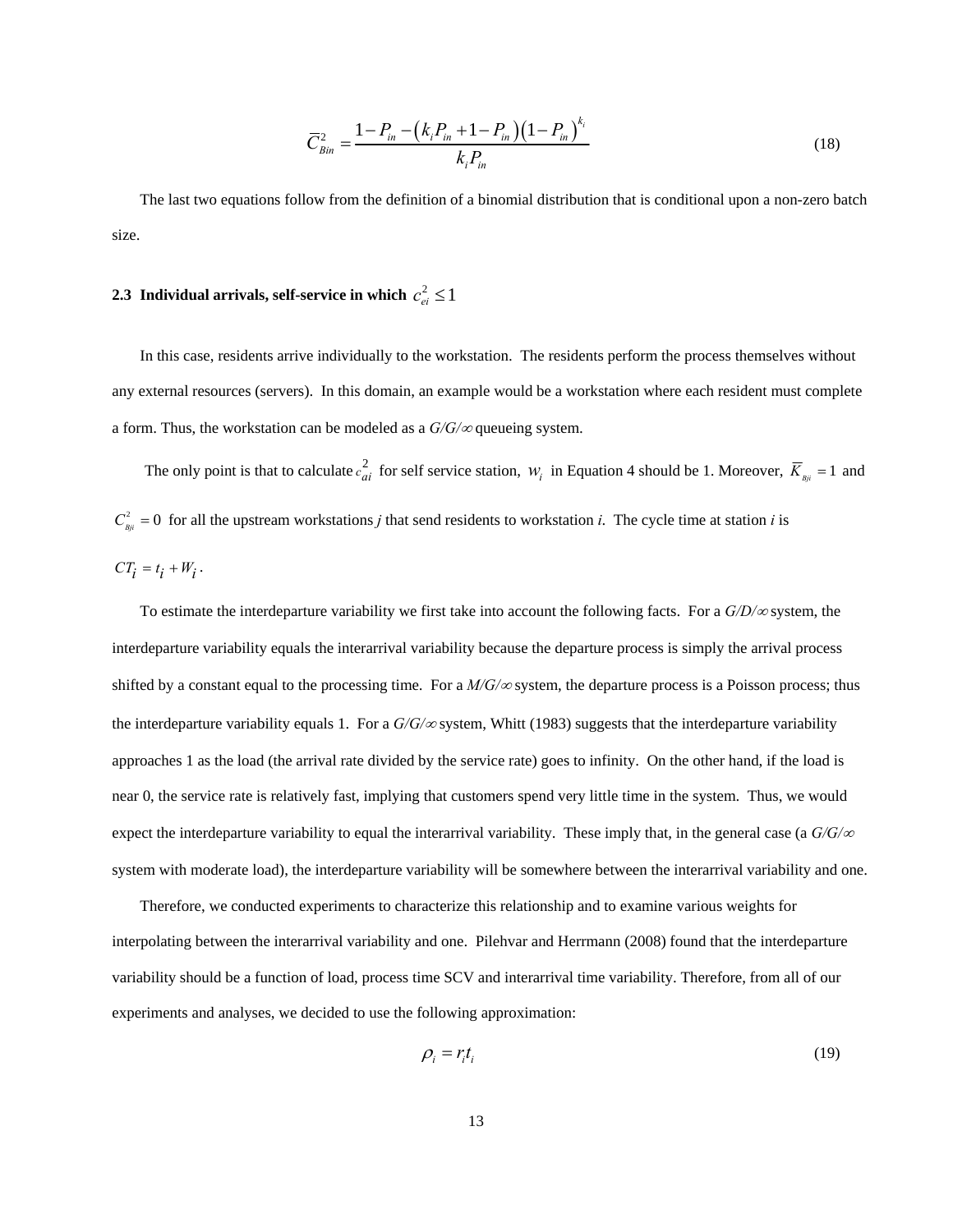$$
c_{di}^{2} = \left(\frac{1 + c_{ai}^{2}}{1 + c_{ai}^{2} + \sqrt{c_{ei}^{2}}\rho_{i}^{\sqrt{2}}}\right) c_{ai}^{2} + \frac{\sqrt{c_{ei}^{2}}\rho_{i}^{\sqrt{2}}}{1 + c_{ai}^{2} + \sqrt{c_{ei}^{2}}\rho_{i}^{\sqrt{2}}}
$$
(20)

We have to mention to this fact that our final extracted Equation 20 can be a good estimate to calculate  $c_{di}^2$  for any self-service stations ( $G/G/\infty$ ) in which  $c_{ei}^2 \leq 1$ .

We should point out that that since we have individual departure from self service stations; it behaves as if we had individual service process. From this, the batch flow from workstation *i* to a downstream workstation *n* is characterized as follows (the first equation was given above as Equation 7):

$$
\lambda_{Bin} = r_i P_{in}
$$
  
\n
$$
c_{Bin}^2 = P_{in} c_{di}^2 + 1 - P_{in}
$$
  
\n
$$
\overline{K}_{Bin} = 1
$$
  
\n
$$
C_{Bin}^2 = 0
$$
\n(21)

#### **2.4 Mixed arrivals, individual processing**

This case has a more general arrival process. Residents arrive to the workstation in batches and individually. The arrival batches may come from different batch processing workstations, and the batch sizes from each workstation may vary due to the routing probabilities. There are also individual arrivals from individual processing workstations. The workstation has multiple, parallel servers that serve residents individually. To analyze this case we model all of the arrivals as batches. Each batch must wait to get to the head of the queue, at which point it "opens" and at least one of the residents in the batch begins service. The other residents must wait in the batch for a server.

We calculate the variability of the arriving batch size by adapting a formula from Fowler et al. (2002), who calculate the SCV of a process time for different products that arrive at different rates. If the different products represent batches from different stations and we assume that the service time per resident is a constant, then the process time SCV is exactly the SCV of the arriving batches:

$$
\overline{C}_{Ai}^{2} = -1 + \frac{1}{\lambda_{Ai}\overline{K}_{Ai}^{2}} \sum_{j \in S_{i}} \lambda_{Bji} \left(1 + \overline{C}_{Bji}^{2}\right) \overline{K}_{Bji}^{2}
$$
\n(22)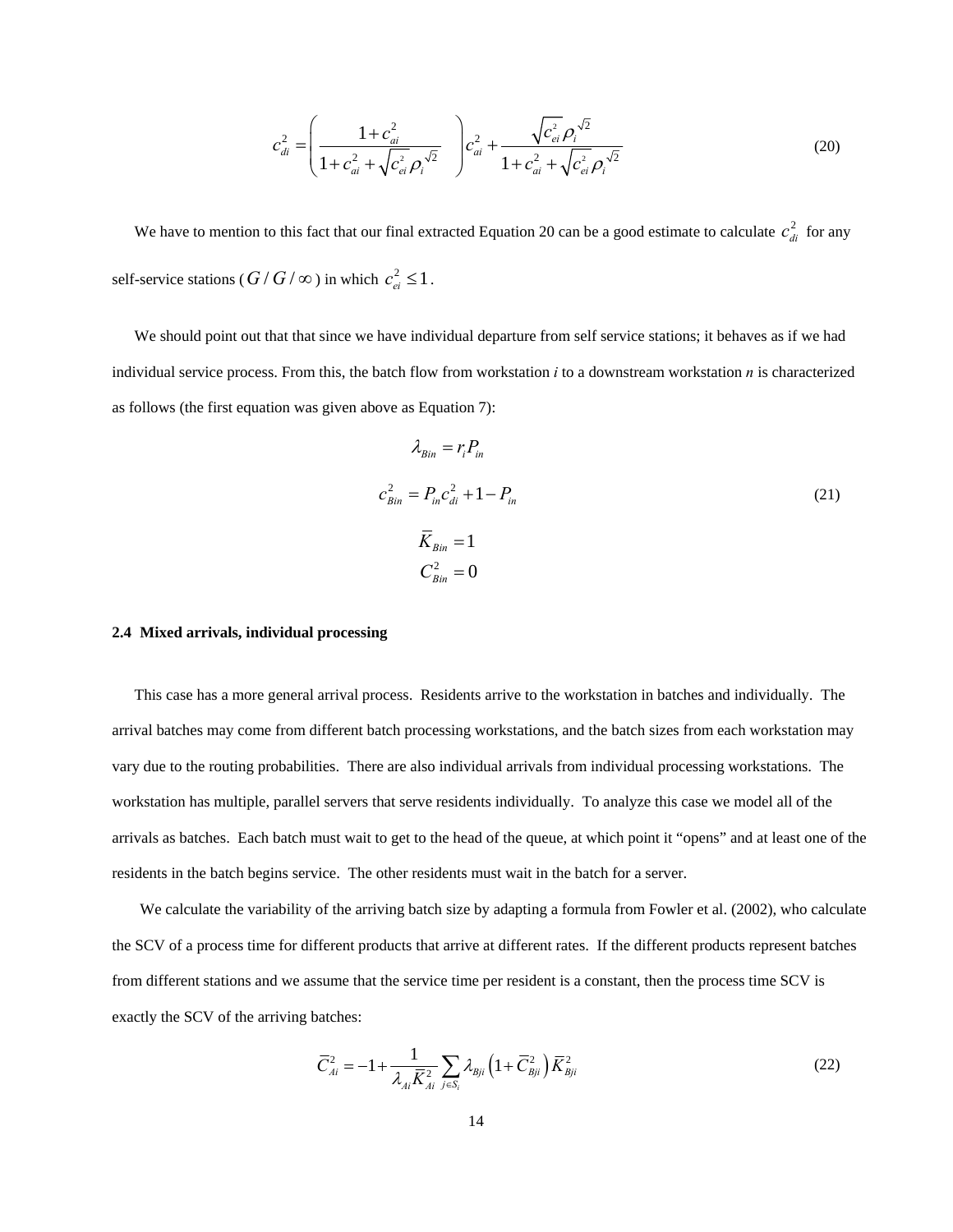The arrival rate  $r_i$  and arrival variability  $c_a^2$  can be determined as discussed above. To estimate the time that batches spend in the queue, we model the workstation as a  $G^{[X]}$  /  $G$  / 1 system by combining the multiple parallel servers into one fast server that can process residents with a modified process time distribution that has a mean of  $T_i$  (calculated below) and a SCV of  $\overline{C}_{Ai}^2 + c_{ei}^2 / \overline{K}_{Ai}$  from Buzacott and Shanthikumar (1993).

To estimate the time that batches spend in the queue, we model the workstation as a *G/G/1* system by combining the multiple parallel servers into one fast server that can process residents with a modified process time distribution that has

a mean of  $T_i$  (calculated below) and a SCV of 2 *Ai Ai*  $\overline{C}_{ii} + \frac{c_{ei}}{c}$ *K*  $+\frac{c_{ei}^2}{2}$ .

$$
T_i = \frac{\overline{K}_{Ai}t_i}{m_i} u_i^{(1-\frac{1}{m_i})}
$$
 (23)

So as we had in the first case for individual arrival and individual processing, from Equation 5 when we have only a single server:

$$
CT_{qi} = \frac{1}{2} \left( c_{ai}^2 + \overline{C}_{Ai}^2 + \frac{c_{ei}^2}{\overline{K}_{Ai}} \right) \left( \frac{u_i}{1 - u_i} \right) T_i \mathcal{g}_i
$$
 (24)

The queue time estimate, as suggested by Whitt (1984) and Bitran et al. (1989), includes the parameter  $g_i$ , which equals 1 if the interarrival time SCV variability  $c_{ai}^2 \geq 1$ . Otherwise,

$$
g_{i} = e^{-2(1-u_{i})\left(1-c_{bi}^{2}\right)^{2}/\left(3u_{i}\left(c_{ai}^{2} + \bar{C}_{Ai} + c_{ei}^{2}/\bar{K}_{Ai}\right)\right)}
$$

Similar to other cases, for the individual process stations with mixed arrival and the utilization higher than 90%, we can estimate the waiting time for batches spend in the queue by modeling the workstation as a *G/G/1* system by combining the multiple parallel servers into one fast server that has a mean of  $T_i$  mentioned earlier in this section. In this way, this waiting time can be yielded by:

$$
CT_{qi} = \frac{c_{ai}^2 / \lambda_{Ai} + (\overline{C}_{Ai}^2 + \frac{c_{ei}^2}{\overline{K}_{Ai}})T_i^2 \lambda_{Ai}}{2(1 - u_i)}
$$
(25)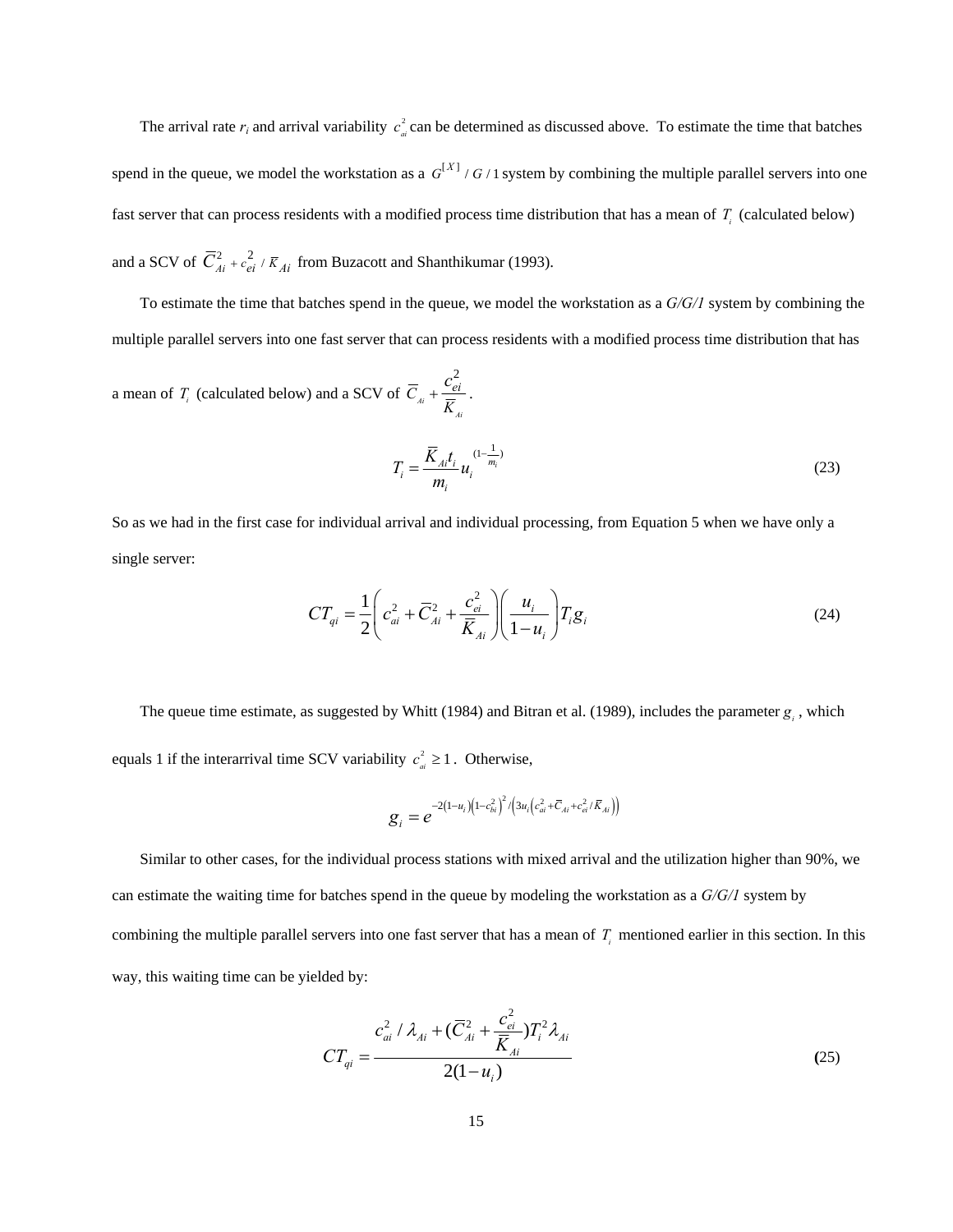When the batch reaches the front of the queue, it is opened. Some residents will go first, while others will wait. The average time spent waiting is the wait-in-batch-time.

The experiment results and analysis in Pilehvar (2007) showed that the following equations were good approximations for WIBT:

$$
WIBT = \frac{(\bar{K}_{Ai} - 1)t_i}{2} \quad \text{if } m_i = 1 \tag{26}
$$

$$
WIBT = \frac{(\overline{K}_{Ai}^{2-u_i} - 1)t_i u_i}{(3 - u_i)m_i^{2-u_i}} \quad \text{if } m_i > 1
$$
\n<sup>(27)</sup>

The cycle time at station *i* is  $CT_i = CT_{qi} + WIBT_i + t_i + W_i$ . Using a interdeparture variability approximation from Curry and Deuermeyer (2002) for multiple servers, the batch flow from workstation *i* to a downstream workstation *n* is characterized as follows:

$$
\lambda_{Bin} = r_i P_{in}
$$
  
\n
$$
c_{di}^2 = \overline{K}_{Ai} c_{ai}^2 (1 - u_i^2) + (1 - u_i)^2 (\overline{K}_{Ai} - 1) + u_i^2 c_{ei}^2
$$
  
\n
$$
c_{Bin}^2 = P_{in} c_{di}^2 + 1 - P_{in}
$$
  
\n
$$
\overline{K}_{Bin} = 1
$$
  
\n
$$
C_{Bin}^2 = 0
$$
 (28)

Following figure demonstrates how we model a system of mixed arrivals and individual processing queueing network.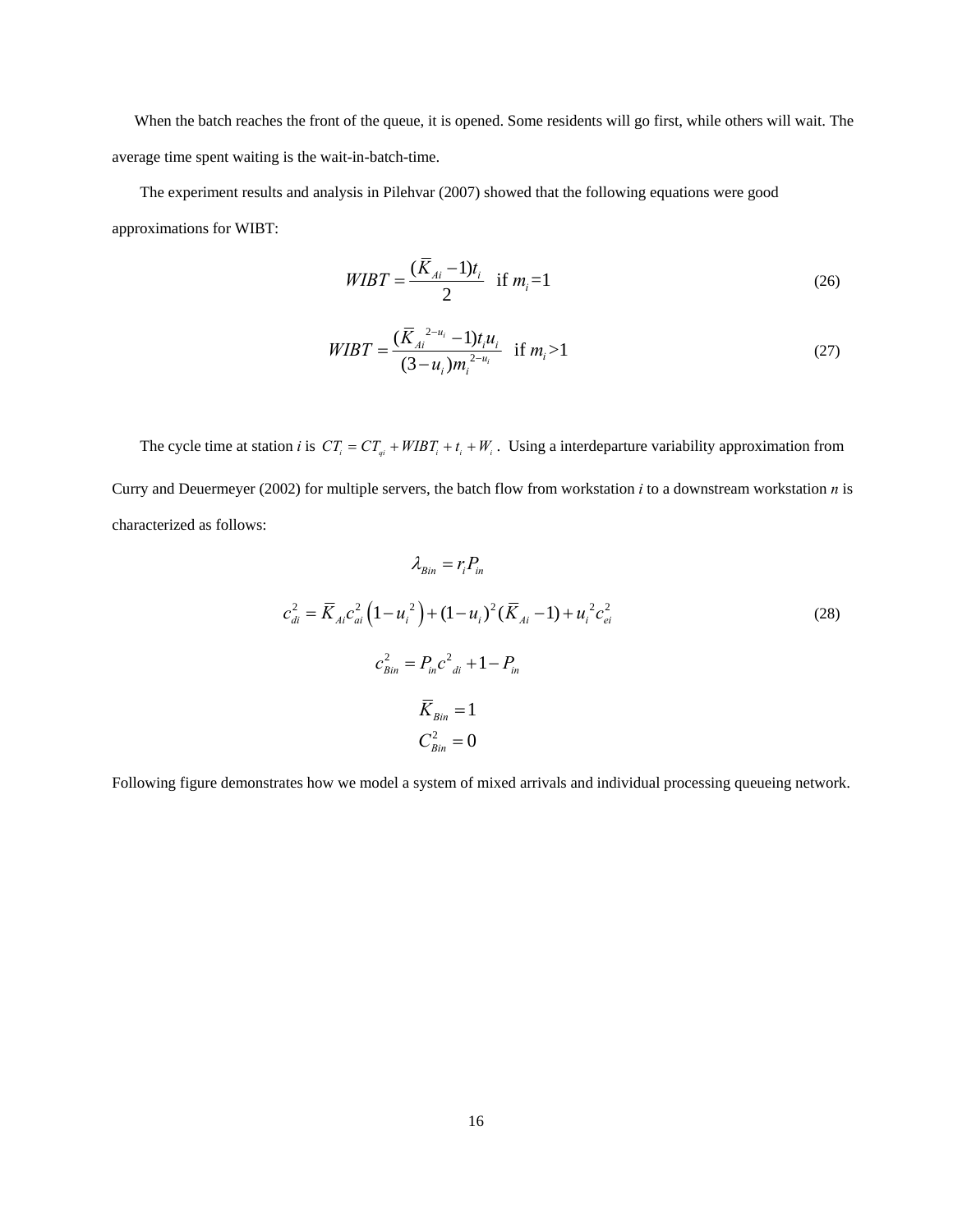

Figure 2. A system of mixed arrivals-individual processing

#### **2.5 Mixed arrivals, batch processing**

This case has the more general arrival process and process batches. Residents arrive to the workstation in batches and individually. The arrival batches may come from different batch processing workstations, and the batch sizes from each workstation may vary due to the routing probabilities. There are also individual arrivals from individual processing workstations. The workstation has multiple, parallel servers. Each server processes a group of residents simultaneously (thus, it is a parallel process batch).

As in the previous case, we model all of the arrivals as batches. Here, however, the arriving batches are combined into a process batch. Each arriving batch must wait to form the process batch. After it is formed, a process batch must wait to get to the head of the queue, at which point it begins service. We assume that the arriving batches are smaller than the process batch.

As before, we calculate the variability of the arriving batch size by adapting a formula from Fowler et al. (2002), who calculate the SCV of a process time that for different products that arrive at different rates. If the different products represent batches from different stations and we assume that the service time per resident is a constant, then the process time SCV is exactly the SCV of the arriving batches:

$$
C_{Ai}^{2} = \frac{1}{\lambda_{Ai}\overline{K}_{Ai}^{2}}\sum_{j\in S_{i}}\lambda_{Bji}\left(1+C_{Bji}^{2}\right)\overline{K}_{ji}^{2} - 1
$$

Because the arrival batches are not the same as the process batches, residents must wait to form the process batches:

$$
WTBT_i = \frac{k_i - 1}{2r_i} \tag{29}
$$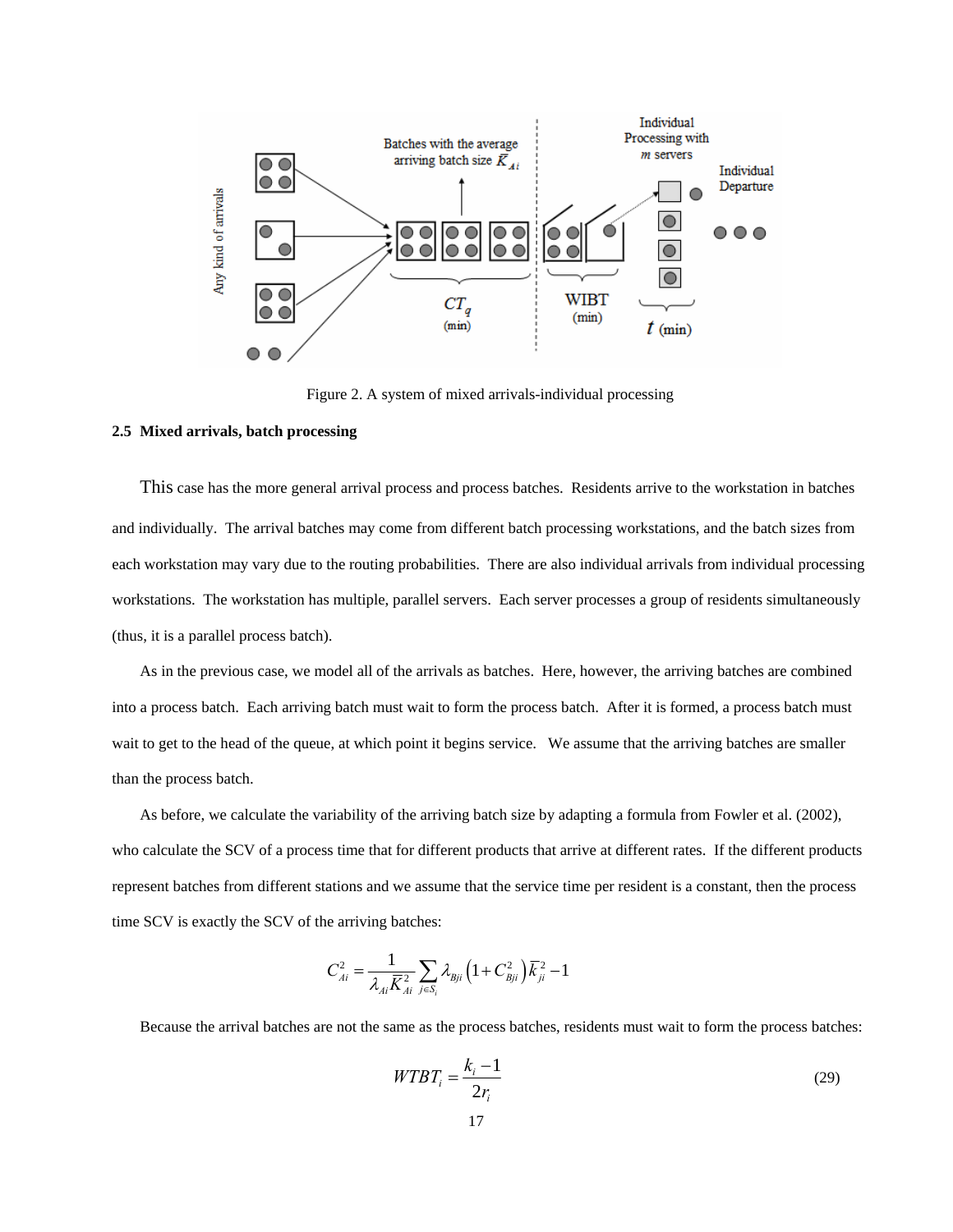For the interarrival time SCV of process batches  $c_{bi}^2$  (after they are formed), we use the following result from Pilehvar (2007):

$$
c_{bi}^{2} = \frac{\overline{K}_{Ai}}{k_{i}} \left( \frac{\sum_{j \in S_{i}} \overline{K}_{Bji}^{2} \lambda_{Bji} c_{Bji}^{2}}{\sum_{j \in S_{i}} \overline{K}_{Bji}^{2} \lambda_{Bji}} + \overline{C}_{Ai}^{2} \right)
$$
(30)

The arrival rate  $r_i$  and  $\overline{K}_{Ai}$  can be determined as discussed in output section. Then, we estimate the queueing in the resulting *G/G/m* system:

$$
CT_{qi} = \left(\frac{c_{bi}^2 + c_{ei}^2}{2}\right) \left(\frac{u_i^{\sqrt{2m_i + 2}-1}}{m_i(1 - u_i)}\right) t_i g_i
$$

The queue time estimate, as suggested by Whitt (1984) and Bitran et al. (1989), includes the parameter  $g_i$ , which equals 1 if the interarrival time SCV  $c_{i}^{2} \ge 1$ . However, if  $c_{i}^{2} < 1$ , then

$$
g_i = e^{-2(1-u_i)(1-c_{bi}^2)^2/(3u_i(c_{bi}^2+c_{ei}^2))}
$$

Similar to individual arrival/batch service process, for the cases with the utilization higher than 90% from, waiting time for service can be yielded by the following equation (In this type of queueing system the arrival batch rate to the

station after being formed is  $\frac{K A_i \lambda_{Ai}}{I}$ *i K k*  $\frac{\lambda_{Ai}}{2}$  ):

$$
CT_{qi} = \frac{k_i c_{bi}^2 / (\overline{K}_{Ai} \lambda_{Ai}) + c_{ei}^2 t_i^2 \overline{K}_{Ai} \lambda_{Ai} / (k_i m_i)}{2(1 - u_i)}
$$
(31)

The cycle time at station *i* is  $CT_i = WTBT_i + CT_{qi} + t_i + W_i$ .

The batch flow from workstation *i* to a downstream workstation *n* is characterized as follows (some of which is similar to that in Section 2.2):

$$
\lambda_{Bin} = \frac{r_i}{k_i} \left( 1 - \left( 1 - P_{in} \right)^{k_i} \right)
$$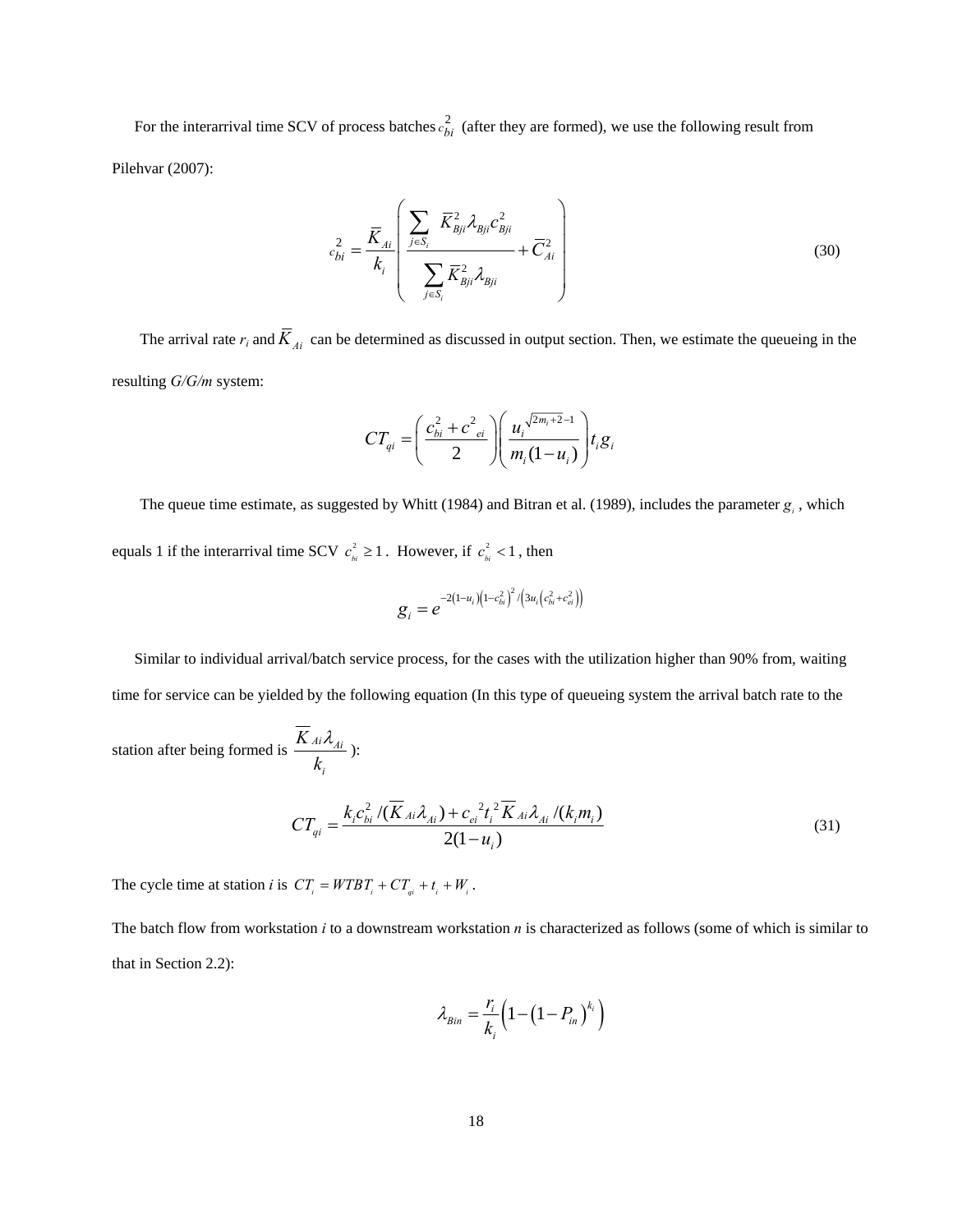$$
c_{di}^{2} = 1 + (1 - u_{i}^{2})(c_{bi}^{2} - 1) + \frac{u_{i}^{2}}{\sqrt{m_{i}}}(Max(0.2, c_{ei}^{2}) - 1)
$$
  
\n
$$
c_{Bin}^{2} = (1 - (1 - P_{in})^{k_{i}})c_{di}^{2} + (1 - P_{in})^{k_{i}}c_{bi}^{2}
$$
  
\n
$$
\overline{K}_{Bin} = \frac{k_{i}P_{in}}{1 - (1 - P_{in})^{k_{i}}}
$$
  
\n
$$
C_{Bin}^{2} = \frac{1 - P_{in} - (k_{i}P_{in} + 1 - P_{in})(1 - P_{in})^{k_{i}}}{k_{i}P_{in}}
$$
  
\n(32)

The following figure demonstrates how we model a system of mixed arrivals and batch processing queueing network where arriving batches are smaller than the process batch size.



Figure 3. A system of mixed arrivals-batch processing

#### **2.6 Mixed arrivals, self-service**

In this case, residents arrive to the workstation in batches and individually. The residents perform the process themselves without any external resources. The cycle time at station *i* is  $CT_i = t_i + W_i$ . Moreover, to calculate  $c_{ai}^2$  for self service station,  $W_i$  in Equation 4 should be 1.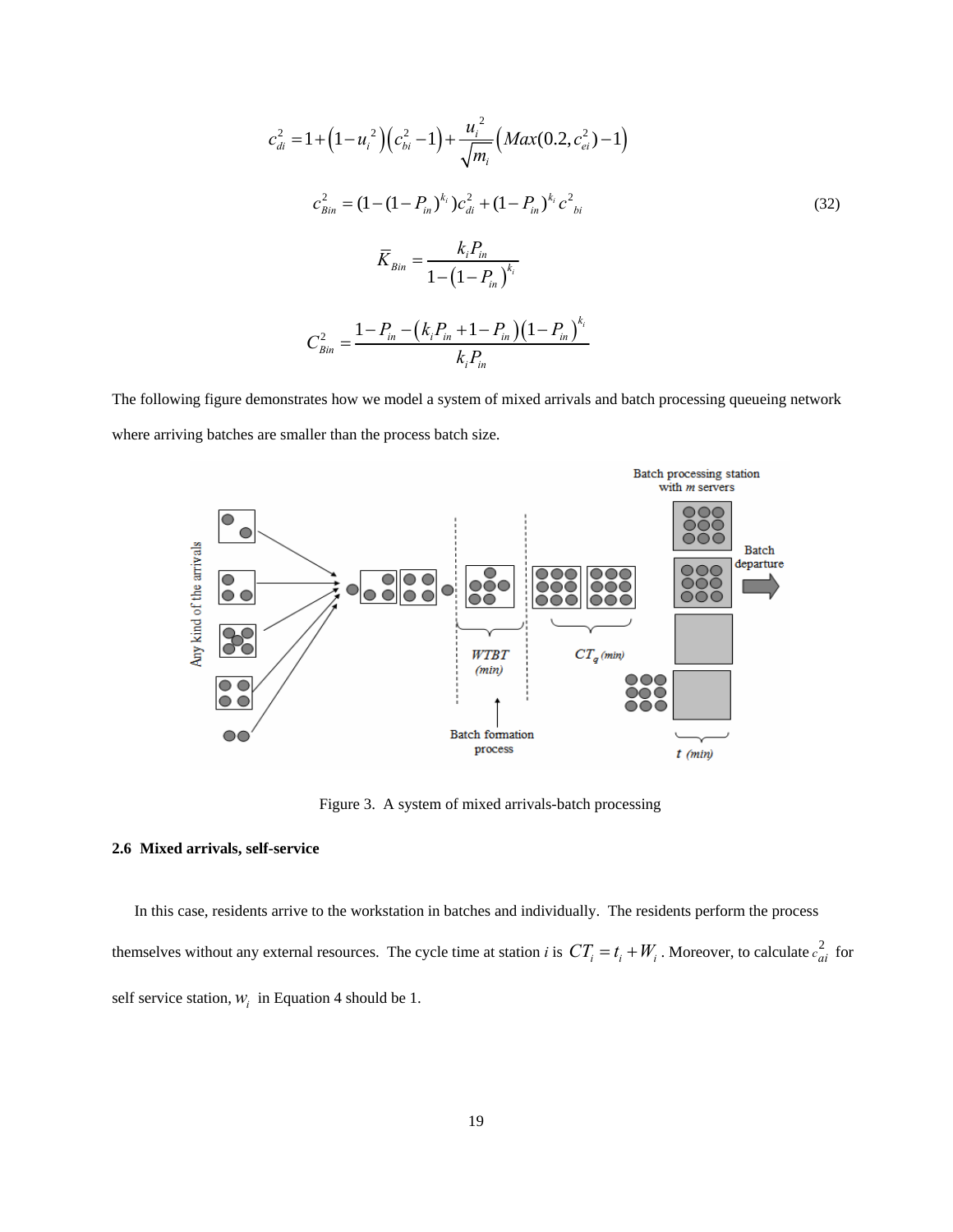To estimate the interdeparture variability we adapt the estimate used in the individual arrival, self-service case (Section 2.3). The key change is that the interarrival variability of individuals depends upon the batch size and the batch interarrival variability. From Curry (2002) we have the following:

$$
Interval variability of individuals = \left(\overline{K}_{Ai}c_{ai}^2 + \overline{K}_{Ai} - 1\right)
$$
 (33)

The only big assumption in the following formula is that, we assume the SCV of batch size arriving to self service station is so small, so it's ignorable in our calculation. That is why; we do not have any effect of  $C_{Ai}^2$  in the formula.

$$
\rho_i = r_i t_i
$$

From Equation 33 and Equation 20, we can obtain the following:

$$
c_{di}^{2} = \left(\frac{\bar{K}_{Ai}c_{ai}^{2} + \bar{K}_{Ai}}{\bar{K}_{Ai}c_{ai}^{2} + \bar{K}_{Ai} + \sqrt{c_{ei}^{2}}\rho_{i}^{\sqrt{2}}}\right)\left(\bar{K}_{Ai}c_{ai}^{2} + \bar{K}_{Ai} - 1\right) + \frac{\sqrt{c_{ei}^{2}}\rho_{i}^{\sqrt{2}}}{\bar{K}_{Ai}c_{ai}^{2} + \bar{K}_{Ai} + \sqrt{c_{ei}^{2}}\rho_{i}^{\sqrt{2}}}
$$
(34)

We should point out that that since we have individual departure from self service stations; it behaves as if we had individual service process.

The batch flow from workstation *i* to a downstream workstation *n* is characterized as follows:

$$
\lambda_{Bin} = r_i P_{in}
$$
  

$$
c_{Bin}^2 = P_{in} c_{di}^2 + 1 - P_{in}
$$
  

$$
\overline{K}_{Bin} = 1
$$
  

$$
C_{Bin}^2 = 0
$$

#### **2.7 Clinic Performance Measures**

The clinic capacity is determined by bounds set by each station's capacity and the relative arrival rates:

$$
R = \min_{i=1,\dots,I} \left\{ \frac{k_i m_i r_1}{t_i r_i} \right\} \tag{35}
$$

Because of the stochastic routing, the clinic's total cycle time is a weighted sum of the station cycle times: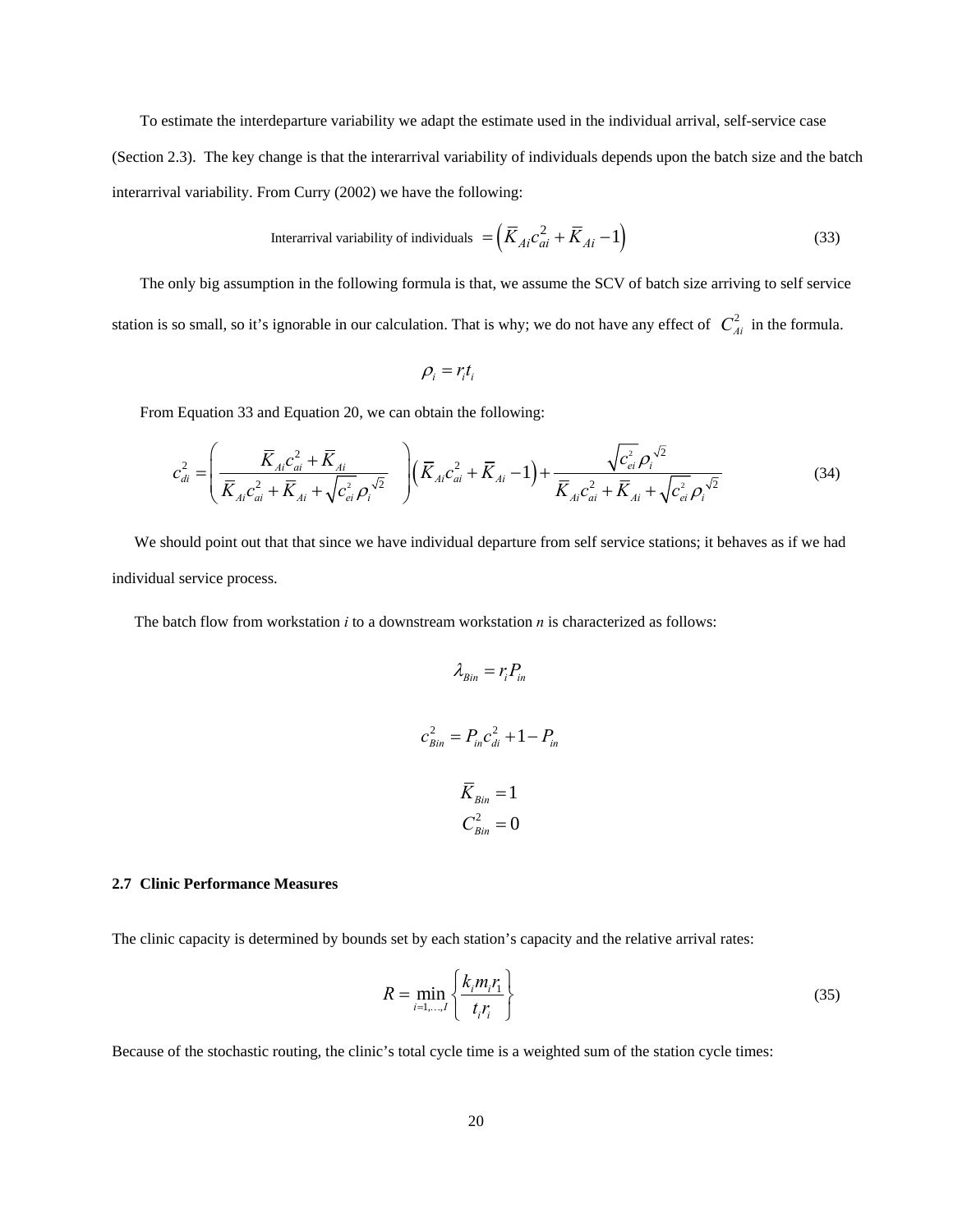$$
TCT = \frac{1}{r_i} \sum_{i=1}^{I} r_i CT_i \tag{36}
$$

The average number of residents in the clinic follows from Little's Law:

$$
WIP = r_1 \cdot TCT \tag{37}
$$

#### **3 EXPERIMENTAL RESULTS**

In order to evaluate this queueing network approximation, we compared the model's results to the results from discrete-event simulation models created and run using Rockwell Software's Arena®. To validate our formulas for our clinic modeling (proposed six cases), we will carry out four different sets of experiments.

In all of these experiments, the first station in the clinic has a batch arrival process. The travel time between stations is negligible in these experiments.

In the first experiment, the clinic has no self service stations, and arrival batch size is fixed. The remaining three experiments have two tests each. In each test, the clinic has different combinations of stations and includes self service workstations, which helps us to evaluate clinics with the different types of workstations described previously. Additionally, these clinics have the arrival batch size variability.

For all of these experiments, we use a confidence interval of 95% for the simulation results.

#### **3.1 Experiment One**

We obtained data for this experiment from a time study of a mass smallpox vaccination clinic exercise on June 21, 2004, by the Montgomery County, Maryland, DHHS. From the exercise we collected data on the processing times at each workstation as well as measuring how long residents spent in the clinic. The exercise, which lasted a few hours, had hundreds of volunteers go through the clinic as residents. No residents received actual vaccinations or medications.

We constructed a simulation model and ran 10 replications of 2000 hours, with 5000 hours of warm-up time allowed to achieve steady state. Data was recorded for mean total time and mean queueing time at each node, as well as mean time in system and mean system WIP. The model was tested at several levels of resident arrival rates, from 20% to 97.5% of clinic capacity.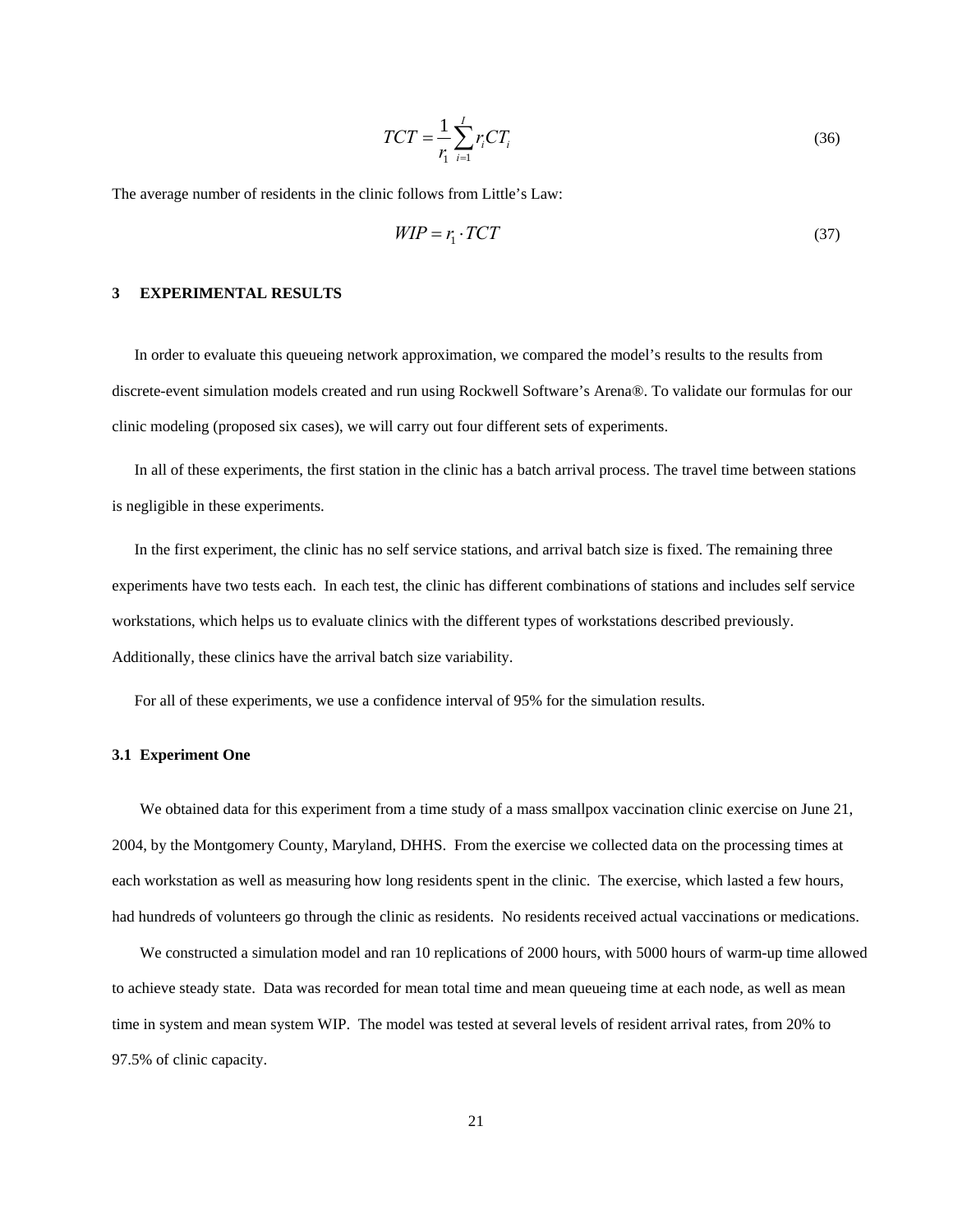The arrival batches were always 50 residents. The batch interarrival times were exponentially distributed. Table 1 describes the eight stations in the clinic. Table 2 shows the routing probabilities from one station to another (only station numbers are shown to save space). Table 3 lists the capacity of each station and its bound on the clinic capacity. The vaccination station is the bottleneck station, and the clinic capacity is 5.123 residents per minute. Moreover, Table 4 shows the average total cycle time (in minutes) from the simulation results and the queueing network model in 21 scenarios in which the arrival rate increases to nearly the clinic capacity.

| Workstation      | <b>Number</b><br>of Staff | Mean<br>service<br>Time<br>(min.) | <b>Service</b><br>Time<br><b>SCV</b> | <b>Processing time</b><br>distribution (min.) | <b>Batch</b><br>processing<br>size $k_i$ |
|------------------|---------------------------|-----------------------------------|--------------------------------------|-----------------------------------------------|------------------------------------------|
| 1. Triage        | 5                         | 0.259                             | 0.268                                | $0.125 + EXPO(0.134)$                         |                                          |
| 2. Symptoms Room | 3                         | 1.213                             | 0.264                                | $0.59 + EXPO(0.623)$                          | 1                                        |
| 3. Holding Room  | 3                         | 3.800                             | 1.000                                | EXPO(3.8)                                     |                                          |
| 4. Registration  | 8                         | 0.122                             | 0.630                                | $0.025 + EXPO(0.0995)$                        |                                          |
| 5. Education     | 8                         | 24,000                            | 0.111                                | $18 + EXPO(6)$                                | 30                                       |
| 6. Screening     | 9                         | 1.724                             | 0.261                                | $0.999 + GAMM(1.07,$<br>0.678                 | 1                                        |
| 7. Consultation  | 6                         | 3.770                             | 0.308                                | GAMM(1.16, 3.25)                              | 1                                        |
| 8. Vaccination   | 16                        | 3.260                             | 0.124                                | $1 + GAMM(0.581,$<br>3.89)                    |                                          |

Table 1: Parameters for Experiment One.

|  |  | Table 2. Routing Table for Experiment One. |  |
|--|--|--------------------------------------------|--|
|  |  |                                            |  |

|      | To    |       |       |          |      |       |                   |       |
|------|-------|-------|-------|----------|------|-------|-------------------|-------|
| From | 2     | 3     |       | 5        | 6    |       | 8                 | Exit  |
|      | 0.048 | 0.032 | 0.921 | 0        | 0    |       | 0                 |       |
| 2    |       |       | 0.67  | $\Omega$ | 0    |       | 0                 | 0.33  |
| 3    |       |       | 0.65  | $\Omega$ | 0    |       | $\mathbf{\Omega}$ | 0.35  |
|      |       |       |       | 1.00     | 0    |       |                   |       |
| 5    |       |       |       |          | 1.00 |       |                   |       |
| 6    |       |       |       |          |      | 0.262 | 0.738             |       |
|      |       |       |       |          |      |       | 0.941             | 0.059 |
| 8    |       |       |       |          |      |       |                   | 1.00  |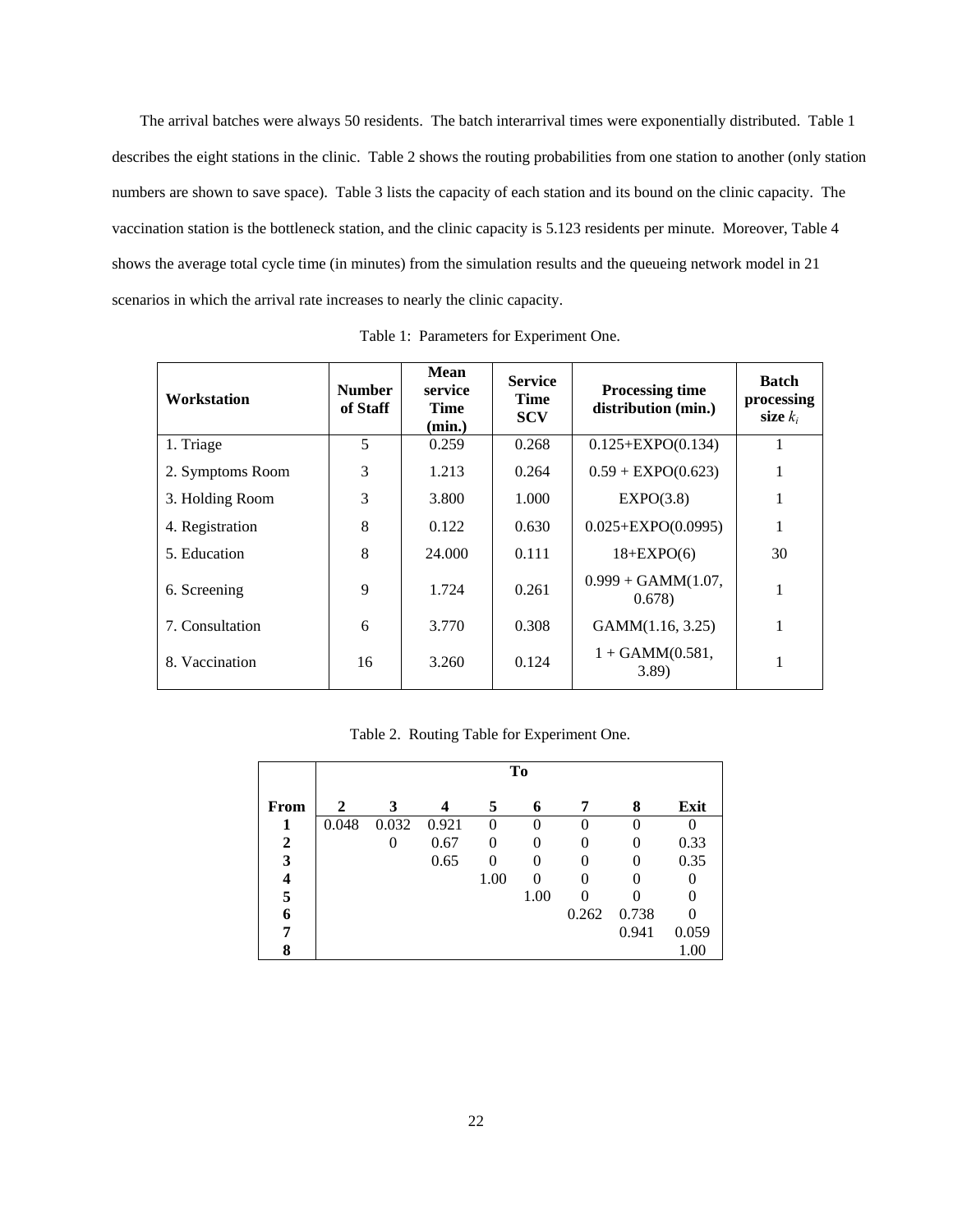| Workstation      | <b>Station</b><br>capacity<br>(residents/min) | <b>Relative</b><br><b>Throughput</b> | <b>Bound on clinic</b><br>capacity<br>(residents/min) |
|------------------|-----------------------------------------------|--------------------------------------|-------------------------------------------------------|
| 1. Triage        | 19.293                                        | 1.000                                | 19.293                                                |
| 2. Symptoms Room | 2.473                                         | 0.048                                | 51.849                                                |
| 3. Holding Room  | 0.789                                         | 0.032                                | 24.905                                                |
| 4. Registration  | 65.844                                        | 0.973                                | 67.659                                                |
| 5. Education     | 10.000                                        | 0.973                                | 10.276                                                |
| 6. Screening     | 5.219                                         | 0.973                                | 5.363                                                 |
| 7. Consultation  | 1.592                                         | 0.255                                | 6.249                                                 |
| 8. Vaccination   | 4.908                                         | 0.958                                | 5.123                                                 |

Table 3. Capacity for first experiment

# Table 4. Comparison of total cycle time for first experiment

| <b>Scenario</b>          | Arrival rate to the clinic<br>(residents/min) | Total cycle time from<br>simulation | Total cycle time<br>from queueing<br>network model | Percentage<br>error % |
|--------------------------|-----------------------------------------------|-------------------------------------|----------------------------------------------------|-----------------------|
| 1                        | 5.00                                          | 253.23                              | 126.17                                             | 50.18%                |
| $\overline{\mathbf{c}}$  | 4.85                                          | 126.85                              | 96.25                                              | 24.13%                |
| 3                        | 4.75                                          | 99.06                               | 86.23                                              | 12.96%                |
| $\overline{\mathcal{L}}$ | 4.60                                          | 79.95                               | 76.65                                              | 4.12%                 |
| 5                        | 4.50                                          | 69.87                               | 72.24                                              | 3.41%                 |
| 6                        | 4.25                                          | 60.51                               | 59.32                                              | 1.97%                 |
| 7                        | 4.17                                          | 58.62                               | 57.46                                              | 1.99%                 |
| 8                        | 3.57                                          | 48.87                               | 49.19                                              | 0.64%                 |
| 9                        | 3.13                                          | 45.69                               | 46.05                                              | 0.80%                 |
| $10\,$                   | 2.78                                          | 44.48                               | 44.59                                              | 0.26%                 |
| 11                       | 2.63                                          | 44.14                               | 44.17                                              | 0.07%                 |
| 12                       | 2.50                                          | 44.01                               | 43.88                                              | 0.31%                 |
| 13                       | 2.27                                          | 43.66                               | 43.56                                              | 0.22%                 |
| 14                       | 2.00                                          | 43.83                               | 43.51                                              | 0.73%                 |
| 15                       | 1.85                                          | 44.05                               | 43.64                                              | 0.92%                 |
| 16                       | 1.67                                          | 44.50                               | 44.00                                              | 1.12%                 |
| 17                       | 1.52                                          | 45.03                               | 44.49                                              | 1.19%                 |
| 18                       | 1.43                                          | 45.56                               | 44.86                                              | 1.53%                 |
| 19                       | 1.25                                          | 46.72                               | 45.91                                              | 1.74%                 |
| 20                       | 1.11                                          | 47.88                               | 47.07                                              | 1.69%                 |
| 21                       | 1.00                                          | 49.25                               | 48.30                                              | 1.94%                 |

Figure 4 shows the total cycle time estimates from the queueing network model and the discrete event simulation for a variety of arrival rates. The plot for the simulation results includes error bars showing the 95% confidence interval on each estimate.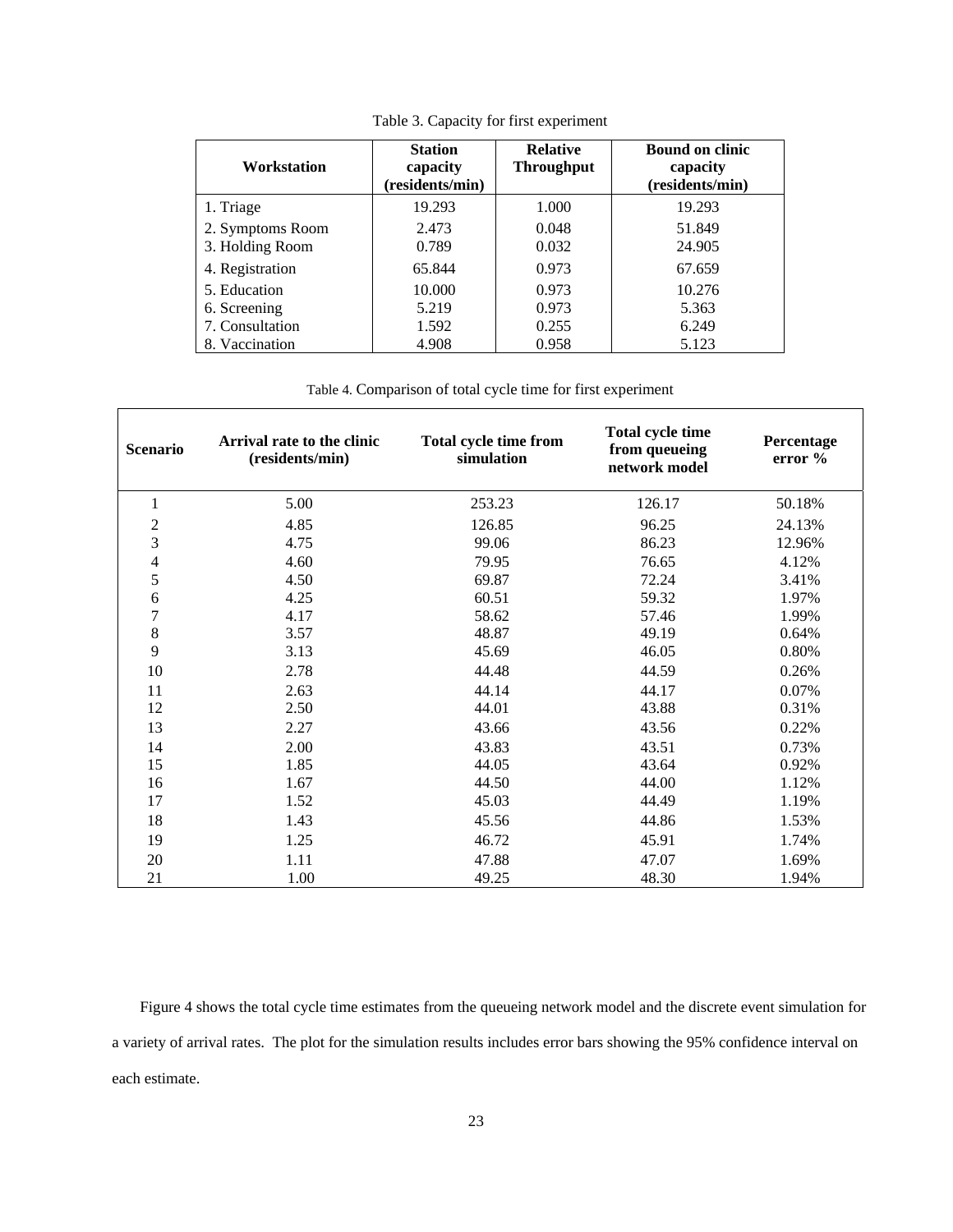Due to the batching at the education station, total cycle time does not always decrease as the arrival rate decreases. At low arrival rates, there is significant waiting to form the education batches, which increases total cycle time.

When the arrival rate is low to moderate, there is a small difference between the estimates from the queueing network model and the discrete event simulation. As the arrival rate approaches the clinic capacity, the difference between the two estimates is large due almost entirely to different estimates for the cycle time at the vaccination station, which has the highest utilization (since it is the clinic bottleneck).



Figure 4. Comparison of average total cycle time for first experiment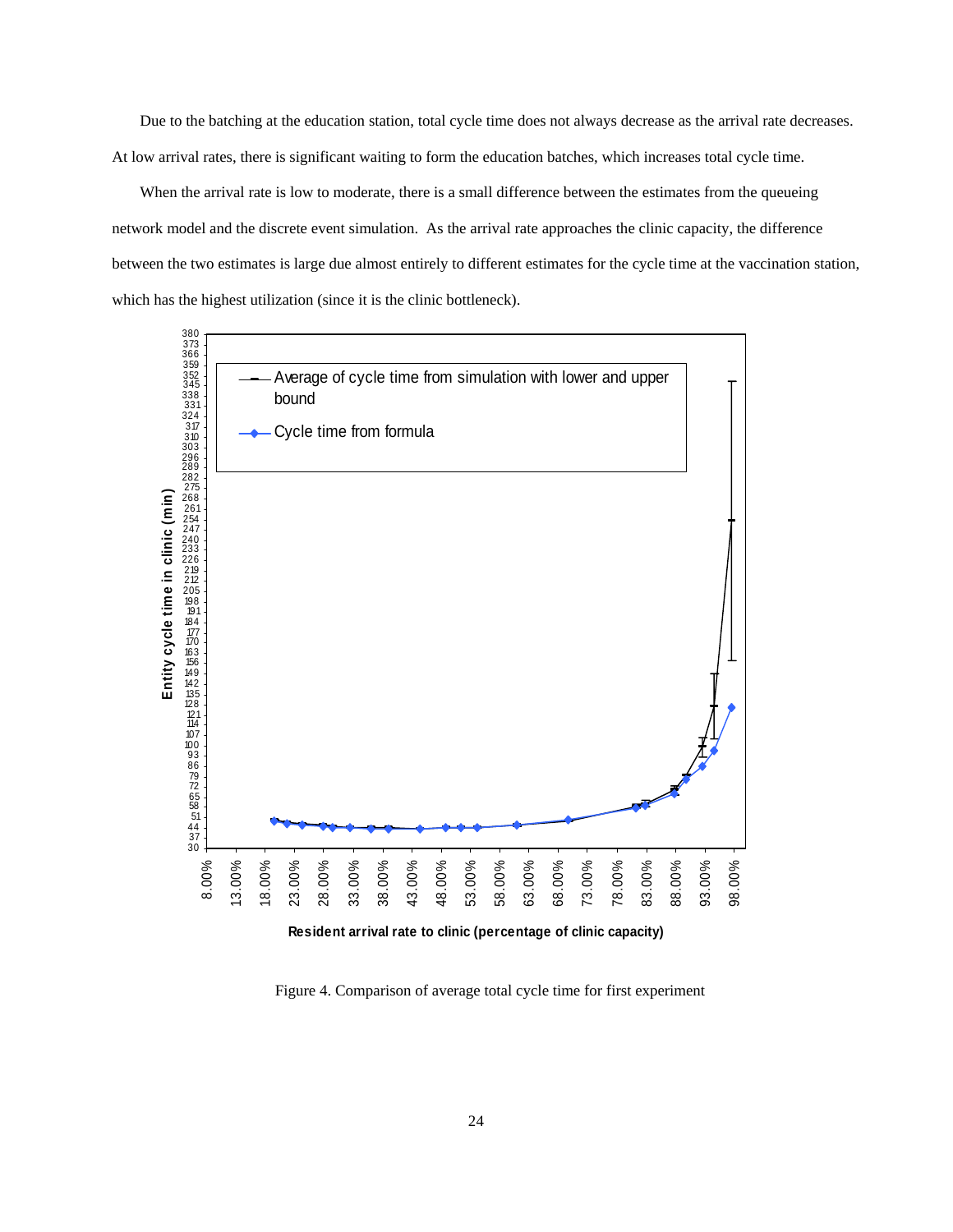#### **3.2 Experiment Two**

In this experiment, the clinic has seven workstations with different specifications. All of the workstations have individual service process and the fourth station is a self service station with individual arrival.

The model was tested at several levels of resident arrival rates, from 20% to 94.5% of clinic capacity under the different scenario. We ran 10 replications of 4000 hours, with 1000 hours of warm-up time allowed to achieve steady state for each scenario. Data was recorded for mean total time and mean queueing time at each node, as well as mean time in system and mean system WIP.

This experiment consisted of two tests: Test 2-1 and Test 2-2. In both tests, the average arrival batch size equals 20. The batch interarrival times were exponentially distributed, and all of the service process distributions had gamma distributions to allow different process time SCV. In Test 2-1, the SCV of the arrival batch size is 0.05; in Test 2-2, the SCV of the arrival batch size is 0.2.

Table 5 describes each of the seven stations in the clinic. Note that station 4 is a self-service station. Table 6 shows the routing probabilities from one station to another. Table 7 lists the capacity of each station and its bound on the clinic capacity.

In this experiment, station number 7 is the bottleneck station, and the clinic capacity is 10.704 residents per minute. We should say that in this experiment, for each test we have eight scenarios with different arrival rates.

| <b>Workstation</b><br><b>Number</b> | <b>Staff</b> | <b>Mean</b><br>service<br><b>Time</b><br>(min.) | <b>Service</b><br>time SCV | <b>Processing time distribution</b><br>(min.) | <b>Batch processing</b><br>size $k_i$ |
|-------------------------------------|--------------|-------------------------------------------------|----------------------------|-----------------------------------------------|---------------------------------------|
|                                     | 15           |                                                 | 1.11                       | GAMM(0.9,1.11)                                |                                       |
| 2                                   | 9            | 1.752                                           | 0.52                       | GAMM (1.91,0.92)                              |                                       |
| 3                                   | 8            | 1.154                                           | 0.40                       | GAMM (2.5,0.46)                               |                                       |
| $\overline{4}$                      | n.a.         | 6                                               | 0.56                       | GAMM (1.8,3.33)                               |                                       |
| 5                                   | 5            | $\overline{2}$                                  | 1.00                       | GAMM(1,2)                                     |                                       |
| 6                                   | 7            | 1.5                                             | 0.44                       | GAMM (2.25,0.67)                              |                                       |
| 7                                   | 9            | 2                                               | 0.50                       | GAMM(2,1)                                     |                                       |

Table 5. Parameters for clinic in Experiment Two. (Station 4 is a self-service station.)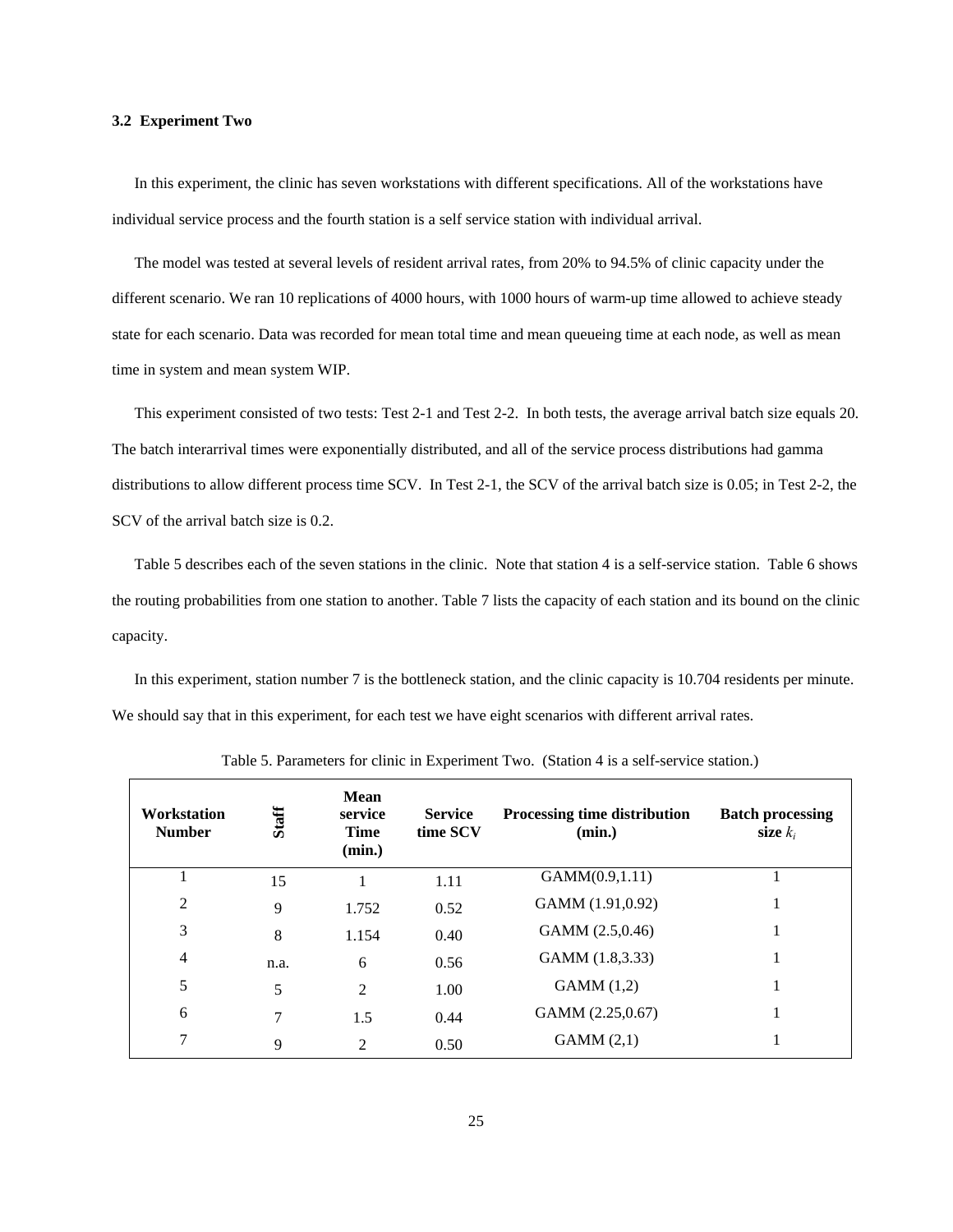|  | Table 6. Routing table for the clinic in Experiment Two |
|--|---------------------------------------------------------|
|--|---------------------------------------------------------|

|              |       |       |       | To       |       |       |      |
|--------------|-------|-------|-------|----------|-------|-------|------|
| From         | 2     | 3     |       | 5        | 6     |       | Exit |
|              | 0.200 | 0.300 | 0.500 | 0        |       |       |      |
| $\mathbf{2}$ |       | 0.400 | 0     | $\theta$ | 0.600 |       |      |
| 3            |       |       | 0.700 | $\theta$ | 0.000 | 0.300 |      |
| 4            |       |       |       | 0.250    | 0.350 | 0.400 |      |
| 5            |       |       |       |          |       |       | 1.00 |
| 6            |       |       |       |          |       |       | 1.00 |
| 7            |       |       |       |          |       |       | 1.00 |

Table 7. Table capacity for the clinic stations in Experiment Two

| <b>Workstation</b> | <b>Station</b><br>capacity<br>(residents/min) | <b>Relative</b><br><b>Throughput</b> | <b>Bound on clinic</b><br>capacity<br>(residents/min) |
|--------------------|-----------------------------------------------|--------------------------------------|-------------------------------------------------------|
| 1                  | 15                                            | 1.000                                | 15                                                    |
| $\overline{2}$     | 5.137                                         | 0.200                                | 25.685                                                |
| 3                  | 6.932                                         | 0.380                                | 18.243                                                |
| 4                  | n.a.                                          | 0.766                                | n.a.                                                  |
| 5                  | 2.5                                           | 0.192                                | 13.055                                                |
| 6                  | 4.667                                         | 0.388                                | 12.024                                                |
| 7                  | 4.500                                         | 0.420                                | 10.704                                                |

#### **Results for Test 2-1**

In Test 2-1, the arrival batch size distribution is 1+Poisson (19), and the arrival batch size SCV equals 0.05. Table 8 shows the average total cycle time (in minutes) from the simulation results (Test 2-1) and from our queueing network model. Moreover, Figure 5 shows the total cycle time estimates from the queueing network model and the discrete event simulation for a variety of arrival rates in Test 2-1. The plot for the simulation results includes error bars showing the 95% confidence interval on each estimate.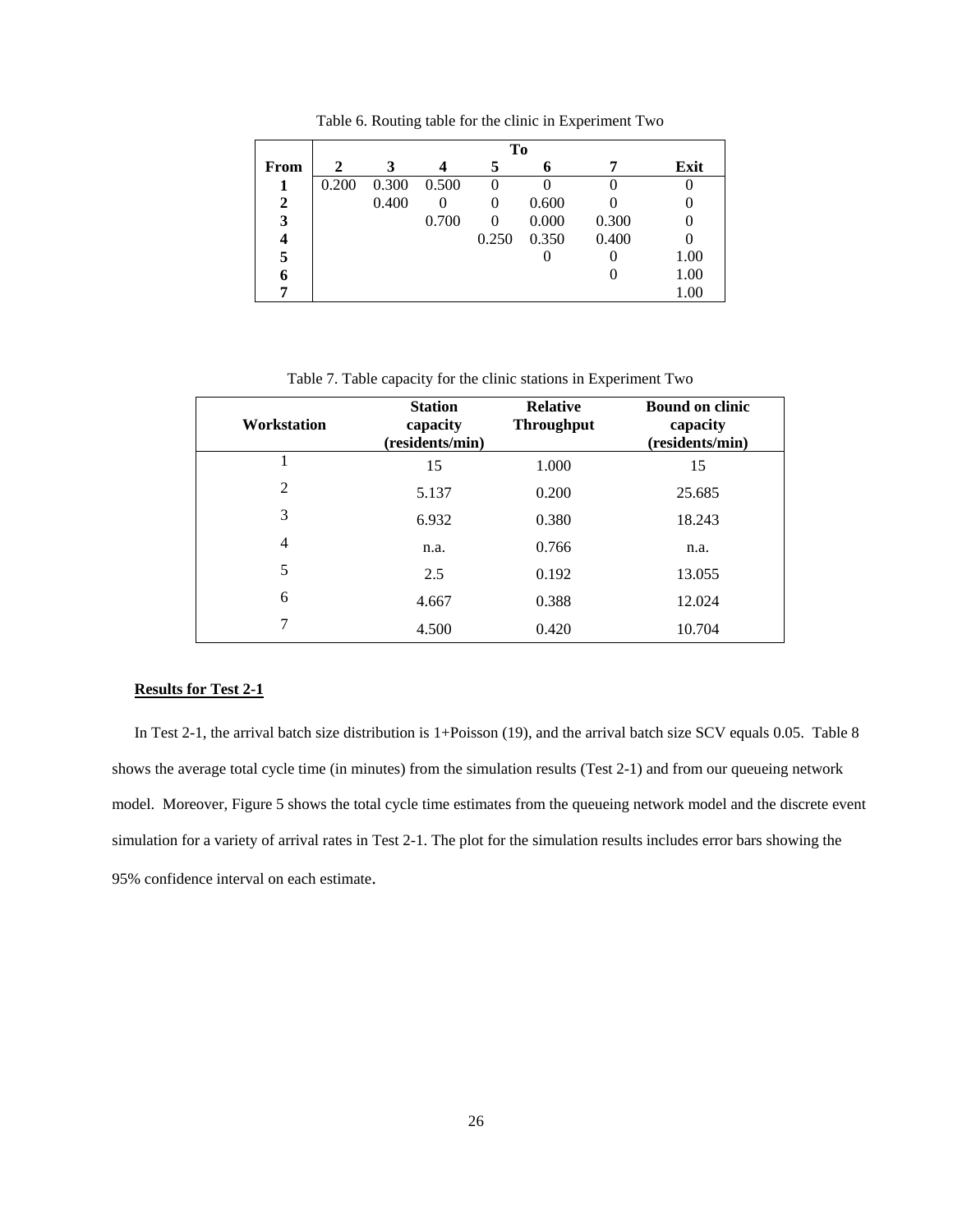| <b>Scenario</b> | Arrival rate to the<br>clinic<br>(residents/min) | <b>Total cycle time</b><br>from simulation | Total cycle time<br>from queueing network model | Percentag<br>• error % |
|-----------------|--------------------------------------------------|--------------------------------------------|-------------------------------------------------|------------------------|
|                 | 10.00                                            | 16.65                                      | 16.75                                           | 0.66%                  |
| $\overline{2}$  | 9.09                                             | 11.96                                      | 12.82                                           | 7.23%                  |
| 3               | 8.00                                             | 10.26                                      | 9.80                                            | 4.49%                  |
| 4               | 6.67                                             | 9.34                                       | 9.13                                            | 2.30%                  |
| 5               | 5.00                                             | 8.76                                       | 8.67                                            | 1.05%                  |
| 6               | 3.33                                             | 8.50                                       | 8.42                                            | 0.93%                  |
| 7               | 2.50                                             | 8.41                                       | 8.34                                            | 0.83%                  |
| 8               | 2.00                                             | 8.37                                       | 8.30                                            | 0.90%                  |

Table 8. Comparison of total cycle time for the clinic (Test 2-1)

Cycle time from simulation (min) with lower and upper bound (confidence interval for 95%)



Figure 5. Comparison of total cycle time for the clinic (Test 2-1)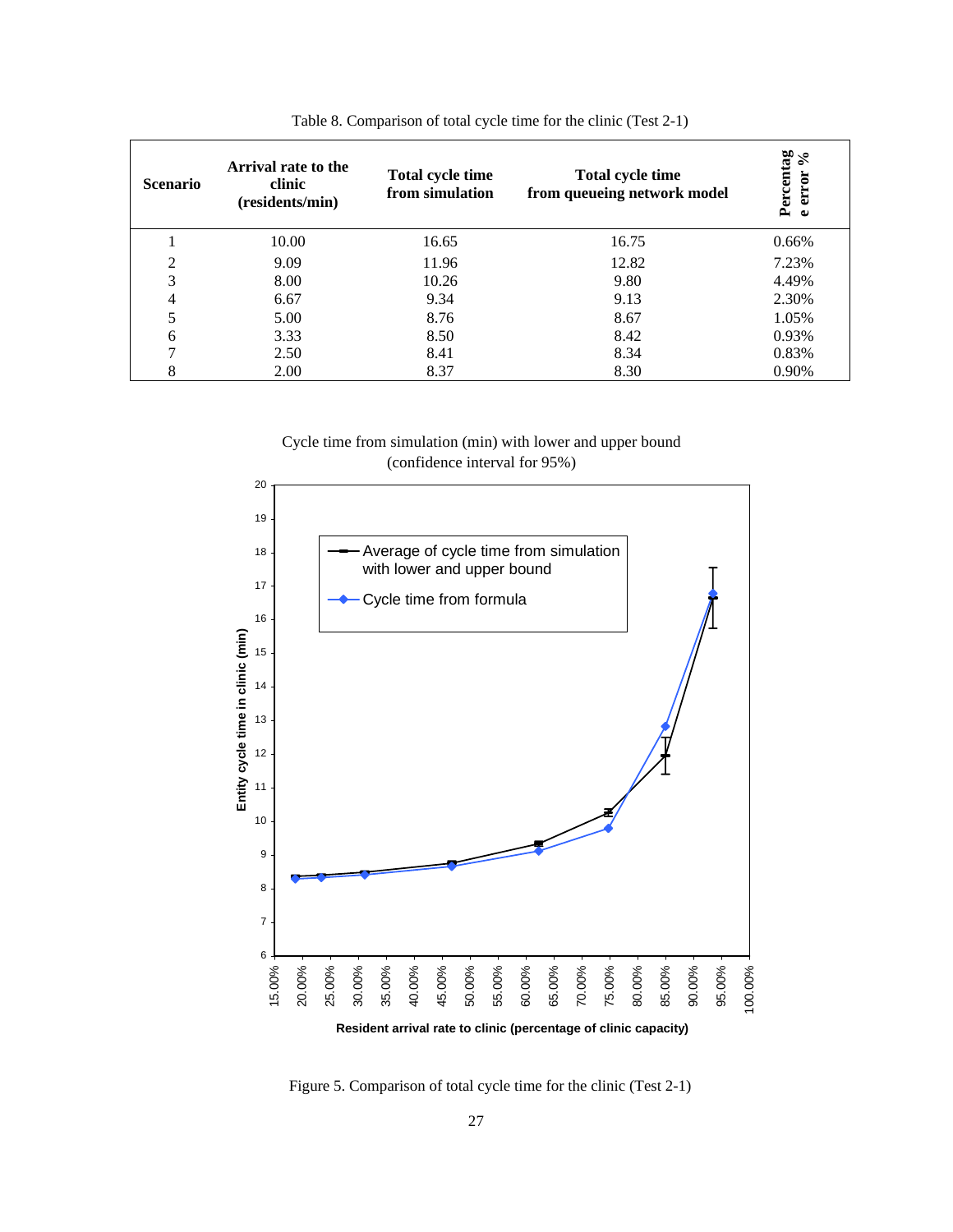# **Results for Test 2-2**

In Test 2-2, the arrival batch size distribution is 100-Poisson (80), and the arrival batch size SCV equals 0.2. Table 9 shows the average total cycle time (in minutes) from the simulation results and from our queueing network model. Figure 6 shows the total cycle time estimates from the queueing network model and the discrete event simulation for a variety of arrival rates in Test 2-2. The plot for the simulation results includes error bars showing the 95% confidence interval on each estimate.

| <b>Scenario</b> | Arrival rate to the<br>clinic<br>(residents/min) | <b>Total cycle time</b><br>from simulation | <b>Total cycle time</b><br>from queueing<br>network model | Percentag<br>╰<br>∘<br>error<br>$\bullet$ |
|-----------------|--------------------------------------------------|--------------------------------------------|-----------------------------------------------------------|-------------------------------------------|
|                 | 10.00                                            | 18.80                                      | 18.08                                                     | 3.78%                                     |
| $\overline{2}$  | 9.09                                             | 12.72                                      | 12.92                                                     | 1.55%                                     |
| 3               | 8.00                                             | 10.71                                      | 9.86                                                      | 7.90%                                     |
| 4               | 6.67                                             | 9.60                                       | 9.16                                                      | 4.55%                                     |
| 5               | 5.00                                             | 8.95                                       | 8.69                                                      | 2.98%                                     |
| 6               | 3.33                                             | 8.62                                       | 8.42                                                      | 2.26%                                     |
| 7               | 2.50                                             | 8.51                                       | 8.34                                                      | 2.03%                                     |
| 8               | 2.00                                             | 8.47                                       | 8.30                                                      | 2.02%                                     |

Table 9. Comparison of total cycle time for the clinic (Test 2-2)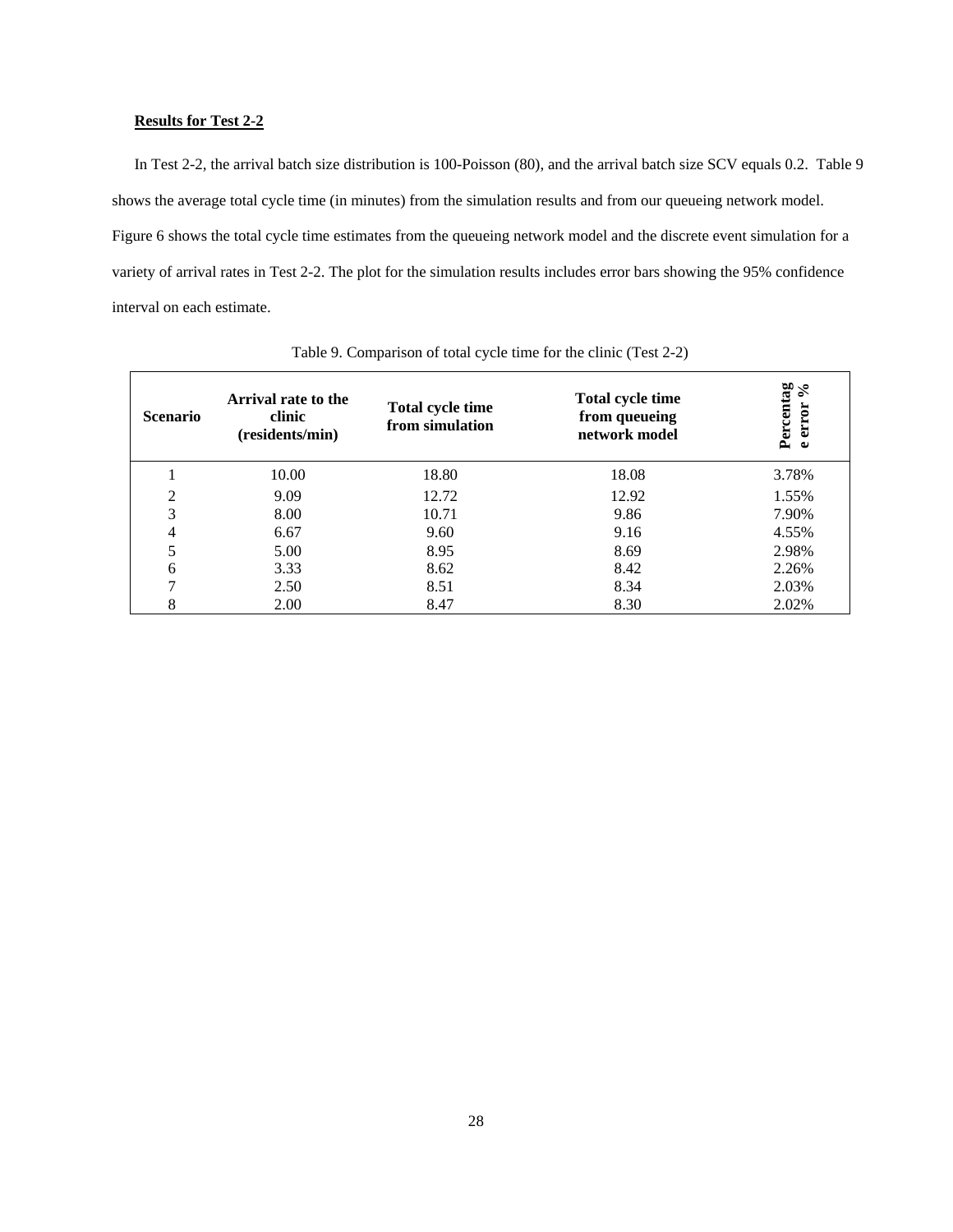

Cycle time from simulation (min) with lower and upper bound (confidence interval for 95%)

**Resident arrival rate to clinic (percentage of clinic capacity)**

Figure 6. Comparison of total cycle time for the clinic (Test 2-2)

In second test since the arrival rate is from low to moderate, there is a small difference between the estimates from the queueing network model and the discrete event simulation.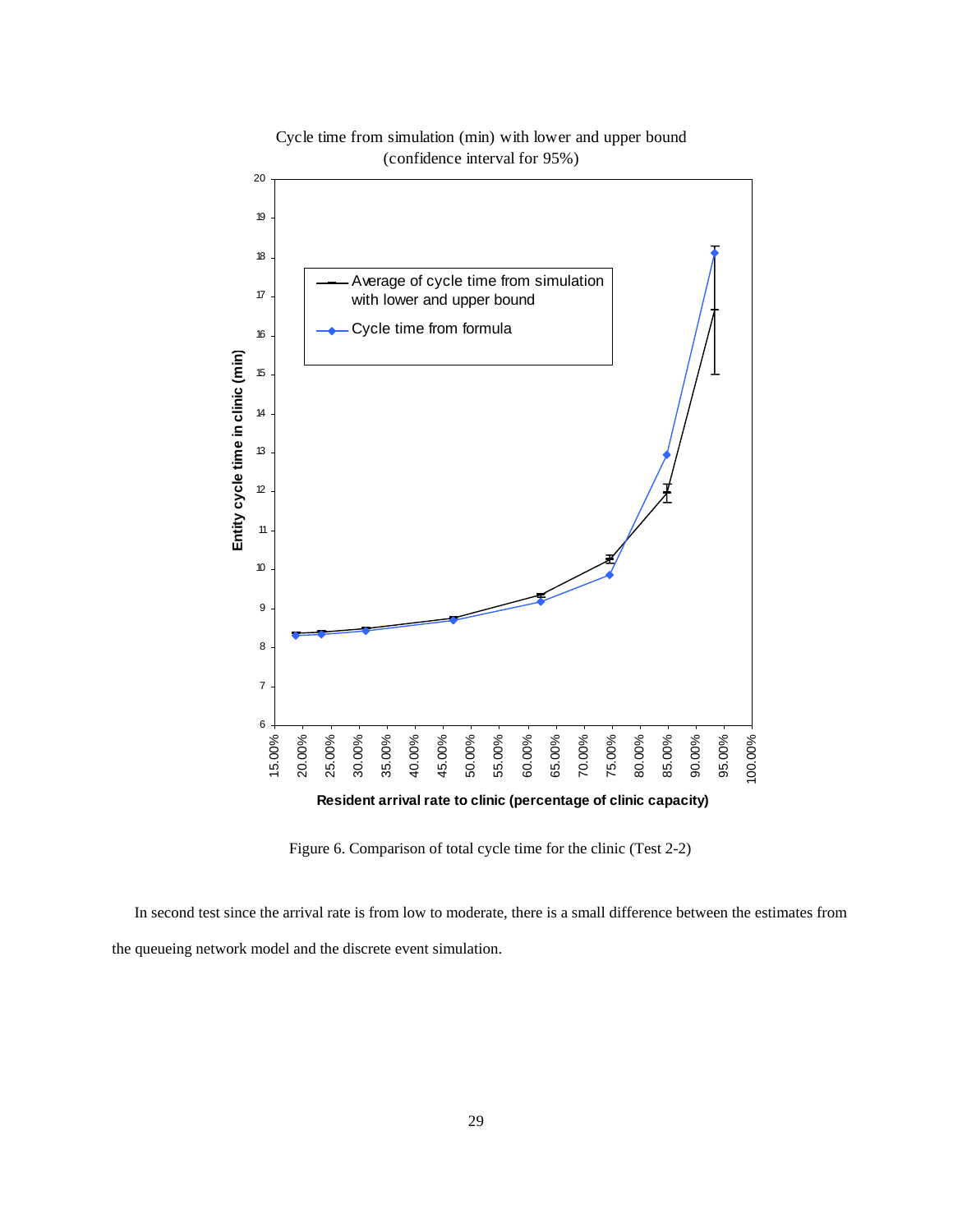#### **3.3 Experiment Three**

In this experiment, the clinic has seven workstations with different specifications. The first three workstations have individual service processes. The fourth station is a self-service station. The last three stations are batch process workstations.

The model was tested at several levels of resident arrival rates, from 39% to 97.5% of clinic capacity under the different scenarios. We ran 10 replications of 4000 hours, with 1000 hours of warm-up time allowed to achieve steady state for each scenario. Data was recorded for mean total time and mean queueing time at each node, as well as mean time in system and mean system WIP.

This experiment consisted of two tests: Test 3-1 and Test 3-2. In both tests, the arrival batch size distribution is 1+Poisson (49), the average arrival batch size equals 50, and the arrival batch size SCV equals 0.02. The batch interarrival times were exponentially distributed, and all of the service process distributions had gamma distributions to allow different process time SCV. In Test 3-1, the process time SCV at station 4 (the self-service station) equals 0.56; in Test 3-2, this SCV equals 1.

The routing probabilities from one station to another in this experiment are the same as second test (See Table 6). Table 10 lists the capacity of each station and its bound on the clinic capacity which is similar for both Test 3-1 and 3-2. In this experiment, station six is the bottleneck station, and the clinic capacity is 10.736 residents per minute.

In this experiment, each test has eight scenarios with different arrival rates.

| (Station 4 is a self-service station.) |                                               |                                      |                                                       |  |  |  |
|----------------------------------------|-----------------------------------------------|--------------------------------------|-------------------------------------------------------|--|--|--|
| Workstation #                          | <b>Station</b><br>capacity<br>(residents/min) | <b>Relative</b><br><b>Throughput</b> | <b>Bound on clinic</b><br>capacity<br>(residents/min) |  |  |  |
| 1                                      | 12.126                                        | 1.000                                | 12.126                                                |  |  |  |
| $\overline{2}$                         | 2.854                                         | 0.200                                | 14.269                                                |  |  |  |
| 3                                      | 6.066                                         | 0.380                                | 15.963                                                |  |  |  |
| 4                                      | n.a.                                          | 0.766                                | n.a.                                                  |  |  |  |
| 5                                      | 12.500                                        | 0.192                                | 65.274                                                |  |  |  |
| 6                                      | 4.167                                         | 0.388                                | 10.736                                                |  |  |  |
| 7                                      | 5.000                                         | 0.420                                | 11.893                                                |  |  |  |

Table 10. Table capacity for the clinic stations in the Experiment Three.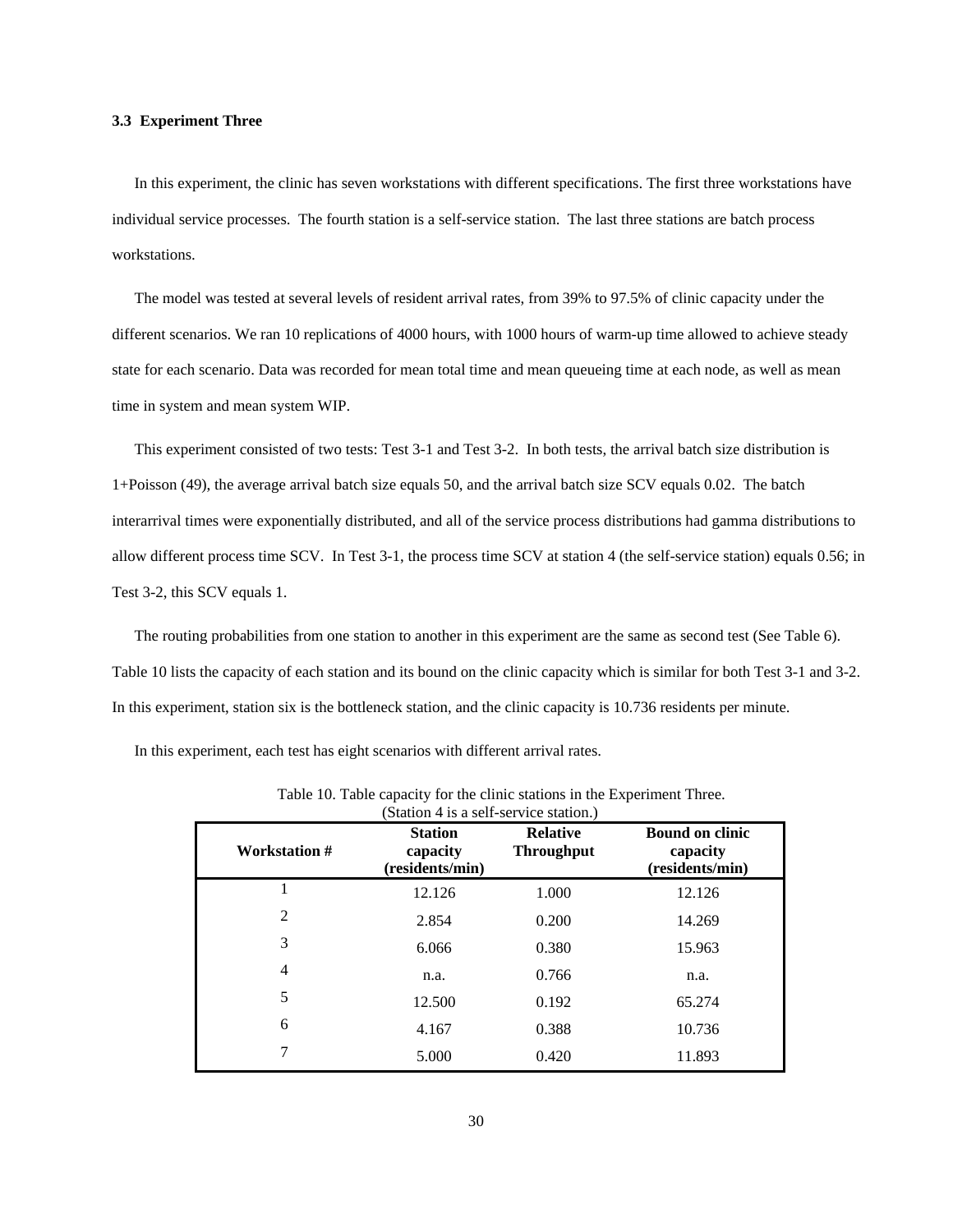#### **Results for Test 3-1**

In Test 3-1, the process time SCV of the self service station is 0.56. Table 11 describes each of the seven stations in the clinic for Test 3-1. Table 12 shows the average total cycle time (in minutes) from the simulation results and from our queueing network model. Figure 7 shows the total cycle time estimates from the queueing network model and the discrete event simulation for a variety of arrival rates in Test 3-1. The plot for the simulation results includes error bars showing the 95% confidence interval on each estimate.

| Workstation | Staff | <b>Mean</b><br>service<br><b>Time</b><br>(min.) | <b>Service</b><br>time SCV | <b>Processing time</b><br>distribution (min) | <b>Batch</b><br>process<br>size $k_i$ |
|-------------|-------|-------------------------------------------------|----------------------------|----------------------------------------------|---------------------------------------|
| 1           | 15    | 1.237                                           | 0.73                       | GAMM(1.38,0.9)                               |                                       |
| 2           | 5     | 1.752                                           | 0.52                       | GAMM (1.91,0.92)                             |                                       |
| 3           | 7     | 1.154                                           | 0.40                       | GAMM (2.5,0.46)                              |                                       |
| 4           | n.a.  | 6                                               | 0.56                       | GAMM (1.8,3.33)                              | 1<br>-1                               |
| 5           | 1     | $\overline{4}$                                  | 0.25                       | GAMM(4.1)                                    | 50                                    |
| 6           | 5     | 24                                              | 0.01                       | GAMM (144,0.17)                              | 20                                    |
| 7           | 4     | 24                                              | 0.01                       | GAMM (144,0.17)                              | 30                                    |

Table 11. Parameters for clinic stations (Test 3-1)

Table 12. Comparison of total cycle time for the clinic (Test 3-1)

| <b>Scenario</b> | Arrival rate to the<br>clinic<br>(residents/min) | <b>Total cycle time</b><br>from simulation | <b>Total cycle time</b><br>from queueing network model | Percentag<br>╰<br>∘<br>error<br>$\bullet$ |
|-----------------|--------------------------------------------------|--------------------------------------------|--------------------------------------------------------|-------------------------------------------|
|                 | 10.42                                            | 113.12                                     | 54.41                                                  | 51.90%                                    |
| 2               | 10.00                                            | 61.85                                      | 47.79                                                  | 22.73%                                    |
| 3               | 9.62                                             | 49.74                                      | 45.22                                                  | 9.08%                                     |
| 4               | 9.09                                             | 44.30                                      | 41.99                                                  | 5.20%                                     |
| 5               | 8.70                                             | 42.14                                      | 39.64                                                  | 5.93%                                     |
| 6               | 7.04                                             | 39.07                                      | 37.91                                                  | 2.97%                                     |
| 7               | 5.26                                             | 39.47                                      | 38.55                                                  | 2.32%                                     |
| 8               | 4.17                                             | 41.25                                      | 40.27                                                  | 2.37%                                     |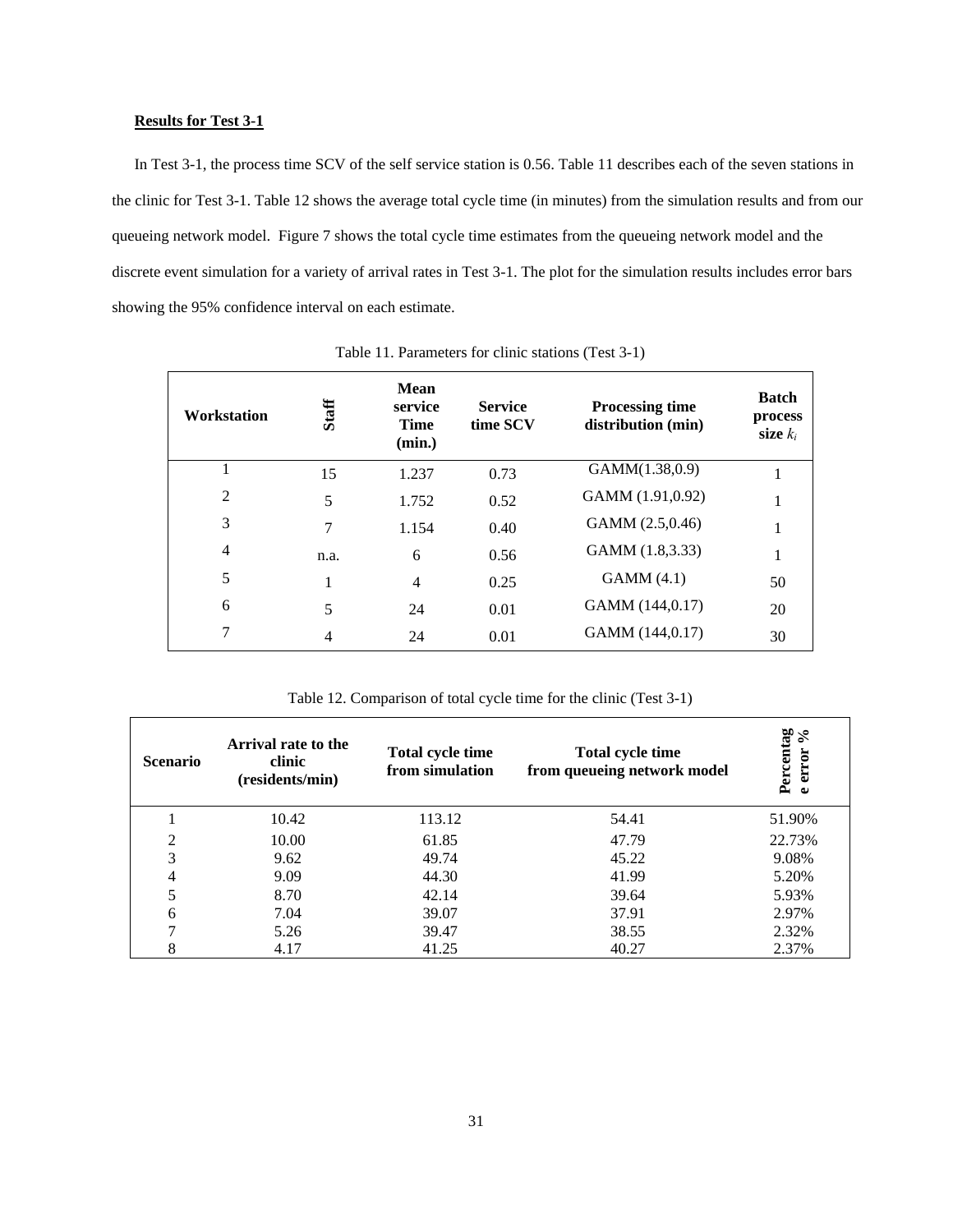

Cycle time from simulation (min) with lower and upper bound (confidence interval for 95%)

Figure 7. Comparison of total cycle time for the clinic (Test 3-1)

#### **Results for Test 3-2**

In Test 3-2, process time SCV of self service station is 1. Table 13 describes each of the seven stations in the clinic for Test 3-2. Table 14 shows the average total cycle time (in minutes) from the simulation results and from our queueing network model. Figure 8 shows the total cycle time estimates from the queueing network model and the discrete event simulation for a variety of arrival rates in Test 3-2. The plot for the simulation results includes error bars showing the 95% confidence interval on each estimate.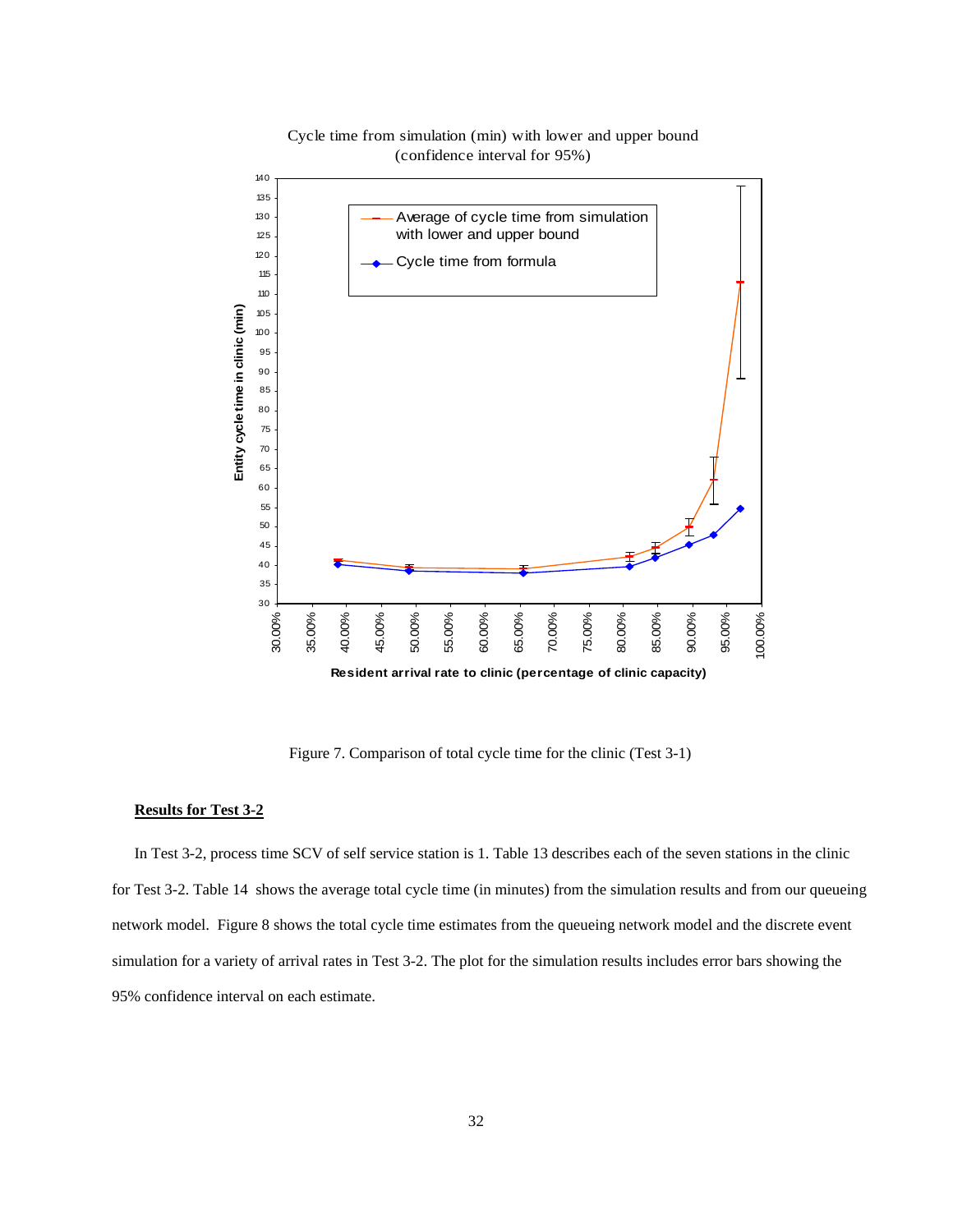| Workstation    | Staff | <b>Mean</b><br>service<br><b>Time</b><br>(min.) | <b>Service</b><br>time SCV | <b>Processing time</b><br>distribution (min) | <b>Batch</b><br>process<br>size $k_i$ |
|----------------|-------|-------------------------------------------------|----------------------------|----------------------------------------------|---------------------------------------|
| 1              | 15    | 1.237                                           | 0.73                       | GAMM(1.38,0.9)                               |                                       |
| $\overline{2}$ | 5     | 1.752                                           | 0.52                       | GAMM (1.91,0.92)                             |                                       |
| 3              | 7     | 1.154                                           | 0.40                       | GAMM (2.5,0.46)                              | 1                                     |
| 4              | n.a.  | 6                                               |                            | GAMM(1,6)                                    | 1                                     |
| 5              | 1     | 4                                               | 0.25                       | GAMM(4.1)                                    | 50                                    |
| 6              | 5     | 24                                              | 0.01                       | GAMM (144,0.17)                              | 20                                    |
| 7              | 4     | 24                                              | 0.01                       | GAMM (144,0.17)                              | 30                                    |

Table 13. Parameters for clinic stations (Test 3-2)

Table 14. Comparison of total cycle time for the clinic (Test 3-2)

| <b>Scenario</b> | Arrival rate to the<br>clinic<br>(residents/min) | Total cycle time<br>from simulation | <b>Total cycle time</b><br>from queueing network model | Percentag<br>╰०<br>$\sim$<br>error<br>$\bullet$ |
|-----------------|--------------------------------------------------|-------------------------------------|--------------------------------------------------------|-------------------------------------------------|
|                 | 10.42                                            | 154.98                              | 54.41                                                  | 64.89%                                          |
| ↑               | 10.00                                            | 58.45                               | 47.77                                                  | 18.27%                                          |
| 3               | 9.62                                             | 49.37                               | 45.19                                                  | 8.46%                                           |
| 4               | 9.09                                             | 44.23                               | 41.96                                                  | 5.14%                                           |
| 5               | 8.70                                             | 42.21                               | 39.61                                                  | 6.17%                                           |
| 6               | 7.04                                             | 38.93                               | 37.86                                                  | 2.72%                                           |
|                 | 5.26                                             | 39.39                               | 38.50                                                  | 2.25%                                           |
| 8               | 4.17                                             | 41.24                               | 40.23                                                  | 2.45%                                           |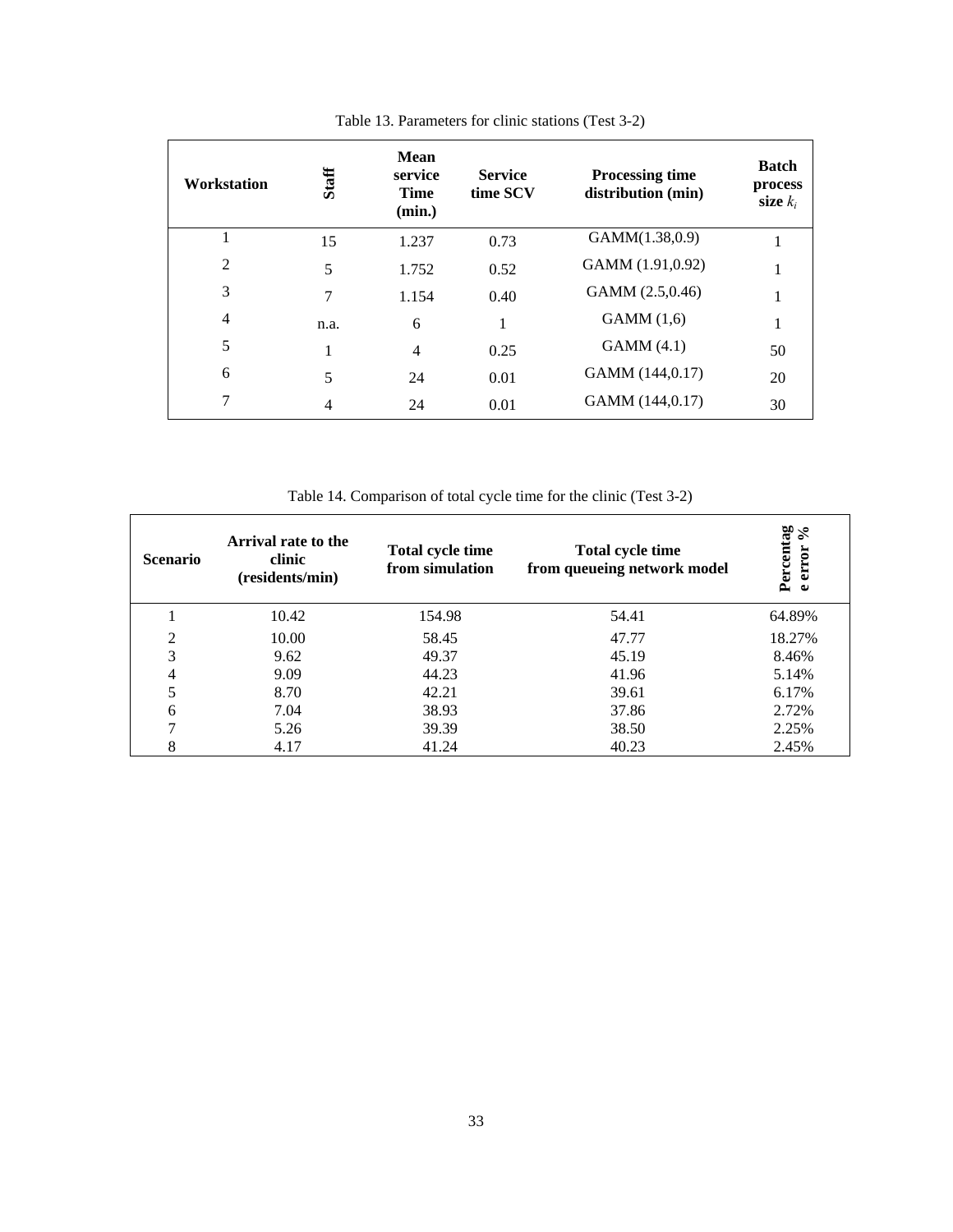

Cycle time from simulation (min) with lower and upper bound (confidence interval for 95%)

Figure 8. Comparison of total cycle time for the clinic (Test 3-2)

When the arrival rate is low to moderate, there is a small difference between the estimates from the queueing network model and the discrete event simulation. As the arrival rate approaches the clinic capacity, the difference between the two estimates is large due almost entirely to different estimates for the cycle time at station six, which has the highest utilization (since it is the clinic bottleneck).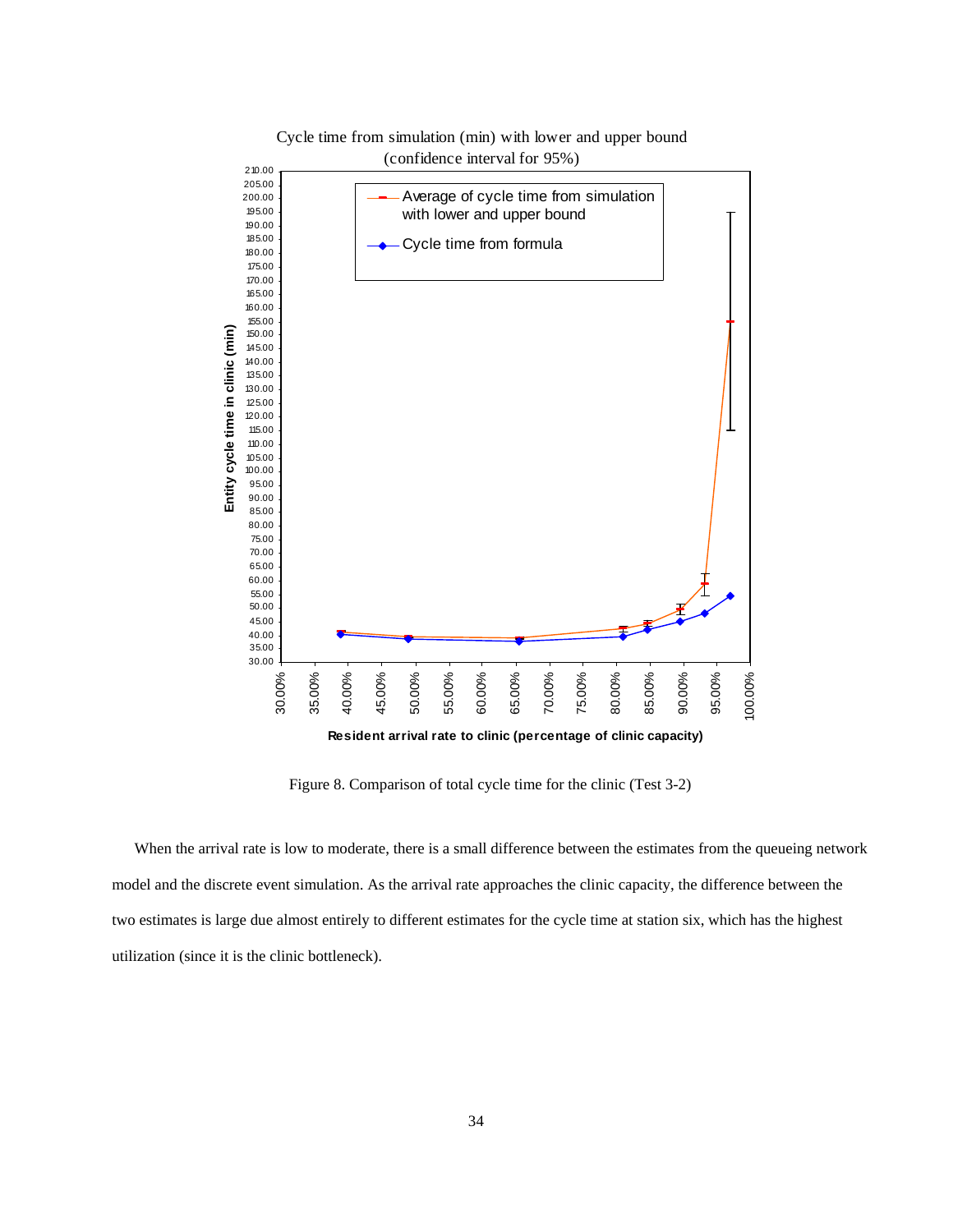#### **3.4 Experiment Four**

In this experiment, the clinic has six workstations. The first workstation has an individual service process. The next four workstations are batch process workstations. The sixth station is a self-service station.

The model was tested at several levels of resident arrival rates, from 55% to 98% of clinic capacity under the different scenario. We ran 10 replications of 4000 hours, with 1000 hours of warm-up time allowed to achieve steady state for each scenario. Data was recorded for mean total time and mean queueing time at each node, as well as mean time in system and mean system WIP.

This experiment consisted of two tests: Test 4-1 and Test 4-2. In both tests, the average arrival batch size equals 40. The batch interarrival times were exponentially distributed, and all of the service process distributions had gamma distributions to allow different process time SCV. In Test 4-1, the SCV of the arrival batch size is 0.024; in Test 4-2, the SCV of the arrival batch size is 0.25.

Table 15 describes each of the seven stations in the clinic. Table 16 shows the routing probabilities from one station to another. Table 17 lists the capacity of each station and its bound on the clinic capacity.

In this experiment, station number 1 is the bottleneck station, and the clinic capacity is 4.85 residents per minute. Each test in this experiment has eight scenarios with different arrival rates.

| Workstation    | Staff          | <b>Mean</b><br>service<br><b>Time</b><br>(min.) | <b>Service</b><br><b>Time</b><br><b>SCV</b> | <b>Processing time distribution</b><br>(min.) | <b>Batch</b><br>processing<br>size $k_i$ |
|----------------|----------------|-------------------------------------------------|---------------------------------------------|-----------------------------------------------|------------------------------------------|
|                | 6              | 1.237                                           | 1.11                                        | GAMM(1.38,0.9)                                |                                          |
| 2              | $\overline{2}$ | 14                                              | 0.52                                        | GAMM (1.96,7.14)                              | 30                                       |
| 3              | $\overline{2}$ | 18                                              | 0.40                                        | GAMM (9.53, 1.89)                             | 40                                       |
| $\overline{4}$ | $\overline{2}$ | 21                                              | 0.56                                        | GAMM (6.3, 3.33)                              | 50                                       |
| 5              | $\overline{2}$ | 23                                              | 1.00                                        | GAMM (8.82,2.61)                              | 60                                       |
| 6              | n.a.           | 6                                               | 0.44                                        | GAMM(3,2)                                     |                                          |

Table 15. Parameters for clinic stations in Experiment Four. (Station 6 is a self-service station.)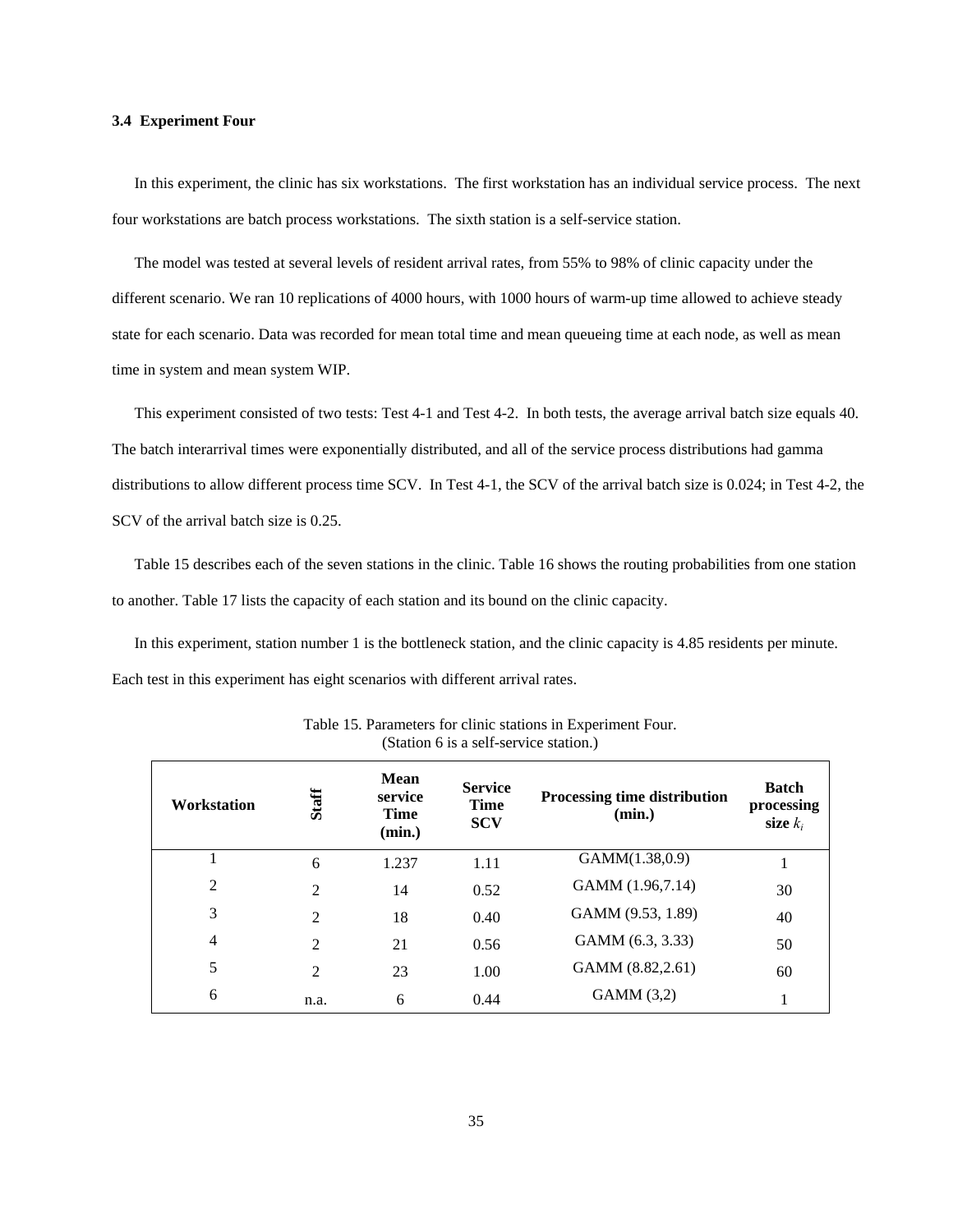|      | To   |      |      |        |      |          |
|------|------|------|------|--------|------|----------|
| From | 2    |      |      |        |      | Exit     |
|      | 0.20 | 0.30 | 0.50 | $_{0}$ |      |          |
|      |      | 0.25 | 0    | 0.35   | 0.4  |          |
|      |      |      | 0.45 | 0.55   | 0    |          |
|      |      |      |      |        | 1.00 |          |
| 5    |      |      |      |        | U    | 1.00     |
|      |      |      |      |        |      | $1.00\,$ |

Table 16. Routing table for the clinic in Experiment Four

Table 17. Table capacity for the clinic's stations in Experiment Four

| Workstation    | <b>Station</b><br>capacity<br>(residents/min) | <b>Relative</b><br><b>Throughput</b> | <b>Bound on clinic</b><br>capacity<br>(residents/min) |
|----------------|-----------------------------------------------|--------------------------------------|-------------------------------------------------------|
|                | 4.850                                         | 1.000                                | 4.850                                                 |
| 2              | 4.286                                         | 0.200                                | 21.429                                                |
| 3              | 4.444                                         | 0.350                                | 12.698                                                |
| $\overline{4}$ | 4.762                                         | 0.658                                | 7.242                                                 |
| 5              | 5.217                                         | 0.263                                | 19.876                                                |
| 6              | n.a.                                          | 0.738                                | n.a.                                                  |

# **Results for Test 4-1**

In Test 4-1, the arrival batch size distribution is 1+Poisson (39), and the arrival batch size SCV equals 0.024.

Table 18 shows the average total cycle time (in minutes) from the simulation results (Test 2-1) and from our queueing network model. Figure 9 shows the total cycle time estimates from the queueing network model and the discrete event simulation for a variety of arrival rates in Test 4-1. The plot for the simulation results includes error bars showing the 95% confidence interval on each estimate.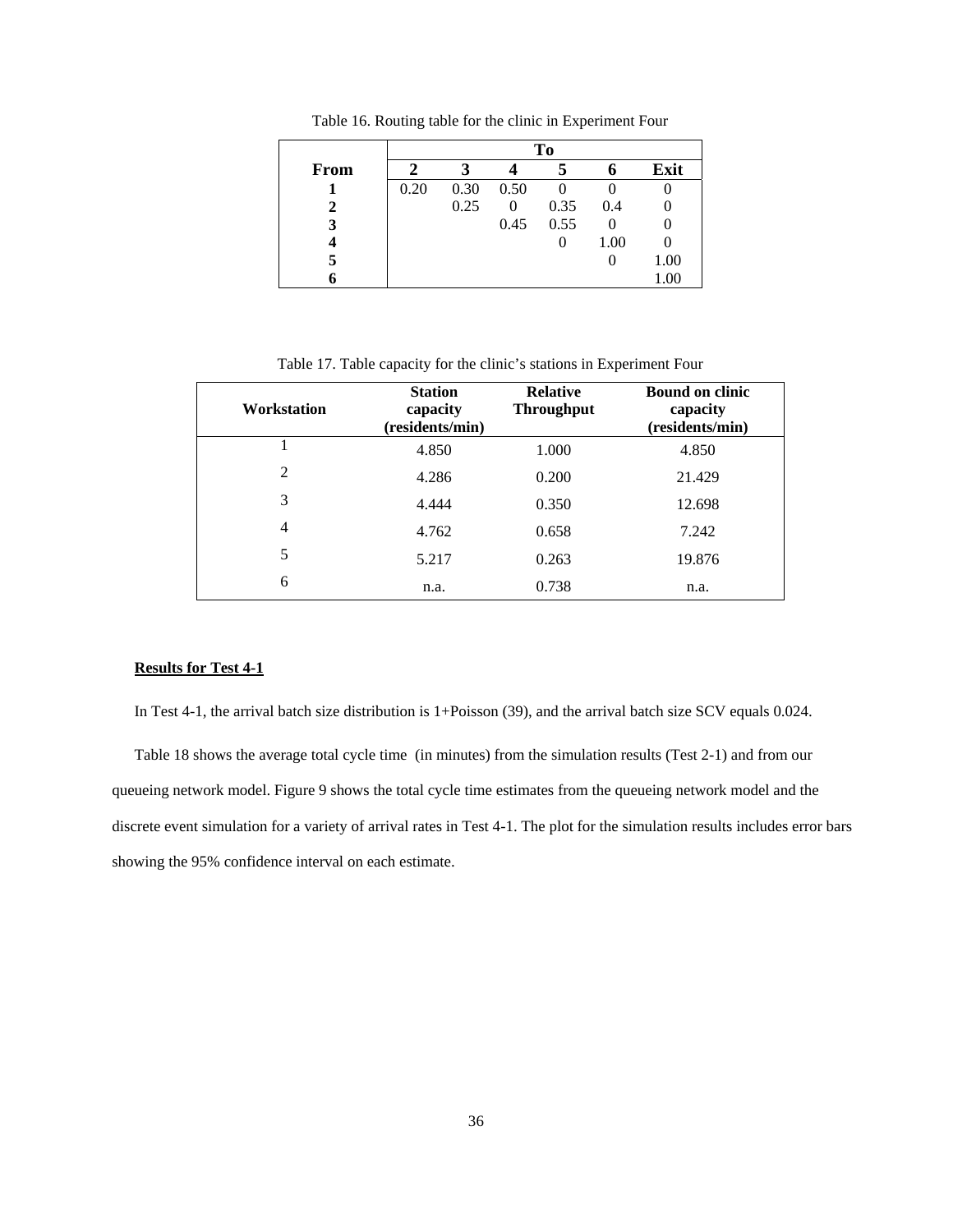| <b>Scenario</b> | Arrival rate to the<br>clinic<br>(residents/min) | <b>Total cycle time</b><br>from simulation | Total cycle time<br>from queueing network model | Percentag<br>$\mathcal{S}$<br>error<br>$\bullet$ |
|-----------------|--------------------------------------------------|--------------------------------------------|-------------------------------------------------|--------------------------------------------------|
|                 | 4.76                                             | 268.75                                     | 285.25                                          | 6.14%                                            |
| 2               | 4.55                                             | 118.00                                     | 119.14                                          | 0.97%                                            |
| 3               | 4.44                                             | 103.04                                     | 102.64                                          | 0.38%                                            |
| 4               | 4.35                                             | 92.78                                      | 93.28                                           | 0.53%                                            |
| 5               | 4.21                                             | 89.36                                      | 85.13                                           | 4.73%                                            |
| 6               | 4.00                                             | 81.13                                      | 78.32                                           | 3.46%                                            |
| 7               | 3.33                                             | 73.69                                      | 72.40                                           | 1.75%                                            |
| 8               | 2.67                                             | 76.13                                      | 75.15                                           | 1.28%                                            |

Table 18. Comparison of total cycle time for the clinic (Test 4-1)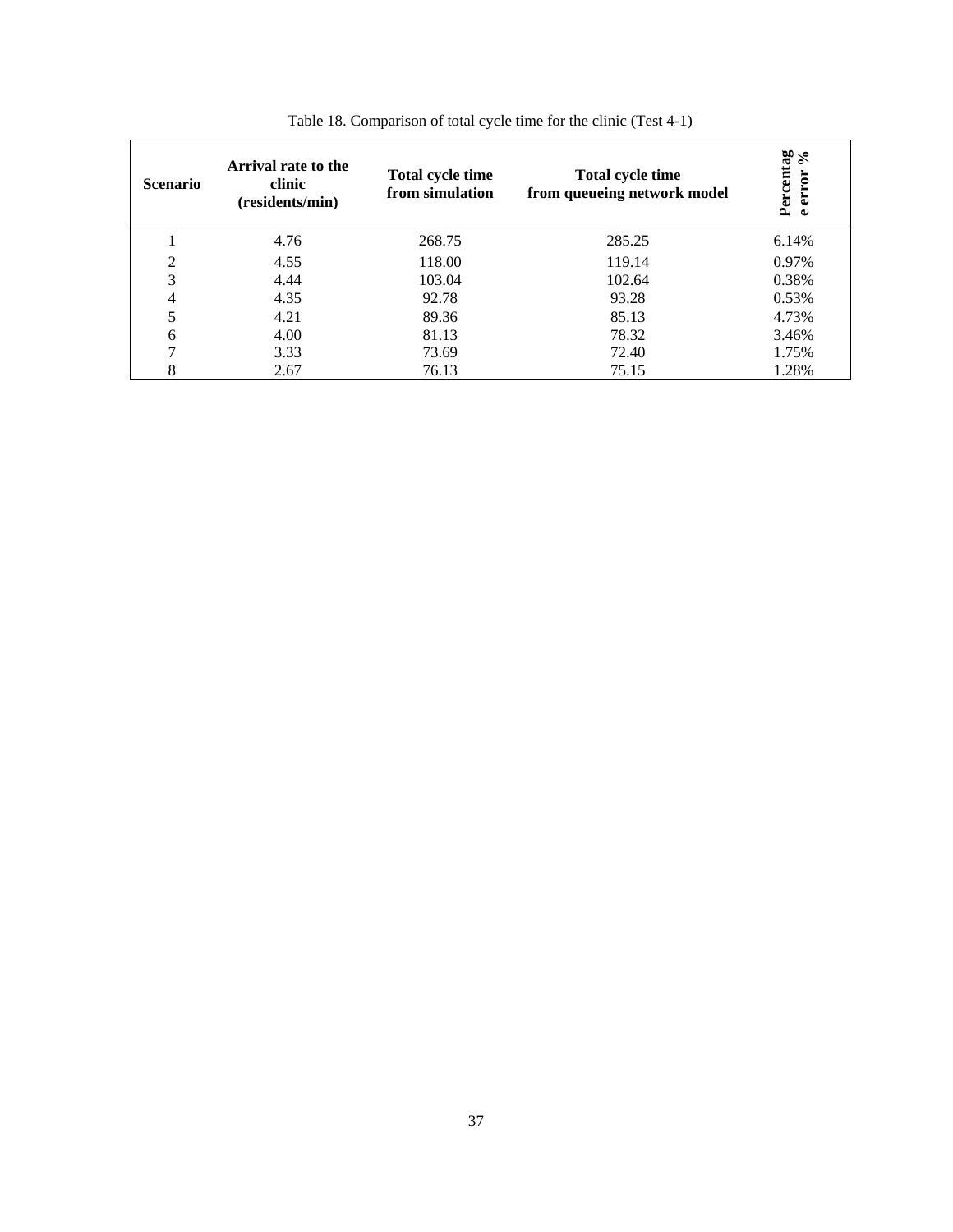

Cycle time from simulation (min) with lower and upper bound (confidence interval for 95%)

**Resident arrival rate to clinic (percentage of clinic capacity)**

Figure 9. Comparison of total cycle time for the clinic (Test 4-1)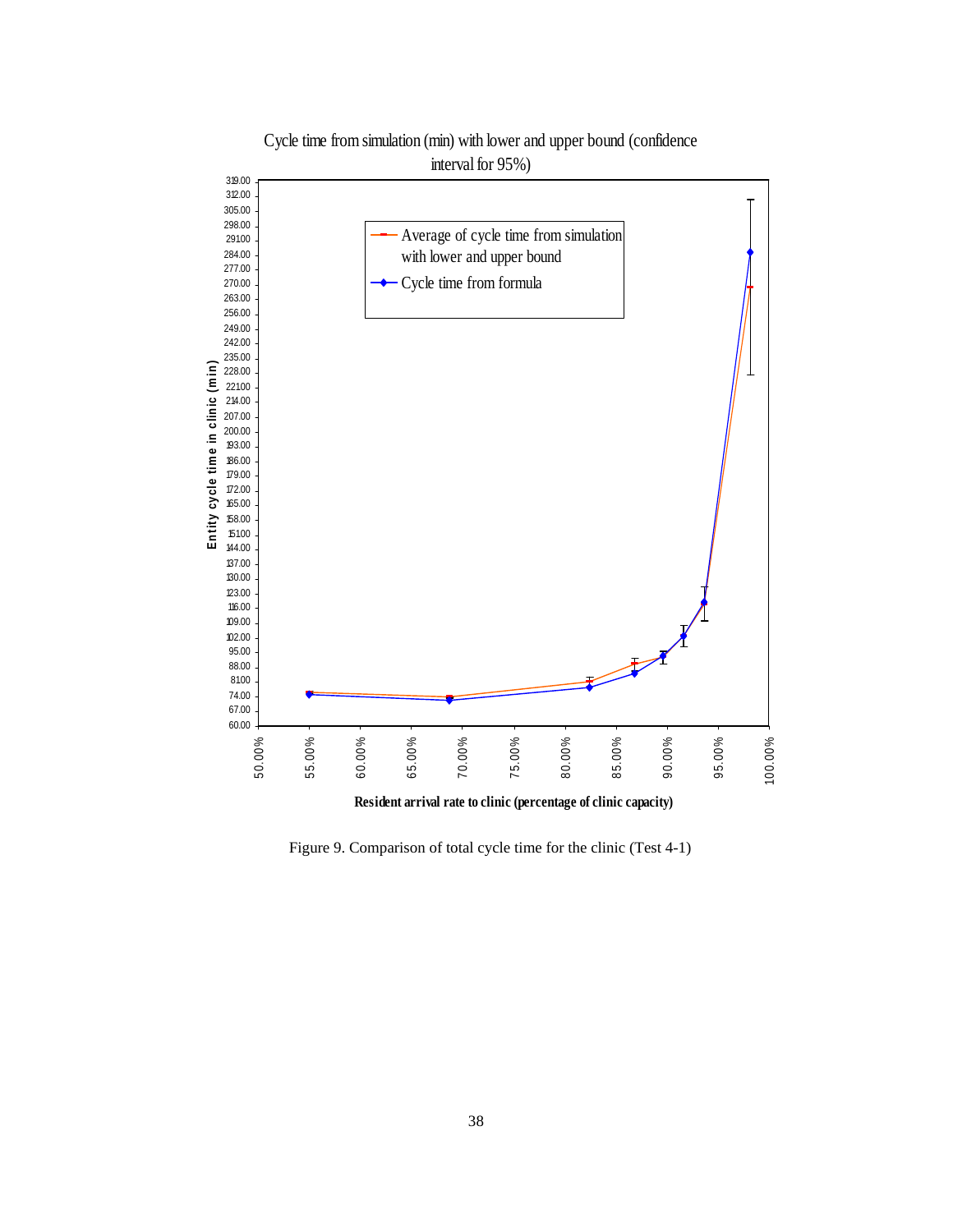# **Results for Test 4-2**

In Test 4-12 the arrival batch size distribution is 440-Poisson (400), and the arrival batch size SCV equals 0.25.

Table 19 shows the average total cycle time (in minutes) from the simulation results (Test 2-1) and from our queueing network model. Figure 10 shows the total cycle time estimates from the queueing network model and the discrete event simulation for a variety of arrival rates in Test 4-2.

| <b>Scenario</b> | Arrival rate to the<br>clinic<br>(residents/min) | <b>Total cycle time</b><br>from simulation | Total cycle time<br>from queueing network model | Percentag<br>" "rror % |
|-----------------|--------------------------------------------------|--------------------------------------------|-------------------------------------------------|------------------------|
|                 | 4.76                                             | 336.60                                     | 334.52                                          | 0.62%                  |
| 2               | 4.55                                             | 135.95                                     | 132.27                                          | 2.70%                  |
| 3               | 4.44                                             | 122.05                                     | 112.11                                          | 8.15%                  |
| 4               | 4.35                                             | 105.20                                     | 100.62                                          | 4.35%                  |
| 5               | 4.21                                             | 95.39                                      | 90.57                                           | 5.05%                  |
| 6               | 4.00                                             | 85.59                                      | 82.04                                           | 4.14%                  |
| 7               | 3.33                                             | 76.84                                      | 73.90                                           | 3.82%                  |
| 8               | 2.67                                             | 78.14                                      | 75.84                                           | 2.94%                  |

Table 19. Comparison of total cycle time for the clinic (Test 4-2)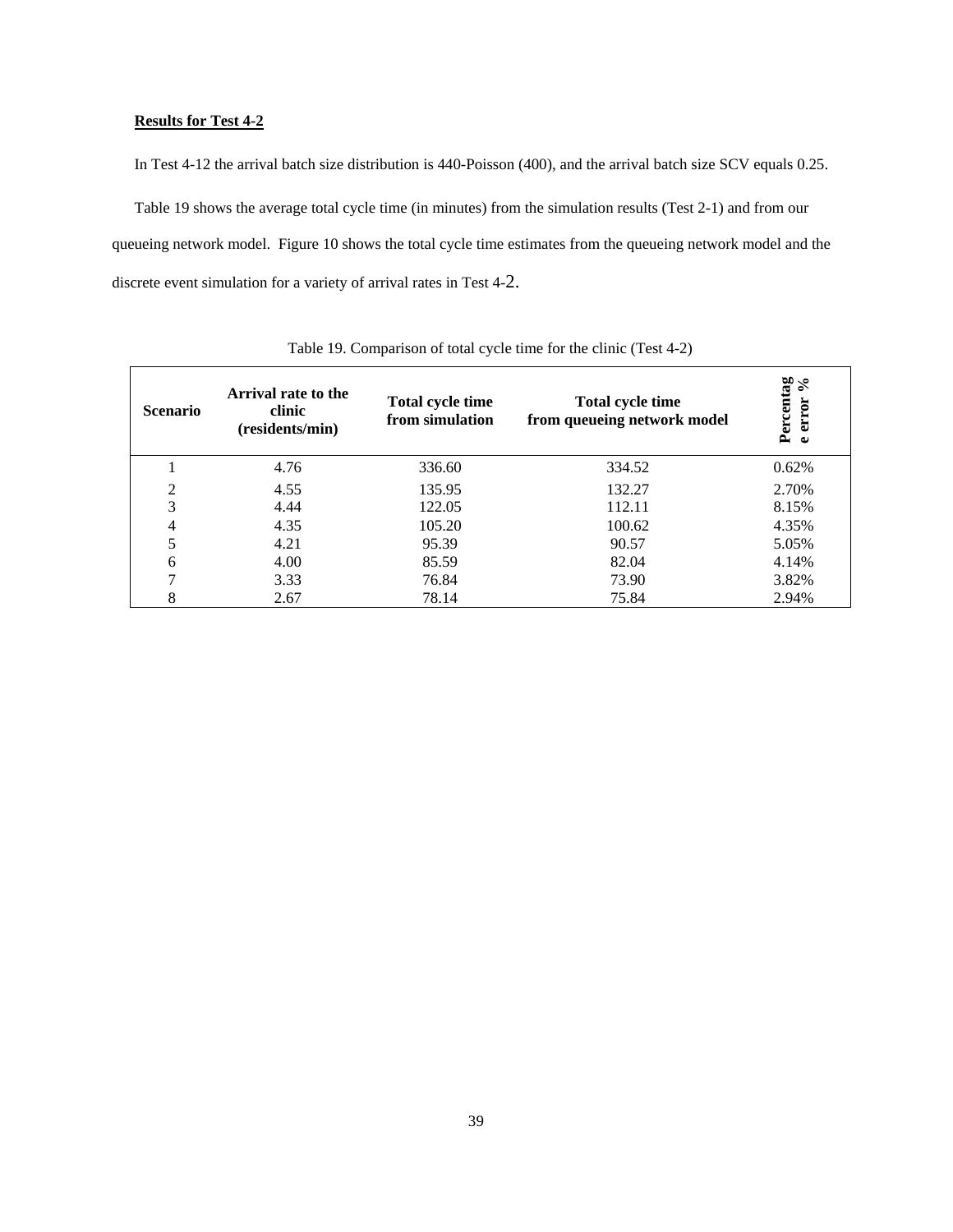

Figure 10. Comparison of total cycle time for the clinic (Test 4-2)

As we see from the results for Test 4, when the arrival rate is low to moderate, there is a small difference between the estimates from the queueing network model and the discrete event simulation.

## **4 CONCLUSION**

The model presented in this paper can evaluate a variety of mass dispensing and vaccination clinics with a diverse set of workstations, arrival processes, and service processes (including individual processing, batch processing, and self service) as an integrated and complete queueing network.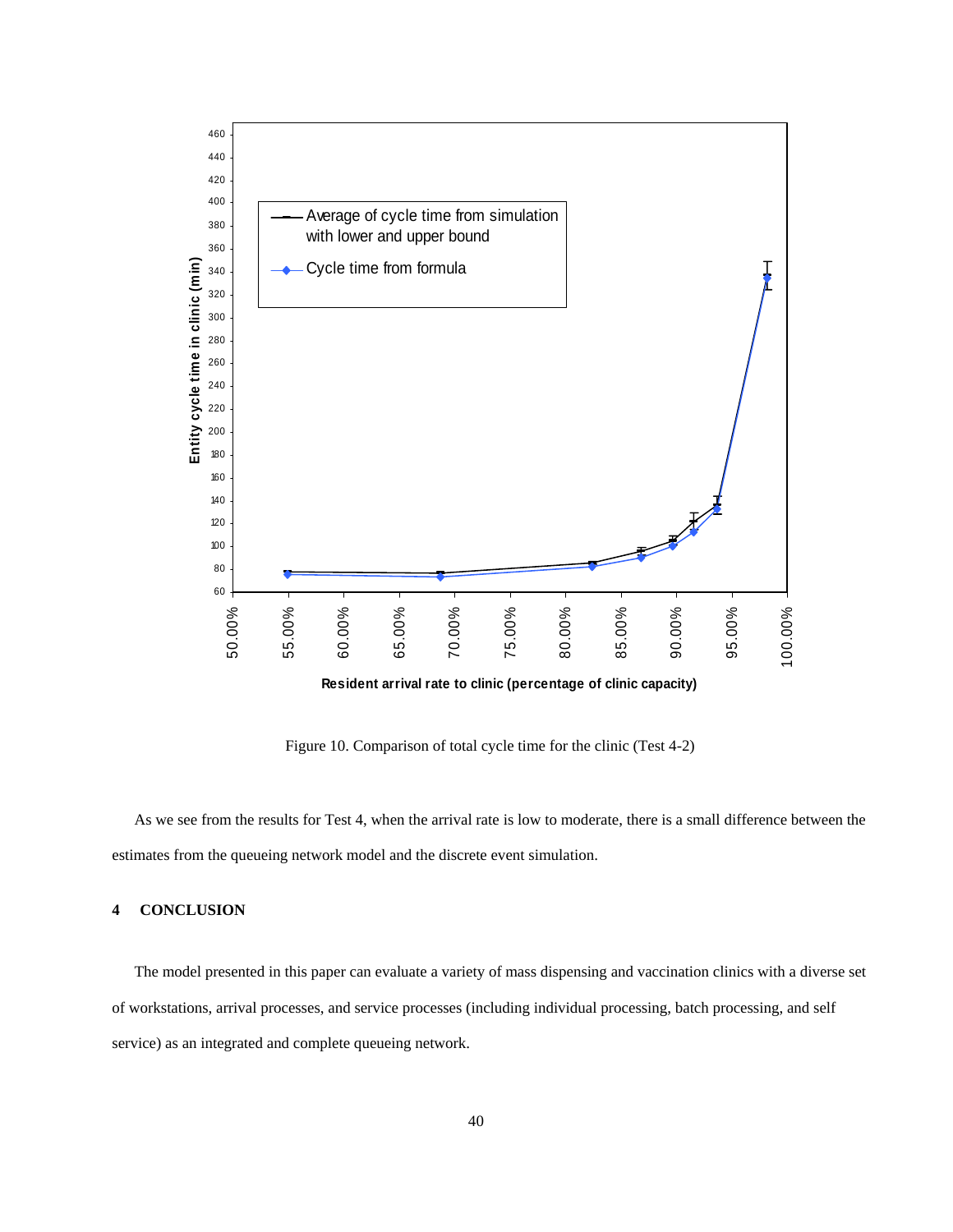The model synthesizes a variety of existing and new proposed models into a systematic approach and includes significant and innovative contributions. One of the components is a model of a queueing system with variable arrival batches and a batch service process whose batch size is larger than the arrival batch. Another innovative component is a model that describes the departure process of self-service workstations.

This model is not limited to just one mass dispensing and vaccination clinic. The model takes into account arrival batches, process batches, parallel servers, stochastic routings, and self-service stations. The model provides good estimates for total cycle time in a typical mass dispensing and vaccination clinic scenario when resident arrival rates are low or moderate (less than 85% of capacity). Compared to results from a discrete event simulation model, the total cycle time estimates have an error of less than 8%. As arrival rates approach clinic capacity, the error in the total cycle time estimates is small in some cases but increases in others. It is not clear why the model performance varies in this way.

Despite the discrepancies that can occur in some scenarios, we believe that this model is an important contribution. We are aware of no other open queueing network approximations that can model such a wide range of processes. Thus, the approximations presented above, combined systematically in this way, represent a significant step towards a comprehensive model for open queueing networks. We continue testing to evaluate the approximations' accuracy for other types of clinics and are implementing the approximations in software for generating clinic planning models.

Although planning mass dispensing and vaccination clinics motivated the development of this queueing network approximation, we expect that the model will be useful in other applications where the queueing networks have similar characteristics. Testing using data relevant to these applications should be done to determine the accuracy of the approximations.

#### **REFERENCES**

- Aaby, K., Herrmann, J.W., Jordan, C., Treadwell, M., and Wood, K. (2005) Improving Mass Vaccination Clinic Operations, Proceedings of the International Conference on Health Sciences Simulation, New Orleans, Louisiana, January 23-27, 2005.
- Aaby, K., Herrmann, J.W., Jordan, C., Treadwell, M., and Wood, K. (2006a) Using Operations Research to Improve Mass Dispensing and Vaccination Clinic Planning, Interfaces, Volume 36, Number 6, pages 569-579.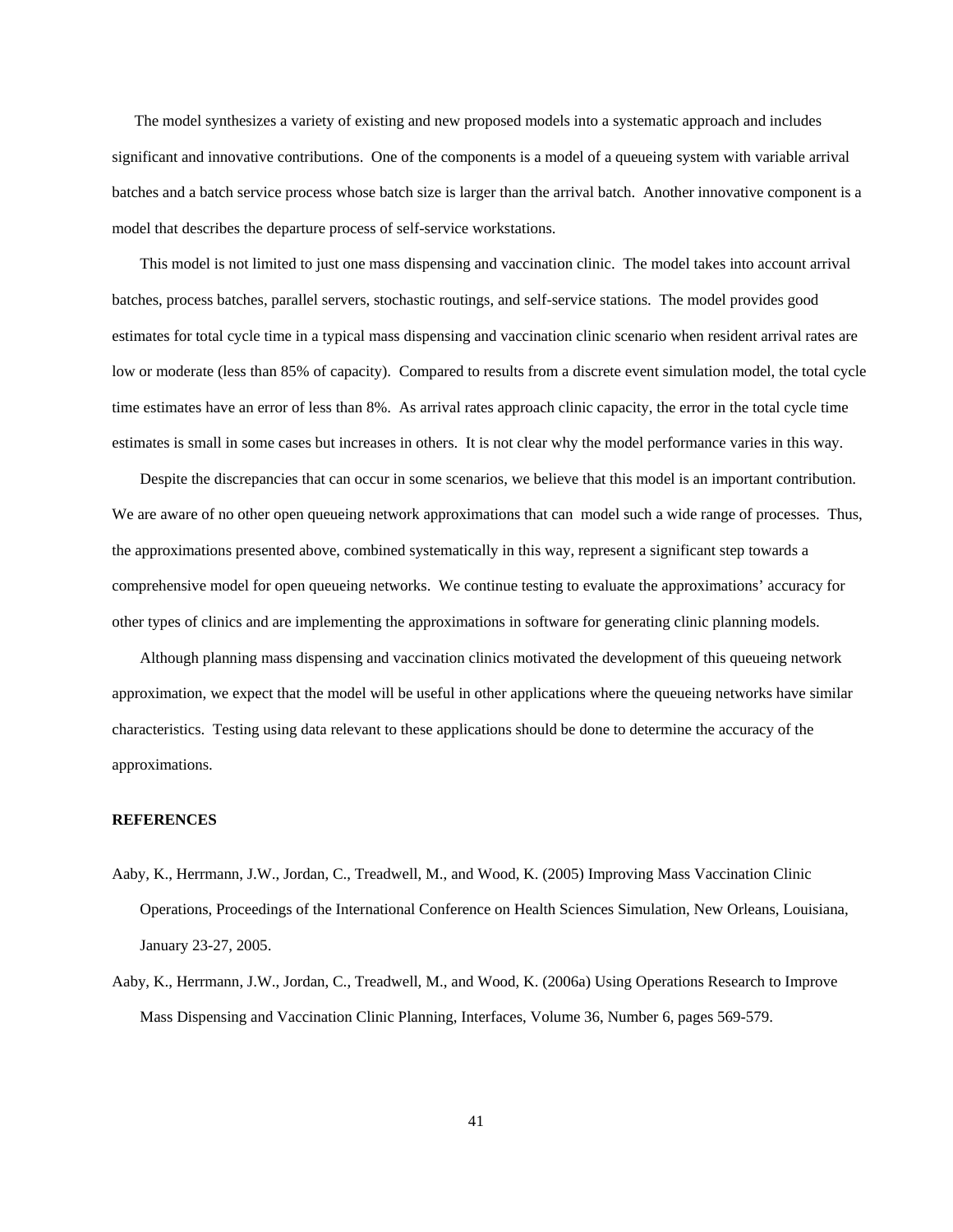- Aaby, K., Abbey, R., Herrmann, J.W., Treadwell, M., Jordan, C., and Wood, K. (2006b) Embracing Computer Modeling to Address Pandemic Influenza in the 21st Century, Journal of Public Health Management and Practice, 12(4) 365- 372.
- Buzacott, J.A., Shanthikumar, J.G. (1993) Stochastic Models of Manufacturing Systems. Prentice Hall, Englewood Cliffs, N.J.
- Curry, G.L., Deuermeyer, L.B. (2002) Renewal approximations for the departure processes of batch systems, IIE Transactions, 34, 95-104.
- Fowler, J.W., Phojanamongkolkij, N., Cochran, J.K., Montgomery, D.C. (2002) Optimal batching in a wafer fabrication facility using a multi-product G/G/c model with batch processing, International Journal of Production Research, 40(2) 275-292.
- Gross, D., and Harris, C. (1974) Fundamentals of Queueing Theory. John Wiley and Sons, New York.
- Hall, R.W. (1991) Queueing Methods for Services and Manufacturing, Prentice Hall, Englewood Cliffs, New Jersey.
- Herrmann, J.W. (2008) Disseminating Emergency Preparedness Planning Models as Automatically Generated Custom Spreadsheets, to appear in Interfaces.
- Hopp, W.J., and Spearman, M.L. (2001) Factory Physics: Foundations of Manufacturing Management, Second Edition, Irwin/McGraw-Hill, New York.
- Hu, M.-D., and Chang, S.-C. (1998) Translating output specifications to production flow requirements for re-entrant lines, Proceedings of the 37th IEEE Conference on Decision and Control, Tampa, Florida, December 16-18, 1998, Volume 2, 2160-2165.
- Kamath, M., Sivaramakrishnan, S., and Shirhatti, G. (1995) RAQS: A software package to support instruction and research in queueing systems, 4th Industrial Engineering Research Conference Proceedings, IIE, Norcross, Georgia, pp. 944-953.
- Kaplan, E.H., Craft, D.L., Wein, L.M. (2002) Emergency response to a smallpox attack: The case for mass vaccination, Proceedings of the National Academy of Sciences, 99(16), 10935-10940.
- Pilehvar, A. (2007) Queueing Network Approximations for Mass Dispensing and Vaccination Clinics, M.S. Thesis, University of Maryland, College Park.
- Pilehvar, A., and Herrmann, J.W. (2008) Approximating the Departure Variability of Self-Service Stations, working paper, Institute for Systems Research, University of Maryland, College Park, Maryland.